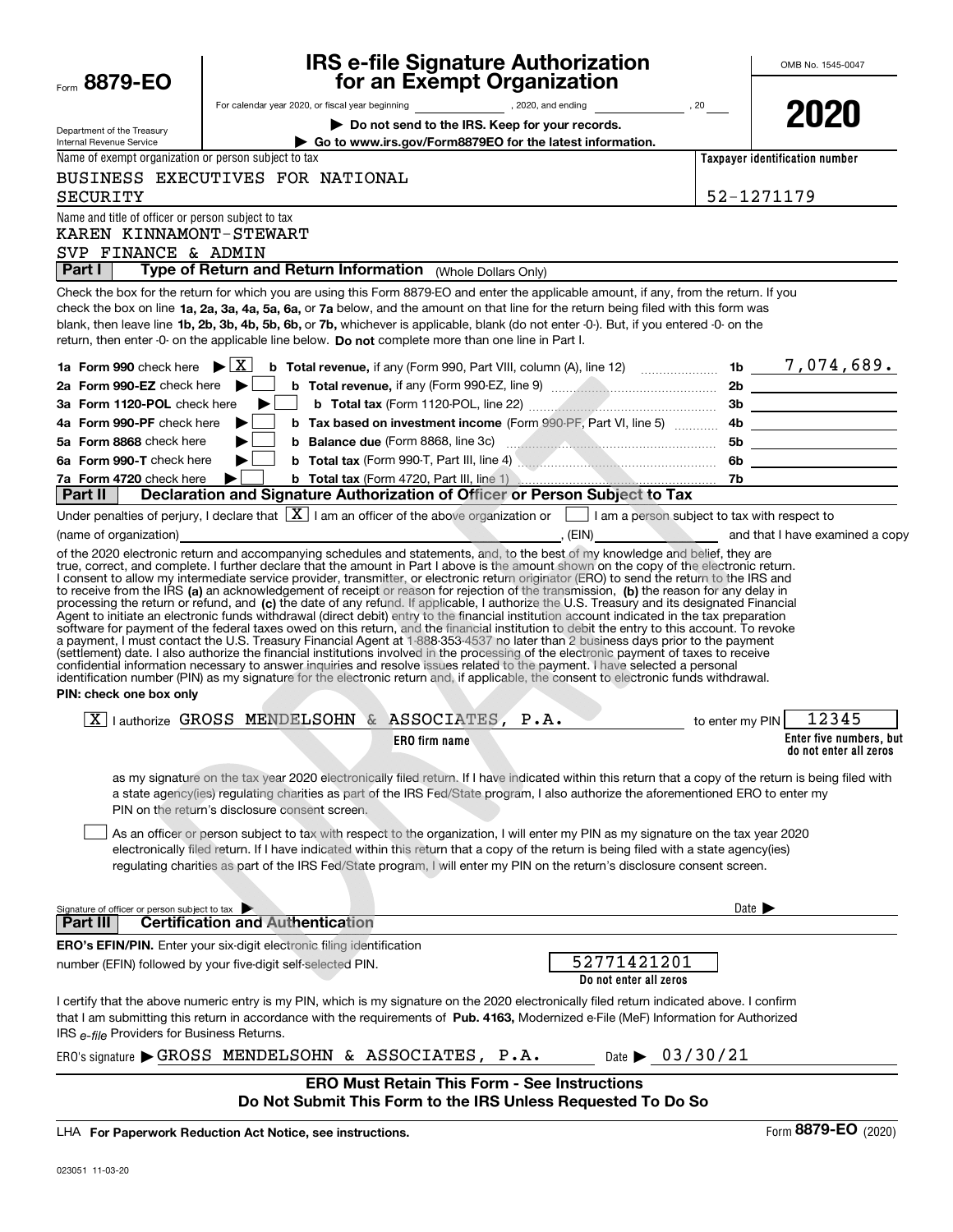| Form | т |
|------|---|
|------|---|

# **Return of Organization Exempt From Income Tax**

**Under section 501(c), 527, or 4947(a)(1) of the Internal Revenue Code (except private foundations) 2020**

**| Do not enter social security numbers on this form as it may be made public.**



Department of the Treasury Internal Revenue Service

| Internal Revenue Service |                                                     | Go to www.irs.gov/Form990 for instructions and the latest information. |                                          | <b>Inspection</b> |
|--------------------------|-----------------------------------------------------|------------------------------------------------------------------------|------------------------------------------|-------------------|
|                          | A For the 2020 calendar year, or tax year beginning | and ending                                                             |                                          |                   |
| Check if<br>annlicable:  | <b>C</b> Name of organization                       |                                                                        | <b>ID Employer identification number</b> |                   |

| в                       | Check if<br>applicable:     | <b>C</b> Name of organization<br>BUSINESS EXECUTIVES FOR NATIONAL                                                                           |            | D Employer identification number                    |                                                           |
|-------------------------|-----------------------------|---------------------------------------------------------------------------------------------------------------------------------------------|------------|-----------------------------------------------------|-----------------------------------------------------------|
|                         | Address<br> change<br>Name  | <b>SECURITY</b>                                                                                                                             |            | 52-1271179                                          |                                                           |
|                         | change<br>Initial           | Doing business as                                                                                                                           |            |                                                     |                                                           |
|                         | return<br>Final             | Number and street (or P.O. box if mail is not delivered to street address)                                                                  | Room/suite | E Telephone number                                  |                                                           |
|                         | lreturn/                    | 1030 15TH STREET NW                                                                                                                         | 200 E      | $(202)$ 296-2125                                    |                                                           |
|                         | termin-<br>ated<br>Amended  | City or town, state or province, country, and ZIP or foreign postal code                                                                    |            | G Gross receipts \$                                 | 7,176,703.                                                |
|                         | return                      | WASHINGTON, DC<br>20005                                                                                                                     |            | $H(a)$ is this a group return                       |                                                           |
|                         | Applica-<br>tion<br>pending | F Name and address of principal officer: JOSEPH VOTEL                                                                                       |            | for subordinates?                                   | $\sqrt{}$ Yes $\sqrt{}$ X $\sqrt{}$ No                    |
|                         |                             | SAME AS C ABOVE                                                                                                                             |            | $H(b)$ Are all subordinates included? $\Box$ Yes    | No                                                        |
|                         |                             | Tax-exempt status: $\boxed{\mathbf{X}}$ 501(c)(3)<br>$501(c)$ (<br>$\sqrt{\bullet}$ (insert no.)<br>$4947(a)(1)$ or                         | 527        |                                                     | If "No," attach a list. See instructions                  |
|                         |                             | J Website: WWW.BENS.ORG                                                                                                                     |            | $H(c)$ Group exemption number $\blacktriangleright$ |                                                           |
|                         |                             | K Form of organization: $\boxed{\mathbf{X}}$ Corporation<br>Association<br>Other $\blacktriangleright$<br>Trust                             |            |                                                     | L Year of formation: $1982$ M State of legal domicile: DC |
|                         | Part I                      | <b>Summary</b>                                                                                                                              |            |                                                     |                                                           |
|                         | 1.                          | Briefly describe the organization's mission or most significant activities: TO APPLY BEST BUSINESS PRACTICES                                |            |                                                     |                                                           |
| Activities & Governance |                             | TO ADDRESS THE NATION'S MOST PRESSING SECURITY CHALLENGES.                                                                                  |            |                                                     |                                                           |
|                         | $\mathbf{2}$                | Check this box $\blacktriangleright$ $\Box$ if the organization discontinued its operations or disposed of more than 25% of its net assets. |            |                                                     |                                                           |
|                         | 3                           | Number of voting members of the governing body (Part VI, line 1a)                                                                           |            | 3                                                   | 45                                                        |
|                         | 4                           |                                                                                                                                             |            | $\overline{4}$                                      | 45                                                        |
|                         | 5                           |                                                                                                                                             |            | $\overline{5}$                                      | 48                                                        |
|                         | 6                           |                                                                                                                                             |            | 6                                                   | $\overline{246}$                                          |
|                         |                             | 7 a Total unrelated business revenue from Part VIII, column (C), line 12                                                                    |            | 7a                                                  | 0.                                                        |
|                         |                             | <b>b</b> Net unrelated business taxable income from Form 990-T, Part I, line 11 <b>manual</b> context in the set of the Net                 |            | 7 <sub>b</sub>                                      | $\overline{0}$ .                                          |
|                         |                             |                                                                                                                                             |            | <b>Prior Year</b>                                   | <b>Current Year</b>                                       |
|                         | 8                           | Contributions and grants (Part VIII, line 1h)                                                                                               |            | 7,104,350.                                          | 6,932,299.                                                |
|                         | 9                           | Program service revenue (Part VIII, line 2g)                                                                                                |            | $0$ .                                               | 0.                                                        |
| Revenue                 | 10                          |                                                                                                                                             |            | 639,356.                                            | 209,456.                                                  |
|                         | 11                          | Other revenue (Part VIII, column (A), lines 5, 6d, 8c, 9c, 10c, and 11e)                                                                    |            | $-118, 745.$                                        | $\overline{-67}$ , 066.                                   |
|                         | 12                          | Total revenue - add lines 8 through 11 (must equal Part VIII, column (A), line 12)                                                          |            | 7,624,961.                                          | 7,074,689.                                                |
|                         | 13                          | Grants and similar amounts paid (Part IX, column (A), lines 1-3)                                                                            |            | О.                                                  | 0.                                                        |
|                         | 14                          | Benefits paid to or for members (Part IX, column (A), line 4)                                                                               |            | $\overline{0}$ .                                    | 0.                                                        |
|                         | 15                          | Salaries, other compensation, employee benefits (Part IX, column (A), lines 5-10)                                                           |            | 4,314,788.                                          | 4,943,492.                                                |
|                         |                             |                                                                                                                                             |            | 0.                                                  | 0.                                                        |
| Expenses                |                             | 678,486.<br><b>b</b> Total fundraising expenses (Part IX, column (D), line 25)                                                              |            |                                                     |                                                           |
|                         |                             | 17 Other expenses (Part IX, column (A), lines 11a-11d, 11f-24e)                                                                             |            | 2,434,649.                                          | 1,768,492.                                                |
|                         |                             |                                                                                                                                             |            | 6,749,437.                                          | 6,711,984.                                                |
|                         | 18                          | Total expenses. Add lines 13-17 (must equal Part IX, column (A), line 25)                                                                   |            | 875, 524.                                           | 362,705.                                                  |
|                         | 19                          |                                                                                                                                             |            |                                                     |                                                           |
| وَق                     |                             |                                                                                                                                             |            | <b>Beginning of Current Year</b><br>10,928,597.     | <b>End of Year</b><br>13,000,291.                         |
|                         |                             | <b>20</b> Total assets (Part X, line 16)                                                                                                    |            | 637,198.                                            | 1,527,525.                                                |
|                         |                             | 21 Total liabilities (Part X, line 26)                                                                                                      |            |                                                     |                                                           |
|                         | 22<br>Part II               | <b>Signature Block</b>                                                                                                                      |            | 10, 291, 399.                                       | 11,472,766.                                               |
|                         |                             |                                                                                                                                             |            |                                                     |                                                           |

Under penalties of perjury, I declare that I have examined this return, including accompanying schedules and statements, and to the best of my knowledge and belief, it is true, correct, and complete. Declaration of preparer (other than officer) is based on all information of which preparer has any knowledge.

| Sign     | Signature of officer                                                                                          | Date                                   |  |  |  |  |  |  |  |
|----------|---------------------------------------------------------------------------------------------------------------|----------------------------------------|--|--|--|--|--|--|--|
| Here     | KAREN KINNAMONT-STEWART, SVP FINANCE & ADMIN                                                                  |                                        |  |  |  |  |  |  |  |
|          | Type or print name and title                                                                                  |                                        |  |  |  |  |  |  |  |
|          | Date<br>Preparer's signature<br>Print/Type preparer's name                                                    | <b>PTIN</b><br>Check                   |  |  |  |  |  |  |  |
| Paid     | ERNEST J. PASZKIEWIC03/30/21<br>PASZKIEWICZ<br>ERNEST J.                                                      | P00173378<br>self-employed             |  |  |  |  |  |  |  |
| Preparer | Firm's name GROSS MENDELSOHN & ASSOCIATES, P.A.                                                               | Firm's EIN $\triangleright$ 52-0982413 |  |  |  |  |  |  |  |
| Use Only | Firm's address 1801 PORTER STREET, SUITE 500                                                                  |                                        |  |  |  |  |  |  |  |
|          | MD 21230<br>BALTIMORE,                                                                                        | Phone no. 800.899.4623                 |  |  |  |  |  |  |  |
|          | $X \mid Y$ es<br><b>No</b><br>May the IRS discuss this return with the preparer shown above? See instructions |                                        |  |  |  |  |  |  |  |
|          | Form 990 (2020)<br>LHA For Paperwork Reduction Act Notice, see the separate instructions.<br>032001 12-23-20  |                                        |  |  |  |  |  |  |  |
|          |                                                                                                               |                                        |  |  |  |  |  |  |  |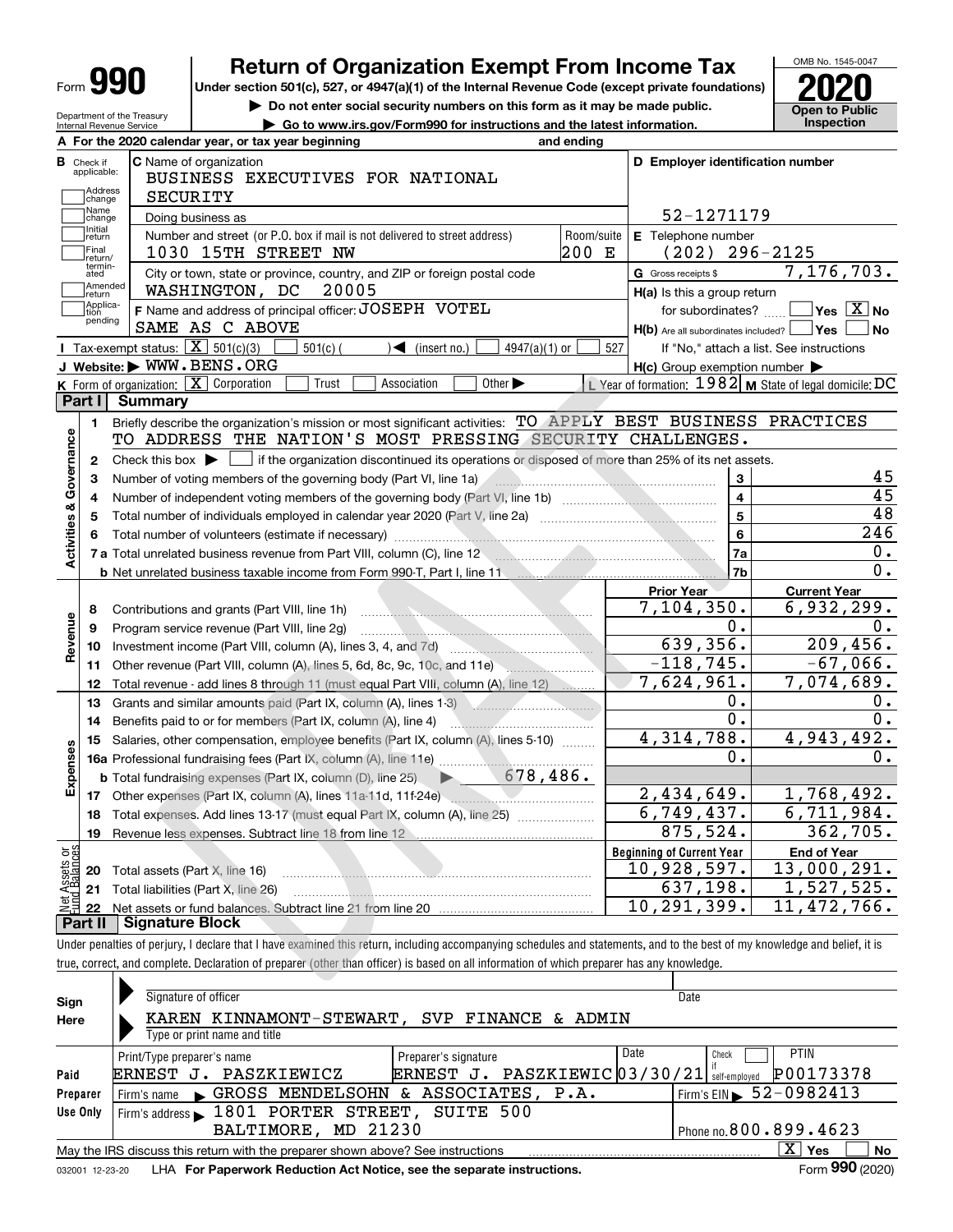|              | BUSINESS EXECUTIVES FOR NATIONAL                                                                                                             |
|--------------|----------------------------------------------------------------------------------------------------------------------------------------------|
|              | 52-1271179<br>SECURITY<br>Page 2<br>Form 990 (2020)                                                                                          |
|              | <b>Statement of Program Service Accomplishments</b><br>Part III I                                                                            |
|              | $\overline{\mathbf{x}}$                                                                                                                      |
| 1            | Briefly describe the organization's mission:                                                                                                 |
|              | TO APPLY BEST BUSINESS PRACTICES TO ADDRESS THE NATION'S MOST PRESSING                                                                       |
|              | SECURITY CHALLENGES.                                                                                                                         |
|              |                                                                                                                                              |
|              |                                                                                                                                              |
| $\mathbf{2}$ | Did the organization undertake any significant program services during the year which were not listed on the                                 |
|              | $\overline{\ }$ Yes $\overline{\phantom{X}}$ No<br>prior Form 990 or 990-EZ?                                                                 |
|              | If "Yes," describe these new services on Schedule O.<br>$\sqrt{}$ Yes $\sqrt{}$ X $\sqrt{}$ No                                               |
| 3            |                                                                                                                                              |
|              | If "Yes," describe these changes on Schedule O.                                                                                              |
| 4            | Describe the organization's program service accomplishments for each of its three largest program services, as measured by expenses.         |
|              | Section 501(c)(3) and 501(c)(4) organizations are required to report the amount of grants and allocations to others, the total expenses, and |
|              | revenue, if any, for each program service reported.<br>2,611,927. including grants of \$                                                     |
| 4a           | (Expenses \$<br>) (Revenue \$<br>(Code:<br>MEETINGS, PROGRAMS DEVELOPMENT, AND IMPLEMENTATION: BENS SERVES AS A                              |
|              | PRIMARY CHANNEL FOR MEANINGFUL EXCHANGE BETWEEN SENIOR PRIVATE SECTOR                                                                        |
|              | EXECUTIVES AND LEADERS FROM ACROSS THE NATIONAL SECURITY ENTERPRISE.                                                                         |
|              | THROUGH HOSTING EVENTS AND CONVERSATIONS AROUND THE COUNTRY WITH THESE                                                                       |
|              | LEADERS, AS WELL AS SELF-FINANCED VISITS TO SITES OF RELEVANCE TO                                                                            |
|              | NATIONAL AND INTERNATIONAL SECURITY, BENS MAKES IT POSSIBLE FOR PRIVATE                                                                      |
|              | SECTOR LEADERS TO LEARN ABOUT MAJOR ISSUES CONFRONTING THE NATIONAL                                                                          |
|              | SECURITY COMMUNITY AND TO SHARE INSIGHTS AND BEST PRACTICES FROM                                                                             |
|              | INDUSTRY THAT COULD HELP ADDRESS THEIR CURRENT CHALLENGES.<br>IN 2020,<br>DUE                                                                |
|              | TO THE PANDEMIC BENS HOSTED TWO LARGE EVENTS VIRTUALLY AND A NUMBER OF                                                                       |
|              | VIRTUAL REGIONAL EVENTS.                                                                                                                     |
|              |                                                                                                                                              |
| 4b           | $2,849,638$ and $\omega$ including grants of \$<br>) (Revenue \$<br>(Code:<br>) (Expenses \$                                                 |
|              | PROJECT DEVELOPMENT AND IMPLEMENTATION: BENS WORK IS FOCUSED IN THREE                                                                        |
|              | MAJOR AREAS DESIGNED TO MEET THE NEEDS OF OUR NATIONAL SECURITY                                                                              |
|              | PARTNERS AND MOST EFFECTIVELY ADDRESS THE<br>BUSINESS PRACTICE COMPONENTS                                                                    |
|              | THE MAJOR NATIONAL SECURITY CHALLENGES THE UNITED STATES FACES:<br>(1)<br>ОF                                                                 |
|              | THE 21ST CENTURY NATIONAL SECURITY WORKFORCE,<br>SINCE RECRUITING AND                                                                        |
|              | SUSTAINING A TALENTED WORKFORCE IS CRITICAL TO TACKLING 21ST CENTURY                                                                         |
|              | ESPECIALLY SAFEGUARDING NATIONAL AND HOMELAND SECURITY;<br>(2)<br>CHALLENGES,                                                                |
|              | NATIONAL SECURITY STRATEGIC MODERNIZATION/ORGANIZATIONAL                                                                                     |
|              | TRANSFORMATION, BECAUSE FOREIGN ADVERSARIES AND MALICIOUS ACTORS                                                                             |
|              | CONTINUOUSLY PROBE BOTH THE PUBLIC AND PRIVATE SECTOR INFRASTRUCTURES                                                                        |
|              | FOR VULNERABILITIES TO EXPLOIT AND THE FEDERAL GOVERNMENT HAS                                                                                |
|              | RECOGNIZED THAT PRIVATE SECTOR INVOLVEMENT AND ENGAGEMENT IS CRITICAL                                                                        |
| 4с           | $\text{(Code:} \qquad \qquad \text{)} \text{ (Express $$}$                                                                                   |
|              |                                                                                                                                              |
|              |                                                                                                                                              |
|              |                                                                                                                                              |
|              |                                                                                                                                              |
|              |                                                                                                                                              |
|              |                                                                                                                                              |
|              |                                                                                                                                              |
|              |                                                                                                                                              |
|              |                                                                                                                                              |
|              |                                                                                                                                              |
|              |                                                                                                                                              |
|              | 4d Other program services (Describe on Schedule O.)                                                                                          |
|              | (Expenses \$<br>) (Revenue \$<br>including grants of \$                                                                                      |
|              | 5,461,565.<br>4e Total program service expenses                                                                                              |
|              | Form 990 (2020)                                                                                                                              |
|              | SEE SCHEDIILE O FOR CONTINUATION(S)                                                                                                          |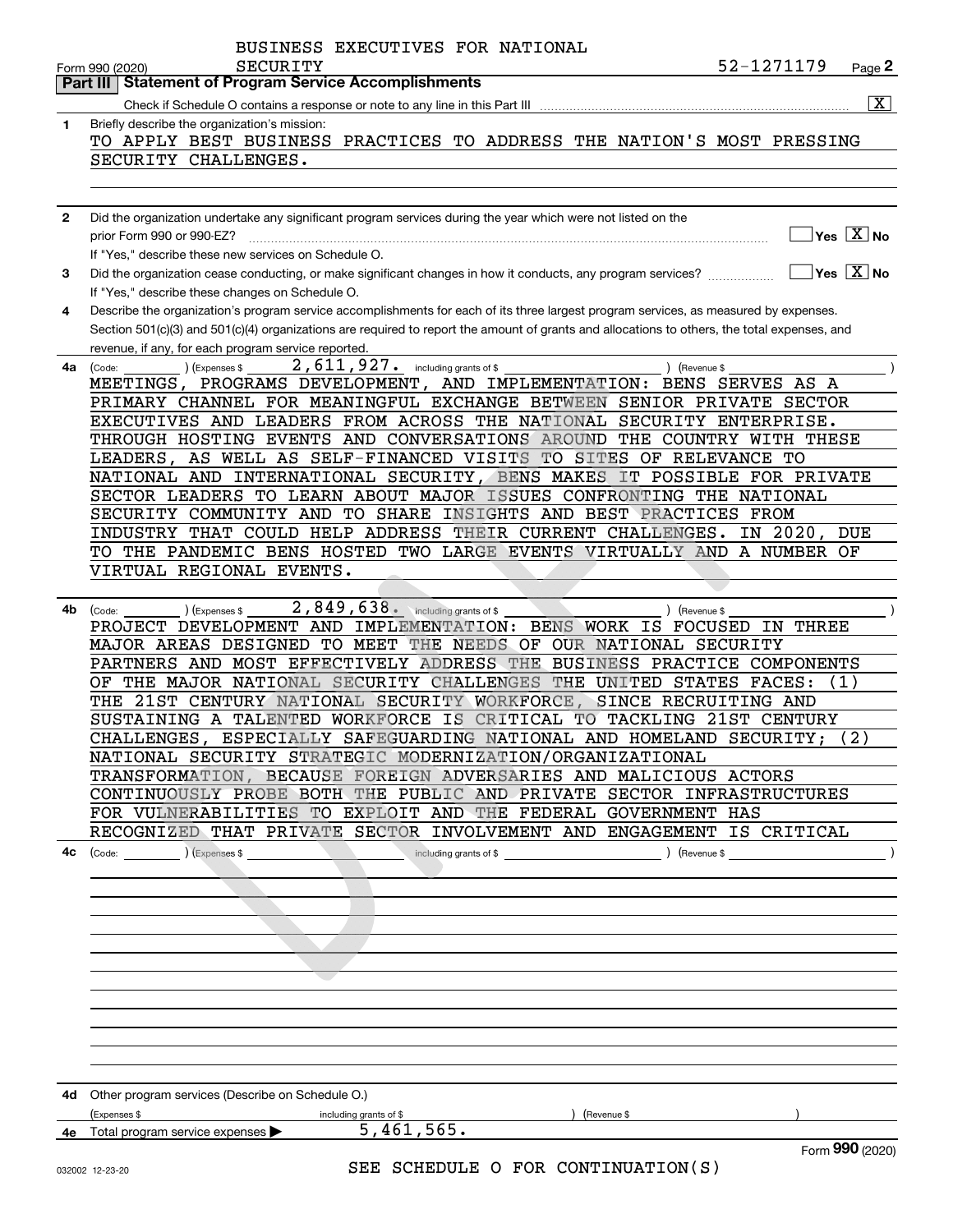|     |                                                                                                                                                    |                 | Yes $ $                 | No           |
|-----|----------------------------------------------------------------------------------------------------------------------------------------------------|-----------------|-------------------------|--------------|
| 1   | Is the organization described in section $501(c)(3)$ or $4947(a)(1)$ (other than a private foundation)?                                            |                 |                         |              |
|     |                                                                                                                                                    | 1.              | х                       |              |
| 2   |                                                                                                                                                    | $\mathbf{2}$    | $\overline{\mathbf{x}}$ |              |
| 3   | Did the organization engage in direct or indirect political campaign activities on behalf of or in opposition to candidates for                    |                 |                         |              |
|     |                                                                                                                                                    | 3               |                         | x            |
| 4   | Section 501(c)(3) organizations. Did the organization engage in lobbying activities, or have a section 501(h) election in effect                   |                 |                         |              |
|     |                                                                                                                                                    | 4               |                         | x            |
| 5   | Is the organization a section 501(c)(4), 501(c)(5), or 501(c)(6) organization that receives membership dues, assessments, or                       |                 |                         |              |
|     |                                                                                                                                                    | 5               |                         | x            |
| 6   | Did the organization maintain any donor advised funds or any similar funds or accounts for which donors have the right to                          |                 |                         |              |
|     | provide advice on the distribution or investment of amounts in such funds or accounts? If "Yes," complete Schedule D, Part I                       | 6               |                         | x            |
| 7   | Did the organization receive or hold a conservation easement, including easements to preserve open space,                                          |                 |                         |              |
|     |                                                                                                                                                    | $\overline{7}$  |                         | x            |
| 8   | Did the organization maintain collections of works of art, historical treasures, or other similar assets? If "Yes," complete                       |                 |                         |              |
|     |                                                                                                                                                    | 8               |                         | x            |
| 9   | Did the organization report an amount in Part X, line 21, for escrow or custodial account liability, serve as a custodian for                      |                 |                         |              |
|     | amounts not listed in Part X; or provide credit counseling, debt management, credit repair, or debt negotiation services?                          |                 |                         |              |
|     |                                                                                                                                                    | 9               |                         | x            |
| 10  | Did the organization, directly or through a related organization, hold assets in donor-restricted endowments                                       |                 |                         | x            |
|     |                                                                                                                                                    | 10              |                         |              |
| 11  | If the organization's answer to any of the following questions is "Yes," then complete Schedule D, Parts VI, VII, VIII, IX, or X<br>as applicable. |                 |                         |              |
|     | Did the organization report an amount for land, buildings, and equipment in Part X, line 10? If "Yes," complete Schedule D,                        |                 |                         |              |
|     |                                                                                                                                                    | 11a             | х                       |              |
| b   | Did the organization report an amount for investments - other securities in Part X, line 12, that is 5% or more of its total                       |                 |                         |              |
|     |                                                                                                                                                    | 11 <sub>b</sub> |                         | x            |
| с   | Did the organization report an amount for investments - program related in Part X, line 13, that is 5% or more of its total                        |                 |                         |              |
|     |                                                                                                                                                    | 11c             |                         | x            |
|     | d Did the organization report an amount for other assets in Part X, line 15, that is 5% or more of its total assets reported in                    |                 |                         |              |
|     |                                                                                                                                                    | 11d             |                         | x            |
|     | Did the organization report an amount for other liabilities in Part X, line 25? If "Yes," complete Schedule D, Part X                              | 11e             | X                       |              |
| f   | Did the organization's separate or consolidated financial statements for the tax year include a footnote that addresses                            |                 |                         |              |
|     | the organization's liability for uncertain tax positions under FIN 48 (ASC 740)? If "Yes," complete Schedule D, Part X                             | 11f             | X                       |              |
|     | 12a Did the organization obtain separate, independent audited financial statements for the tax year? If "Yes," complete                            |                 |                         |              |
|     |                                                                                                                                                    | 12a             | X                       |              |
|     | <b>b</b> Was the organization included in consolidated, independent audited financial statements for the tax year?                                 |                 |                         |              |
|     | If "Yes," and if the organization answered "No" to line 12a, then completing Schedule D, Parts XI and XII is optional                              | 12 <sub>b</sub> |                         | 41           |
| 13  | Is the organization a school described in section 170(b)(1)(A)(ii)? If "Yes," complete Schedule E                                                  | 13              |                         | X            |
| 14a | Did the organization maintain an office, employees, or agents outside of the United States?                                                        | 14a             |                         | X            |
| b   | Did the organization have aggregate revenues or expenses of more than \$10,000 from grantmaking, fundraising, business,                            |                 |                         |              |
|     | investment, and program service activities outside the United States, or aggregate foreign investments valued at \$100,000                         |                 |                         |              |
|     |                                                                                                                                                    | 14b             |                         | X            |
| 15  | Did the organization report on Part IX, column (A), line 3, more than \$5,000 of grants or other assistance to or for any                          |                 |                         |              |
|     |                                                                                                                                                    | 15              |                         | X            |
| 16  | Did the organization report on Part IX, column (A), line 3, more than \$5,000 of aggregate grants or other assistance to                           |                 |                         | X            |
| 17  | Did the organization report a total of more than \$15,000 of expenses for professional fundraising services on Part IX,                            | 16              |                         |              |
|     |                                                                                                                                                    | 17              |                         | X            |
| 18  | Did the organization report more than \$15,000 total of fundraising event gross income and contributions on Part VIII, lines                       |                 |                         |              |
|     |                                                                                                                                                    | 18              | x                       |              |
| 19  | Did the organization report more than \$15,000 of gross income from gaming activities on Part VIII, line 9a? If "Yes."                             |                 |                         |              |
|     |                                                                                                                                                    | 19              |                         | x            |
| 20a |                                                                                                                                                    | 20a             |                         | $\mathbf{X}$ |
|     | b If "Yes" to line 20a, did the organization attach a copy of its audited financial statements to this return?                                     | 20 <sub>b</sub> |                         |              |
| 21  | Did the organization report more than \$5,000 of grants or other assistance to any domestic organization or                                        |                 |                         |              |
|     |                                                                                                                                                    | 21              |                         | X.           |

Form (2020) **990**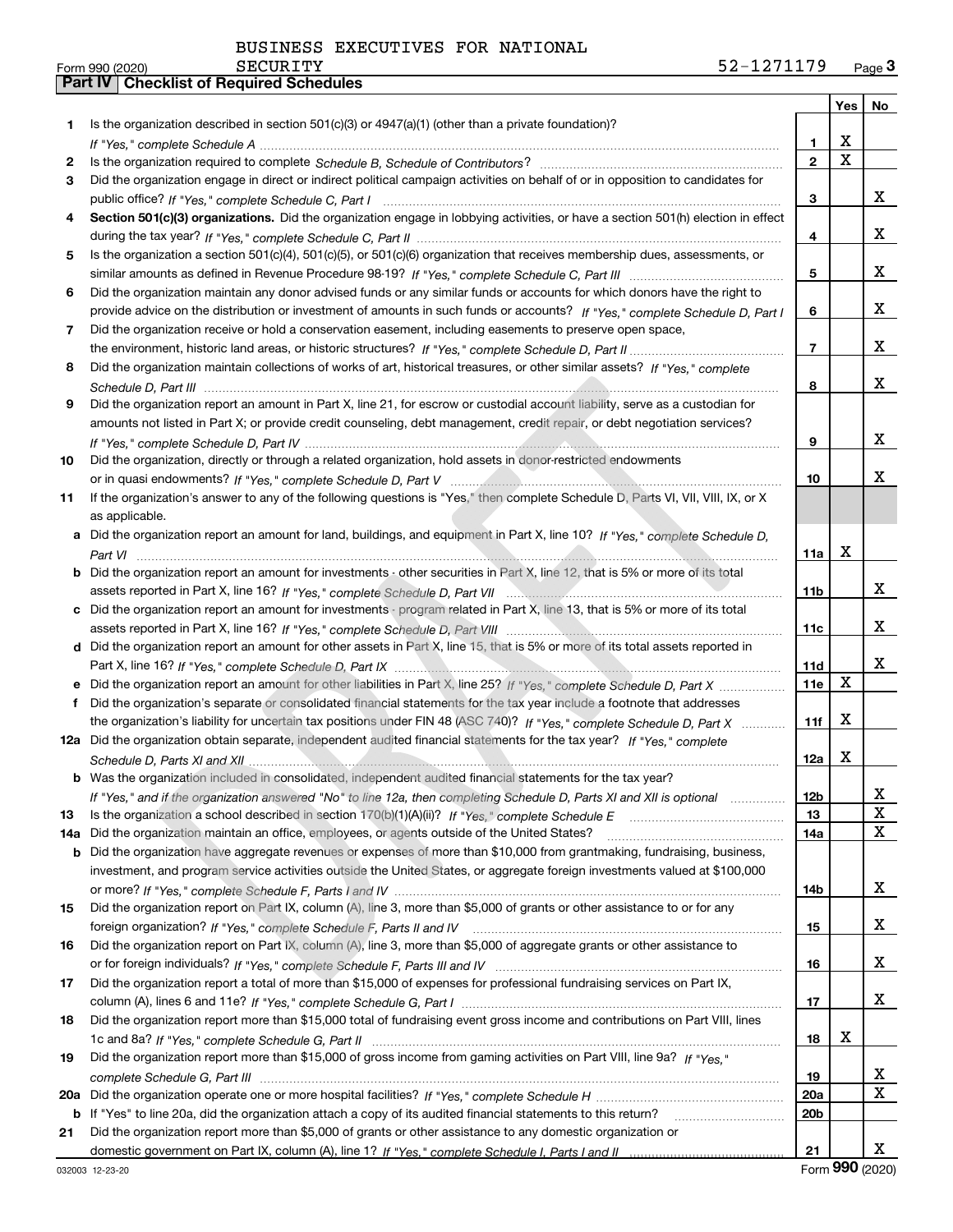*(continued)*

|               |                                                                                                                                                                                                                                              |     | Yes | No |
|---------------|----------------------------------------------------------------------------------------------------------------------------------------------------------------------------------------------------------------------------------------------|-----|-----|----|
| 22            | Did the organization report more than \$5,000 of grants or other assistance to or for domestic individuals on                                                                                                                                |     |     |    |
|               |                                                                                                                                                                                                                                              | 22  |     | x  |
| 23            | Did the organization answer "Yes" to Part VII, Section A, line 3, 4, or 5 about compensation of the organization's current                                                                                                                   |     |     |    |
|               | and former officers, directors, trustees, key employees, and highest compensated employees? If "Yes," complete                                                                                                                               |     |     |    |
|               |                                                                                                                                                                                                                                              | 23  | X   |    |
|               | 24a Did the organization have a tax-exempt bond issue with an outstanding principal amount of more than \$100,000 as of the                                                                                                                  |     |     |    |
|               | last day of the year, that was issued after December 31, 2002? If "Yes," answer lines 24b through 24d and complete                                                                                                                           |     |     |    |
|               |                                                                                                                                                                                                                                              | 24a |     | x  |
|               | <b>b</b> Did the organization invest any proceeds of tax-exempt bonds beyond a temporary period exception?                                                                                                                                   | 24b |     |    |
|               | c Did the organization maintain an escrow account other than a refunding escrow at any time during the year to defease                                                                                                                       | 24c |     |    |
|               |                                                                                                                                                                                                                                              | 24d |     |    |
|               | 25a Section 501(c)(3), 501(c)(4), and 501(c)(29) organizations. Did the organization engage in an excess benefit                                                                                                                             |     |     |    |
|               |                                                                                                                                                                                                                                              | 25a |     | x  |
|               | b Is the organization aware that it engaged in an excess benefit transaction with a disqualified person in a prior year, and                                                                                                                 |     |     |    |
|               | that the transaction has not been reported on any of the organization's prior Forms 990 or 990-EZ? If "Yes," complete                                                                                                                        |     |     |    |
|               | Schedule L, Part I                                                                                                                                                                                                                           | 25b |     | x  |
| 26            | Did the organization report any amount on Part X, line 5 or 22, for receivables from or payables to any current                                                                                                                              |     |     |    |
|               | or former officer, director, trustee, key employee, creator or founder, substantial contributor, or 35%                                                                                                                                      |     |     |    |
|               | controlled entity or family member of any of these persons? If "Yes," complete Schedule L, Part II                                                                                                                                           | 26  |     | x  |
| 27            | Did the organization provide a grant or other assistance to any current or former officer, director, trustee, key employee,                                                                                                                  |     |     |    |
|               | creator or founder, substantial contributor or employee thereof, a grant selection committee member, or to a 35% controlled                                                                                                                  |     |     |    |
|               | entity (including an employee thereof) or family member of any of these persons? If "Yes," complete Schedule L, Part III                                                                                                                     | 27  |     | x  |
| 28            | Was the organization a party to a business transaction with one of the following parties (see Schedule L, Part IV                                                                                                                            |     |     |    |
|               | instructions, for applicable filing thresholds, conditions, and exceptions):                                                                                                                                                                 |     |     |    |
|               | a A current or former officer, director, trustee, key employee, creator or founder, or substantial contributor? If                                                                                                                           |     |     |    |
|               |                                                                                                                                                                                                                                              | 28a |     | х  |
|               |                                                                                                                                                                                                                                              | 28b |     | x  |
|               | c A 35% controlled entity of one or more individuals and/or organizations described in lines 28a or 28b? If                                                                                                                                  |     |     |    |
|               | "Yes," complete Schedule L, Part IV (2000) (2000) (2000) (2000) (2000) (2000) (2000) (2000) (2000) (2000) (200                                                                                                                               | 28c |     | х  |
| 29            |                                                                                                                                                                                                                                              | 29  | X   |    |
| 30            | Did the organization receive contributions of art, historical treasures, or other similar assets, or qualified conservation                                                                                                                  |     |     |    |
|               |                                                                                                                                                                                                                                              | 30  |     | х  |
| 31            | Did the organization liquidate, terminate, or dissolve and cease operations? If "Yes," complete Schedule N, Part I                                                                                                                           | 31  |     | X  |
| 32            | Did the organization sell, exchange, dispose of, or transfer more than 25% of its net assets? If "Yes," complete                                                                                                                             |     |     |    |
|               |                                                                                                                                                                                                                                              | 32  |     | х  |
| 33            | Did the organization own 100% of an entity disregarded as separate from the organization under Regulations                                                                                                                                   |     |     |    |
|               |                                                                                                                                                                                                                                              | 33  |     | х  |
| 34            | Was the organization related to any tax-exempt or taxable entity? If "Yes," complete Schedule R, Part II, III, or IV, and                                                                                                                    |     |     |    |
|               |                                                                                                                                                                                                                                              | 34  |     | х  |
|               | 35a Did the organization have a controlled entity within the meaning of section 512(b)(13)?                                                                                                                                                  | 35a |     | х  |
|               | b If "Yes" to line 35a, did the organization receive any payment from or engage in any transaction with a controlled entity                                                                                                                  |     |     |    |
|               |                                                                                                                                                                                                                                              | 35b |     |    |
| 36            | Section 501(c)(3) organizations. Did the organization make any transfers to an exempt non-charitable related organization?                                                                                                                   |     |     |    |
|               |                                                                                                                                                                                                                                              | 36  |     | х  |
| 37            | Did the organization conduct more than 5% of its activities through an entity that is not a related organization                                                                                                                             |     |     |    |
|               |                                                                                                                                                                                                                                              | 37  |     | х  |
| 38            | Did the organization complete Schedule O and provide explanations in Schedule O for Part VI, lines 11b and 19?                                                                                                                               |     |     |    |
| <b>Part V</b> | Note: All Form 990 filers are required to complete Schedule O<br>الله المعالجة السابقة المعالجة المستخدمة المستخدمة المستخدمة المستخدمة المستخدمة المستخدمة المستخدمة المستخدمة<br>Statements Regarding Other IRS Filings and Tax Compliance | 38  | х   |    |
|               | Check if Schedule O contains a response or note to any line in this Part V                                                                                                                                                                   |     |     |    |
|               |                                                                                                                                                                                                                                              |     | Yes | No |
|               | 18<br>1a                                                                                                                                                                                                                                     |     |     |    |
| b             | 0<br>Enter the number of Forms W-2G included in line 1a. Enter -0- if not applicable<br>1b                                                                                                                                                   |     |     |    |
|               | Did the organization comply with backup withholding rules for reportable payments to vendors and reportable gaming                                                                                                                           |     |     |    |
|               |                                                                                                                                                                                                                                              | 1c  | х   |    |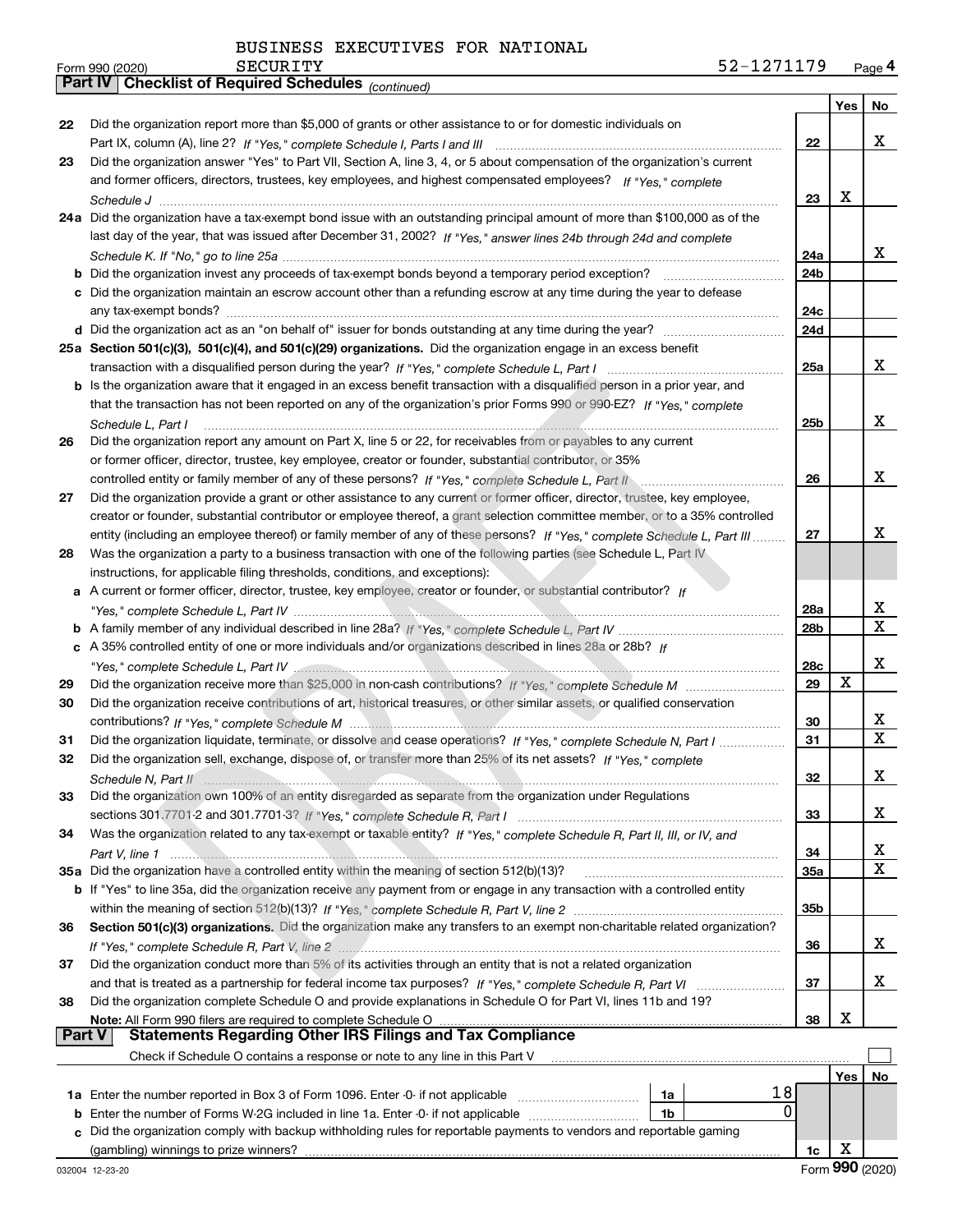| BUSINESS EXECUTIVES FOR NATIONAL |
|----------------------------------|
|----------------------------------|

|               | SECURITY<br>Form 990 (2020)                                                                                                                                                                                                                      |                 | 52-1271179 |                |     | Page $5$ |
|---------------|--------------------------------------------------------------------------------------------------------------------------------------------------------------------------------------------------------------------------------------------------|-----------------|------------|----------------|-----|----------|
| <b>Part V</b> | Statements Regarding Other IRS Filings and Tax Compliance (continued)                                                                                                                                                                            |                 |            |                |     |          |
|               |                                                                                                                                                                                                                                                  |                 |            |                | Yes | No       |
|               | 2a Enter the number of employees reported on Form W-3, Transmittal of Wage and Tax Statements,                                                                                                                                                   |                 |            |                |     |          |
|               | filed for the calendar year ending with or within the year covered by this return <i>manumumumum</i>                                                                                                                                             | 2a              | 48         |                |     |          |
|               |                                                                                                                                                                                                                                                  |                 |            | 2 <sub>b</sub> | х   |          |
|               |                                                                                                                                                                                                                                                  |                 |            |                |     |          |
| За            | Did the organization have unrelated business gross income of \$1,000 or more during the year?                                                                                                                                                    |                 |            | 3a             |     | х        |
|               |                                                                                                                                                                                                                                                  |                 |            | 3b             |     |          |
|               | 4a At any time during the calendar year, did the organization have an interest in, or a signature or other authority over, a                                                                                                                     |                 |            |                |     |          |
|               |                                                                                                                                                                                                                                                  |                 |            | 4a             |     | x        |
|               | <b>b</b> If "Yes," enter the name of the foreign country $\blacktriangleright$                                                                                                                                                                   |                 |            |                |     |          |
|               | See instructions for filing requirements for FinCEN Form 114, Report of Foreign Bank and Financial Accounts (FBAR).                                                                                                                              |                 |            |                |     |          |
| 5a            | Was the organization a party to a prohibited tax shelter transaction at any time during the tax year?                                                                                                                                            |                 |            | 5a             |     | х        |
| b             |                                                                                                                                                                                                                                                  |                 |            | 5 <sub>b</sub> |     | X        |
| с             |                                                                                                                                                                                                                                                  |                 |            | 5c             |     |          |
|               | 6a Does the organization have annual gross receipts that are normally greater than \$100,000, and did the organization solicit                                                                                                                   |                 |            |                |     |          |
|               | any contributions that were not tax deductible as charitable contributions?                                                                                                                                                                      |                 |            | 6a             |     | x        |
|               | b If "Yes," did the organization include with every solicitation an express statement that such contributions or gifts                                                                                                                           |                 |            |                |     |          |
|               | were not tax deductible?                                                                                                                                                                                                                         |                 |            | 6b             |     |          |
| 7             | Organizations that may receive deductible contributions under section $170(c)$ .                                                                                                                                                                 |                 |            |                |     |          |
| a             | Did the organization receive a payment in excess of \$75 made partly as a contribution and partly for goods and services provided to the payor?                                                                                                  |                 |            | 7a             |     | x        |
| b             | If "Yes," did the organization notify the donor of the value of the goods or services provided?                                                                                                                                                  |                 |            | 7b             |     |          |
|               | Did the organization sell, exchange, or otherwise dispose of tangible personal property for which it was required                                                                                                                                |                 |            |                |     | x        |
|               |                                                                                                                                                                                                                                                  |                 |            | 7c             |     |          |
| d             |                                                                                                                                                                                                                                                  | 7d              |            |                |     | х        |
| е             | Did the organization receive any funds, directly or indirectly, to pay premiums on a personal benefit contract?                                                                                                                                  |                 |            | 7e<br>7f       |     | X        |
| f             | Did the organization, during the year, pay premiums, directly or indirectly, on a personal benefit contract?<br>If the organization received a contribution of qualified intellectual property, did the organization file Form 8899 as required? |                 |            | 7g             |     |          |
| g<br>h.       | If the organization received a contribution of cars, boats, airplanes, or other vehicles, did the organization file a Form 1098-C?                                                                                                               |                 |            | 7h             |     |          |
| 8             | Sponsoring organizations maintaining donor advised funds. Did a donor advised fund maintained by the                                                                                                                                             |                 |            |                |     |          |
|               | sponsoring organization have excess business holdings at any time during the year?                                                                                                                                                               |                 |            | 8              |     |          |
| 9             | Sponsoring organizations maintaining donor advised funds.                                                                                                                                                                                        |                 |            |                |     |          |
| a             | Did the sponsoring organization make any taxable distributions under section 4966?                                                                                                                                                               |                 |            | 9а             |     |          |
| b             | Did the sponsoring organization make a distribution to a donor, donor advisor, or related person?                                                                                                                                                |                 |            | 9b             |     |          |
| 10            | Section 501(c)(7) organizations. Enter:                                                                                                                                                                                                          |                 |            |                |     |          |
|               | a Initiation fees and capital contributions included on Part VIII, line 12 \\\ \\ \\ \\ \\ \\ \\ \\ \\ \\ \\ \ \\ \\ \\ \\ \\ \\ \\ \\ \\ \\ \\ \\ \\ \\ \\ \\ \\ \\ \\ \\ \\ \\ \\ \\ \\ \\ \\ \\ \\ \\ \\ \\ \\ \\ \\ \\ \\                    | 10a             |            |                |     |          |
|               | Gross receipts, included on Form 990, Part VIII, line 12, for public use of club facilities                                                                                                                                                      | 10b             |            |                |     |          |
| 11            | Section 501(c)(12) organizations. Enter:                                                                                                                                                                                                         |                 |            |                |     |          |
| a             | Gross income from members or shareholders <b>with an all container and container and container and container and container and container and container and container and container and container and container and container and</b>             | 11a             |            |                |     |          |
|               | b Gross income from other sources (Do not net amounts due or paid to other sources against                                                                                                                                                       |                 |            |                |     |          |
|               |                                                                                                                                                                                                                                                  | 11 <sub>b</sub> |            |                |     |          |
|               | 12a Section 4947(a)(1) non-exempt charitable trusts. Is the organization filing Form 990 in lieu of Form 1041?                                                                                                                                   |                 |            | <b>12a</b>     |     |          |
|               | <b>b</b> If "Yes," enter the amount of tax-exempt interest received or accrued during the year                                                                                                                                                   | 12 <sub>b</sub> |            |                |     |          |
| 13            | Section 501(c)(29) qualified nonprofit health insurance issuers.                                                                                                                                                                                 |                 |            |                |     |          |
|               | a Is the organization licensed to issue qualified health plans in more than one state?                                                                                                                                                           |                 |            | 13a            |     |          |
|               | Note: See the instructions for additional information the organization must report on Schedule O.                                                                                                                                                |                 |            |                |     |          |
|               | <b>b</b> Enter the amount of reserves the organization is required to maintain by the states in which the                                                                                                                                        |                 |            |                |     |          |
|               |                                                                                                                                                                                                                                                  | 13 <sub>b</sub> |            |                |     |          |
|               |                                                                                                                                                                                                                                                  | 13 <sub>c</sub> |            |                |     |          |
| 14a           | Did the organization receive any payments for indoor tanning services during the tax year?                                                                                                                                                       |                 |            | 14a            |     | x        |
|               |                                                                                                                                                                                                                                                  |                 |            | 14b            |     |          |
| 15            | Is the organization subject to the section 4960 tax on payment(s) of more than \$1,000,000 in remuneration or                                                                                                                                    |                 |            |                |     |          |
|               |                                                                                                                                                                                                                                                  |                 |            | 15             |     | х        |
|               | If "Yes," see instructions and file Form 4720, Schedule N.                                                                                                                                                                                       |                 |            |                |     |          |
| 16            | Is the organization an educational institution subject to the section 4968 excise tax on net investment income?                                                                                                                                  |                 |            | 16             |     | х        |
|               | If "Yes," complete Form 4720, Schedule O.                                                                                                                                                                                                        |                 |            |                |     |          |

Form (2020) **990**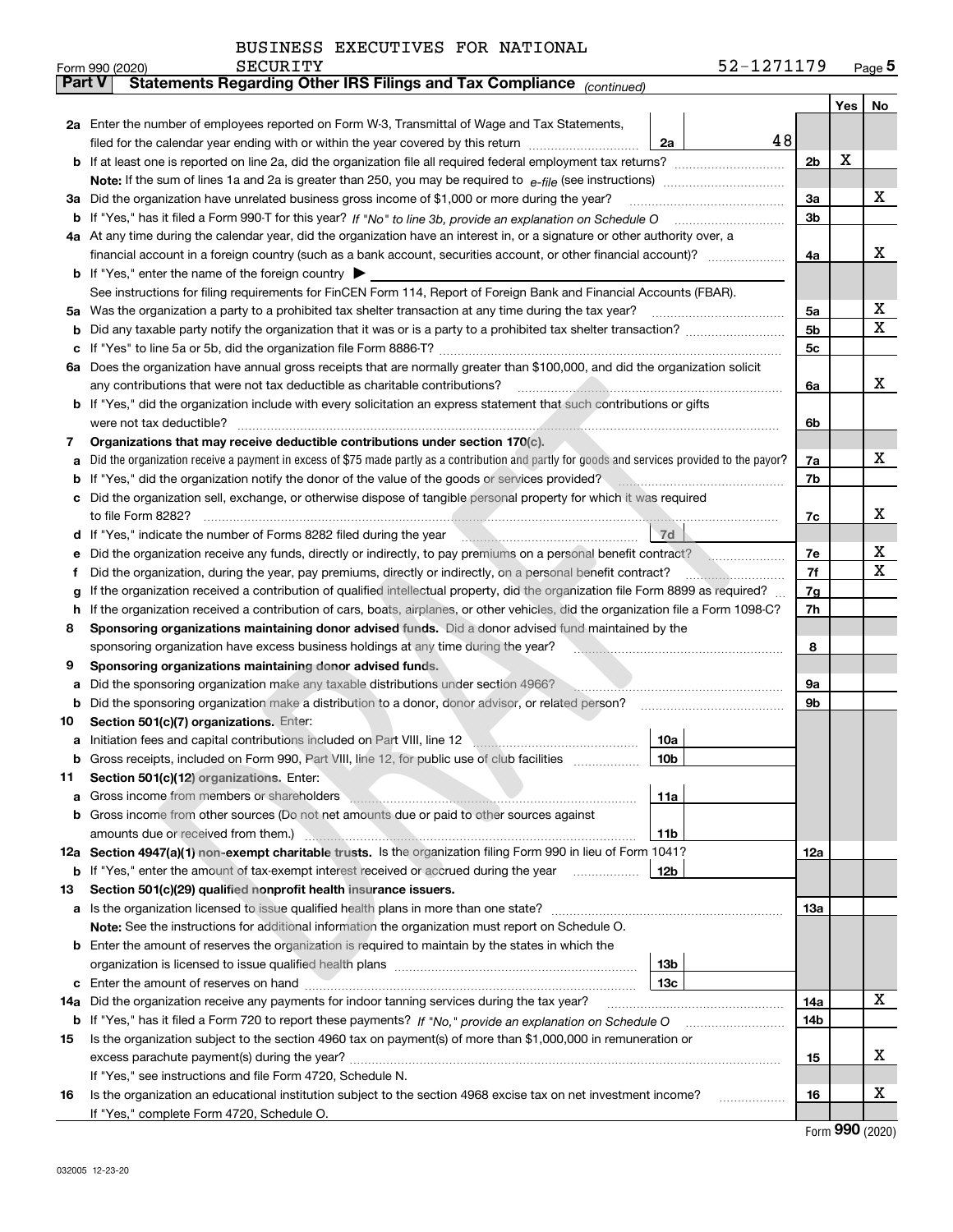| Form 990 (2020) | SECURITY                                                                                                         | 52-1271179                                                                                                                  | $P_{\text{aqe}}$ 6 |
|-----------------|------------------------------------------------------------------------------------------------------------------|-----------------------------------------------------------------------------------------------------------------------------|--------------------|
|                 |                                                                                                                  | Part VI Governance, Management, and Disclosure For each "Yes" response to lines 2 through 7b below, and for a "No" response |                    |
|                 | to line 8a, 8b, or 10b below, describe the circumstances, processes, or changes on Schedule O. See instructions. |                                                                                                                             |                    |

|     | Check if Schedule O contains a response or note to any line in this Part VI                                                                                                                                                     |    |                 |             | ΙX. |
|-----|---------------------------------------------------------------------------------------------------------------------------------------------------------------------------------------------------------------------------------|----|-----------------|-------------|-----|
|     | Section A. Governing Body and Management                                                                                                                                                                                        |    |                 |             |     |
|     |                                                                                                                                                                                                                                 |    |                 | Yes         | No  |
|     | <b>1a</b> Enter the number of voting members of the governing body at the end of the tax year<br>1a                                                                                                                             | 45 |                 |             |     |
|     | If there are material differences in voting rights among members of the governing body, or if the governing                                                                                                                     |    |                 |             |     |
|     | body delegated broad authority to an executive committee or similar committee, explain on Schedule O.                                                                                                                           |    |                 |             |     |
| b   | Enter the number of voting members included on line 1a, above, who are independent<br>1b                                                                                                                                        | 45 |                 |             |     |
| 2   | Did any officer, director, trustee, or key employee have a family relationship or a business relationship with any other                                                                                                        |    |                 |             |     |
|     | officer, director, trustee, or key employee?                                                                                                                                                                                    |    | $\mathbf{2}$    |             | X   |
| 3   | Did the organization delegate control over management duties customarily performed by or under the direct supervision                                                                                                           |    |                 |             |     |
|     | of officers, directors, trustees, or key employees to a management company or other person?                                                                                                                                     |    | 3               |             | x   |
| 4   | Did the organization make any significant changes to its governing documents since the prior Form 990 was filed?                                                                                                                |    | $\overline{4}$  |             | X   |
| 5   |                                                                                                                                                                                                                                 |    | 5               |             | X   |
| 6   | Did the organization have members or stockholders?                                                                                                                                                                              |    | 6               |             | X   |
| 7a  | Did the organization have members, stockholders, or other persons who had the power to elect or appoint one or                                                                                                                  |    |                 |             |     |
|     | more members of the governing body?                                                                                                                                                                                             |    | 7a              |             | x   |
|     | <b>b</b> Are any governance decisions of the organization reserved to (or subject to approval by) members, stockholders, or                                                                                                     |    |                 |             |     |
|     | persons other than the governing body?                                                                                                                                                                                          |    | 7b              |             | x   |
| 8   | Did the organization contemporaneously document the meetings held or written actions undertaken during the year by the following:                                                                                               |    |                 |             |     |
| a   |                                                                                                                                                                                                                                 |    | 8а              | X           |     |
| b   |                                                                                                                                                                                                                                 |    | 8b              | X           |     |
| 9   | Is there any officer, director, trustee, or key employee listed in Part VII, Section A, who cannot be reached at the                                                                                                            |    |                 |             |     |
|     |                                                                                                                                                                                                                                 |    | 9               |             | x   |
|     | <b>Section B. Policies</b> (This Section B requests information about policies not required by the Internal Revenue Code.)                                                                                                      |    |                 |             |     |
|     |                                                                                                                                                                                                                                 |    |                 | Yes         | No  |
|     |                                                                                                                                                                                                                                 |    | 10a             |             | x   |
|     | <b>b</b> If "Yes," did the organization have written policies and procedures governing the activities of such chapters, affiliates,                                                                                             |    |                 |             |     |
|     | and branches to ensure their operations are consistent with the organization's exempt purposes?                                                                                                                                 |    | 10 <sub>b</sub> |             |     |
|     | 11a Has the organization provided a complete copy of this Form 990 to all members of its governing body before filing the form?                                                                                                 |    | 11a             | $\mathbf X$ |     |
| b   | Describe in Schedule O the process, if any, used by the organization to review this Form 990.                                                                                                                                   |    |                 |             |     |
| 12a |                                                                                                                                                                                                                                 |    | 12a             | X           |     |
| b   | Were officers, directors, or trustees, and key employees required to disclose annually interests that could give rise to conflicts?                                                                                             |    | 12 <sub>b</sub> | X           |     |
| с   | Did the organization regularly and consistently monitor and enforce compliance with the policy? If "Yes," describe                                                                                                              |    |                 |             |     |
|     |                                                                                                                                                                                                                                 |    | 12c             | X           |     |
| 13  | Did the organization have a written whistleblower policy?<br>manufactured and continuum continuum continuum control of the control of the control of the control of the control of the control of the control of the control of |    | 13              | X           |     |
| 14  | Did the organization have a written document retention and destruction policy?                                                                                                                                                  |    | 14              | X           |     |
| 15  | Did the process for determining compensation of the following persons include a review and approval by independent                                                                                                              |    |                 |             |     |
|     | persons, comparability data, and contemporaneous substantiation of the deliberation and decision?                                                                                                                               |    |                 |             |     |
| а   | The organization's CEO, Executive Director, or top management official manufactured content of the organization's CEO, Executive Director, or top management official                                                           |    | 15a             | х           |     |
|     |                                                                                                                                                                                                                                 |    | 15b             |             | X   |
|     | If "Yes" to line 15a or 15b, describe the process in Schedule O (see instructions).                                                                                                                                             |    |                 |             |     |
|     | 16a Did the organization invest in, contribute assets to, or participate in a joint venture or similar arrangement with a                                                                                                       |    |                 |             |     |
|     | taxable entity during the year?                                                                                                                                                                                                 |    | 16a             |             | х   |
|     | <b>b</b> If "Yes," did the organization follow a written policy or procedure requiring the organization to evaluate its participation                                                                                           |    |                 |             |     |
|     | in joint venture arrangements under applicable federal tax law, and take steps to safequard the organization's                                                                                                                  |    |                 |             |     |
|     | exempt status with respect to such arrangements?                                                                                                                                                                                |    | 16b             |             |     |
|     | Section C. Disclosure                                                                                                                                                                                                           |    |                 |             |     |
| 17  | List the states with which a copy of this Form 990 is required to be filed ▶SEE SCHEDULE O                                                                                                                                      |    |                 |             |     |
| 18  | Section 6104 requires an organization to make its Forms 1023 (1024 or 1024-A, if applicable), 990, and 990-T (Section 501(c)(3)s only) available                                                                                |    |                 |             |     |
|     | for public inspection. Indicate how you made these available. Check all that apply.                                                                                                                                             |    |                 |             |     |
|     | $\boxed{\textbf{X}}$ Other (explain on Schedule O)<br>$X$ Own website<br>Upon request<br>Another's website                                                                                                                      |    |                 |             |     |
| 19  | Describe on Schedule O whether (and if so, how) the organization made its governing documents, conflict of interest policy, and financial                                                                                       |    |                 |             |     |
|     | statements available to the public during the tax year.                                                                                                                                                                         |    |                 |             |     |
| 20  | State the name, address, and telephone number of the person who possesses the organization's books and records                                                                                                                  |    |                 |             |     |
|     | KAREN KINNAMONT-STEWART - $(202)296-2125$                                                                                                                                                                                       |    |                 |             |     |

1030 15TH STREET NW, SUITE 200 E, WASHINGONT, DC 20005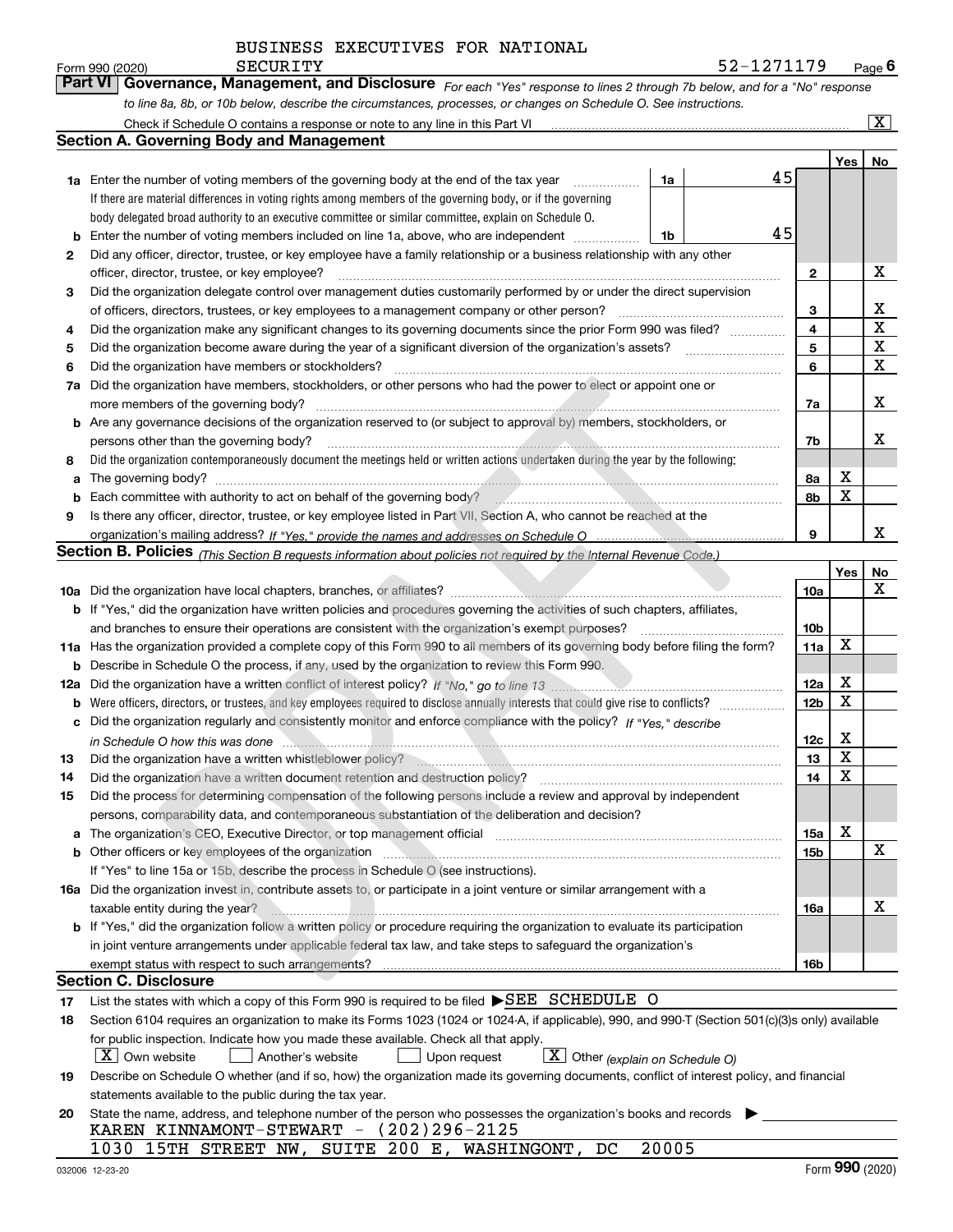$\mathcal{L}^{\text{max}}$ 

| orm 990 (2020) <sup>.</sup> | SECURITY                                      | 52-1271179                                                                                 | Page / |
|-----------------------------|-----------------------------------------------|--------------------------------------------------------------------------------------------|--------|
|                             |                                               | Part VII Compensation of Officers, Directors, Trustees, Key Employees, Highest Compensated |        |
|                             | <b>Employees, and Independent Contractors</b> |                                                                                            |        |

Check if Schedule O contains a response or note to any line in this Part VII

**Section A. Officers, Directors, Trustees, Key Employees, and Highest Compensated Employees**

**1a**  Complete this table for all persons required to be listed. Report compensation for the calendar year ending with or within the organization's tax year. **•** List all of the organization's current officers, directors, trustees (whether individuals or organizations), regardless of amount of compensation.

Enter -0- in columns (D), (E), and (F) if no compensation was paid.

 $\bullet$  List all of the organization's  $\,$ current key employees, if any. See instructions for definition of "key employee."

• List the organization's five current highest compensated employees (other than an officer, director, trustee, or key employee) who received report-■ List the organization's five current highest compensated employees (other than an officer, director, trustee, or key employee) who received report-<br>able compensation (Box 5 of Form W-2 and/or Box 7 of Form 1099-MISC) of

**•** List all of the organization's former officers, key employees, and highest compensated employees who received more than \$100,000 of reportable compensation from the organization and any related organizations.

**former directors or trustees**  ¥ List all of the organization's that received, in the capacity as a former director or trustee of the organization, more than \$10,000 of reportable compensation from the organization and any related organizations.

See instructions for the order in which to list the persons above.

Check this box if neither the organization nor any related organization compensated any current officer, director, or trustee.  $\mathcal{L}^{\text{max}}$ 

| (A)                              | (B)               |                                |                                                                  | (C)                     |              |                                  |           | (D)             | (E)                           | (F)                   |
|----------------------------------|-------------------|--------------------------------|------------------------------------------------------------------|-------------------------|--------------|----------------------------------|-----------|-----------------|-------------------------------|-----------------------|
| Name and title                   | Average           |                                | Position<br>(do not check more than one                          |                         | Reportable   | Reportable                       | Estimated |                 |                               |                       |
|                                  | hours per         |                                | box, unless person is both an<br>officer and a director/trustee) |                         | compensation | compensation                     | amount of |                 |                               |                       |
|                                  | week<br>(list any |                                |                                                                  |                         |              |                                  |           | from<br>the     | from related<br>organizations | other<br>compensation |
|                                  | hours for         |                                |                                                                  |                         |              |                                  |           | organization    | (W-2/1099-MISC)               | from the              |
|                                  | related           |                                |                                                                  |                         |              |                                  |           | (W-2/1099-MISC) |                               | organization          |
|                                  | organizations     |                                |                                                                  |                         |              |                                  |           |                 |                               | and related           |
|                                  | below             | Individual trustee or director | Institutional trustee                                            | Officer                 | Key employee | Highest compensated<br> employee | Former    |                 |                               | organizations         |
| JOSEPH VOTEL<br>(1)              | line)<br>40.00    |                                |                                                                  |                         |              |                                  |           |                 |                               |                       |
| PRESIDENT & CEO                  |                   |                                |                                                                  | $\overline{\textbf{X}}$ |              |                                  |           | 501,000.        | $\mathbf 0$ .                 | 26,520.               |
| (2)<br>TOM COSENTINO             | 40.00             |                                |                                                                  |                         |              |                                  |           |                 |                               |                       |
| COO                              |                   |                                |                                                                  | X                       |              |                                  |           | 223,600.        | $\mathbf 0$ .                 | 16,640.               |
| (3)<br>GENEVIEVE MOONIS          | 40.00             |                                |                                                                  |                         |              |                                  |           |                 |                               |                       |
| FOR MEMBERSHIP<br>SVP            |                   |                                |                                                                  |                         |              | $\mathbf X$                      |           | 169,000.        | $\mathbf 0$ .                 | 41,712.               |
| DEBORAH MCCARTHY<br>(4)          | 40.00             |                                |                                                                  |                         |              |                                  |           |                 |                               |                       |
| FOR MEMBERSHIP & STRATEGY<br>SVP |                   |                                |                                                                  |                         |              | $\overline{X}$                   |           | 148,229.        | $\mathbf 0$ .                 | 33,021.               |
| CHAD MANSKE<br>(5)               | 40.00             |                                |                                                                  |                         |              |                                  |           |                 |                               |                       |
| POLICY PROJECTS<br>SVP           |                   |                                |                                                                  |                         |              | $\overline{X}$                   |           | 158,848.        | $\mathbf 0$ .                 | 14,240.               |
| KAREN KINNAMONT STEWART<br>(6)   | 40.00             |                                |                                                                  |                         |              |                                  |           |                 |                               |                       |
| SVP FINANCE & ADMIN              |                   |                                |                                                                  | $\overline{\mathbf{X}}$ |              |                                  |           | 147,767.        | $\mathbf 0$ .                 | 22,340.               |
| VICTORIA MCGRATH<br>(7)          | 40.00             |                                |                                                                  |                         |              |                                  |           |                 |                               |                       |
| DIRECTOR FOR THE NY METRO AREA   |                   |                                |                                                                  |                         |              | $\mathbf X$                      |           | 134, 211.       | $\mathbf 0$ .                 | 27,226.               |
| KATHERINE KENNING<br>(8)         | 40.00             |                                |                                                                  |                         |              |                                  |           |                 |                               |                       |
| DIRECTOR FOR CALIFORNIA          |                   |                                |                                                                  |                         |              | $\overline{\mathbf{X}}$          |           | 141,007.        | $\mathbf 0$ .                 | 19,871.               |
| NORMAN C. CHAMBERS<br>(9)        | 2.00              |                                |                                                                  |                         |              |                                  |           |                 |                               |                       |
| CHAIRMAN (END 10/1/2020)         |                   | $\mathbf X$                    |                                                                  | X                       |              |                                  |           | 0.              | $\mathbf 0$ .                 | $0_{.}$               |
| (10) MARK J. GERENCSER           | 2.00              |                                |                                                                  |                         |              |                                  |           |                 |                               |                       |
| CHAIRMAN (BEG. 10/1/2020)        |                   | X                              |                                                                  | $\overline{\textbf{X}}$ |              |                                  |           | $\mathbf 0$ .   | $\mathbf 0$ .                 | 0.                    |
| (11) STANLEY A WEIS              | 0.02              |                                |                                                                  |                         |              |                                  |           |                 |                               |                       |
| FOUNDING CHAIRMAN                |                   | $\mathbf X$                    |                                                                  | $\overline{\textbf{X}}$ |              |                                  |           | 0.              | $\mathbf 0$ .                 | 0.                    |
| (12) RAPHALE BENAROYA            | 0.02              |                                |                                                                  |                         |              |                                  |           |                 |                               |                       |
| VICE CHAIR                       |                   | $\mathbf X$                    |                                                                  | X                       |              |                                  |           | 0.              | $\mathbf 0$ .                 | $0_{.}$               |
| (13) MARY M. BOIS                | 0.02              |                                |                                                                  |                         |              |                                  |           |                 |                               |                       |
| VICE CHAIR                       |                   | $\mathbf X$                    |                                                                  | X                       |              |                                  |           | 0.              | $\mathbf 0$ .                 | $0_{.}$               |
| (14) DENIS A. BOVIN              | 0.02              |                                |                                                                  |                         |              |                                  |           |                 |                               |                       |
| VICE CHAIR                       |                   | X                              |                                                                  | X                       |              |                                  |           | 0.              | $\mathbf 0$ .                 | $\mathbf 0$ .         |
| (15) RAMON P. MARKS              | 0.02              |                                |                                                                  |                         |              |                                  |           |                 |                               |                       |
| VICE CHAIR                       |                   | $\mathbf X$                    |                                                                  | $\overline{\textbf{X}}$ |              |                                  |           | 0.              | $\mathbf 0$ .                 | 0.                    |
| (16) WILLIAM F. MURDY            | 0.02              |                                |                                                                  |                         |              |                                  |           |                 |                               |                       |
| VICE CHAIR                       |                   | X                              |                                                                  | $\overline{\textbf{X}}$ |              |                                  |           | 0.              | $\mathbf 0$ .                 | 0.                    |
| (17) BRUCE E. MOSLER             | 0.02              |                                |                                                                  |                         |              |                                  |           |                 |                               |                       |
| CHAIRMAN EMERITUS                |                   | $\mathbf X$                    |                                                                  | X                       |              |                                  |           | 0.              | $\mathbf 0$ .                 | $0_{.}$               |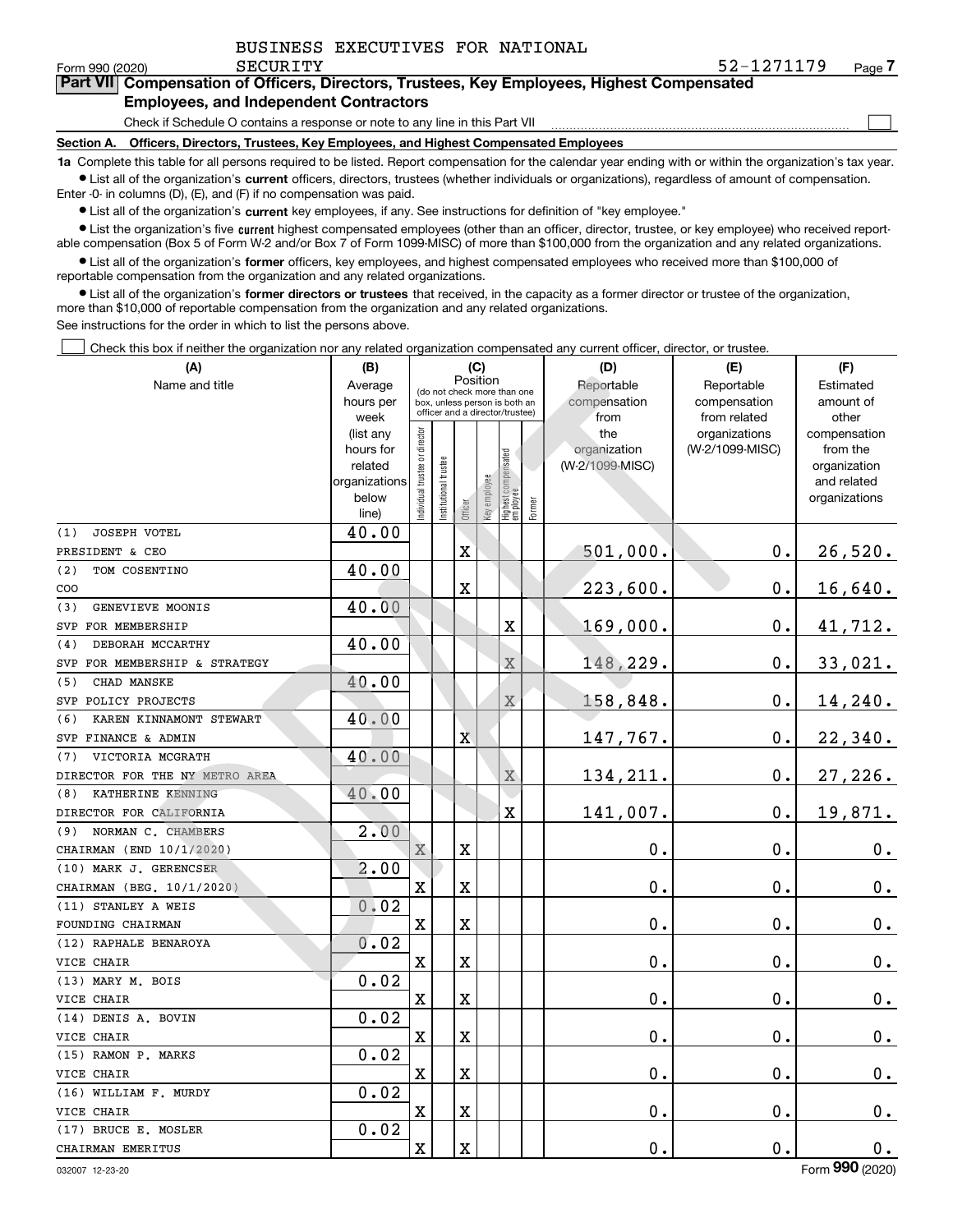SECURITY

| <b>Part VII</b><br>Section A. Officers, Directors, Trustees, Key Employees, and Highest Compensated Employees (continued)                      |                        |                                |                                                              |         |              |                                 |        |                         |                  |                         |
|------------------------------------------------------------------------------------------------------------------------------------------------|------------------------|--------------------------------|--------------------------------------------------------------|---------|--------------|---------------------------------|--------|-------------------------|------------------|-------------------------|
| (A)                                                                                                                                            | (B)                    |                                |                                                              | (C)     |              |                                 |        | (D)                     | (E)              | (F)                     |
| Name and title                                                                                                                                 | Average                |                                |                                                              |         | Position     |                                 |        | Reportable              | Reportable       | Estimated               |
|                                                                                                                                                | hours per              |                                | (do not check more than one<br>box, unless person is both an |         |              |                                 |        | compensation            | compensation     | amount of               |
|                                                                                                                                                | week                   |                                | officer and a director/trustee)                              |         |              |                                 |        | from                    | from related     | other                   |
|                                                                                                                                                | (list any              |                                |                                                              |         |              |                                 |        | the                     | organizations    | compensation            |
|                                                                                                                                                | hours for              |                                |                                                              |         |              |                                 |        | organization            | (W-2/1099-MISC)  | from the                |
|                                                                                                                                                | related                |                                |                                                              |         |              |                                 |        | (W-2/1099-MISC)         |                  | organization            |
|                                                                                                                                                | organizations<br>below |                                |                                                              |         |              |                                 |        |                         |                  | and related             |
|                                                                                                                                                | line)                  | Individual trustee or director | Institutional trustee                                        | Officer | key employee | Highest compensated<br>employee | Former |                         |                  | organizations           |
| (18) PATRICIA C. BARRON                                                                                                                        | 0.02                   |                                |                                                              |         |              |                                 |        |                         |                  |                         |
| <b>BOARD MEMBER</b>                                                                                                                            |                        | X                              |                                                              |         |              |                                 |        | 0.                      | 0.               | 0.                      |
| (19) ALFRED R. BERKELEY III                                                                                                                    | 0.02                   |                                |                                                              |         |              |                                 |        |                         |                  |                         |
| BOARD MEMBER                                                                                                                                   |                        | X                              |                                                              |         |              |                                 |        | 0.                      | 0.               | 0.                      |
| (20) JOHN B. BROWN                                                                                                                             | 0.02                   |                                |                                                              |         |              |                                 |        |                         |                  |                         |
| BOARD MEMBER                                                                                                                                   |                        | X                              |                                                              |         |              |                                 |        | 0.                      | 0.               | $0$ .                   |
| (21) CALVIN G. BUTLER                                                                                                                          | 0.02                   |                                |                                                              |         |              |                                 |        |                         |                  |                         |
| <b>BOARD MEMBER</b>                                                                                                                            |                        | X                              |                                                              |         |              |                                 |        | 0.                      | 0.               | $\mathbf 0$ .           |
| (22) CHRISTOPHER W. COLLINS                                                                                                                    | 0.02                   |                                |                                                              |         |              |                                 |        |                         |                  |                         |
| BOARD MEMBER                                                                                                                                   |                        | X                              |                                                              |         |              |                                 |        | 0.                      | 0.               | 0.                      |
| (23) HOWARD E. COX, JR                                                                                                                         | 0.02                   |                                |                                                              |         |              |                                 |        |                         |                  |                         |
| <b>BOARD MEMBER</b>                                                                                                                            |                        | X                              |                                                              |         |              |                                 |        | 0.                      | 0.               | 0.                      |
| (24) STEVEN E. DARNELL                                                                                                                         | 0.02                   |                                |                                                              |         |              |                                 |        |                         |                  |                         |
| <b>BOARD MEMBER</b>                                                                                                                            |                        | X                              |                                                              |         |              |                                 |        | 0.                      | $\mathbf{0}$ .   | 0.                      |
| (25) JOSEPH M. DEPINTO                                                                                                                         | 0.02                   |                                |                                                              |         |              |                                 |        |                         |                  |                         |
| BOARD MEMBER                                                                                                                                   |                        | X                              |                                                              |         |              |                                 |        | 0.                      | $\mathbf{0}$ .   | 0.                      |
| (26) HARRIS DIAMOND                                                                                                                            | 0.02                   |                                |                                                              |         |              |                                 |        |                         |                  |                         |
| BOARD MEMBER                                                                                                                                   |                        | $\mathbf{x}$                   |                                                              |         |              |                                 |        | 0.                      | 0.               | 0.                      |
| 1b Subtotal                                                                                                                                    |                        |                                |                                                              |         |              |                                 |        | 1,623,662.              | $\overline{0}$ . | 201,570.                |
| c Total from continuation sheets to Part VII, Section A                                                                                        |                        |                                |                                                              |         |              |                                 |        | 0.                      | 0.               | 0.                      |
|                                                                                                                                                |                        |                                |                                                              |         |              |                                 |        | 1,623,662.              | 0.               | 201, 570.               |
| Total number of individuals (including but not limited to those listed above) who received more than \$100,000 of reportable<br>$\mathbf{2}$   |                        |                                |                                                              |         |              |                                 |        |                         |                  |                         |
| compensation from the organization                                                                                                             |                        |                                |                                                              |         |              |                                 |        |                         |                  | 11                      |
|                                                                                                                                                |                        |                                |                                                              |         |              |                                 |        |                         |                  | <b>No</b><br><b>Yes</b> |
| Did the organization list any former officer, director, trustee, key employee, or highest compensated employee on<br>3                         |                        |                                |                                                              |         |              |                                 |        |                         |                  |                         |
| line 1a? If "Yes," complete Schedule J for such individual manufactured contains and the 1a? If "Yes," complete Schedule J for such individual |                        |                                |                                                              |         |              |                                 |        |                         |                  | х<br>3                  |
| For any individual listed on line 1a, is the sum of reportable compensation and other compensation from the organization<br>4                  |                        |                                |                                                              |         |              |                                 |        |                         |                  |                         |
|                                                                                                                                                |                        |                                |                                                              |         |              |                                 |        |                         |                  | X<br>4                  |
| Did any person listed on line 1a receive or accrue compensation from any unrelated organization or individual for services<br>5                |                        |                                |                                                              |         |              |                                 |        |                         |                  |                         |
| rendered to the organization? If "Yes." complete Schedule J for such person                                                                    |                        |                                |                                                              |         |              |                                 |        |                         |                  | х<br>5                  |
| <b>Section B. Independent Contractors</b>                                                                                                      |                        |                                |                                                              |         |              |                                 |        |                         |                  |                         |
| Complete this table for your five highest compensated independent contractors that received more than \$100,000 of compensation from<br>1      |                        |                                |                                                              |         |              |                                 |        |                         |                  |                         |
| the organization. Report compensation for the calendar year ending with or within the organization's tax year.                                 |                        |                                |                                                              |         |              |                                 |        |                         |                  |                         |
| (A)                                                                                                                                            |                        |                                |                                                              |         |              |                                 |        | (B)                     |                  | (C)                     |
| Name and business address                                                                                                                      |                        |                                |                                                              |         |              |                                 |        | Description of services |                  | Compensation            |
| UNIZO REAL ESTATE DC FIVE, LLC, 1330                                                                                                           |                        |                                |                                                              |         |              |                                 |        |                         |                  |                         |
| MARYLAND AVENUE SW, WASHINGTON, DC 20024                                                                                                       |                        |                                |                                                              |         |              |                                 |        | <b>DCCUPANCY</b>        |                  | 714,023.                |
|                                                                                                                                                |                        |                                |                                                              |         |              |                                 |        |                         |                  |                         |
|                                                                                                                                                |                        |                                |                                                              |         |              |                                 |        |                         |                  |                         |
|                                                                                                                                                |                        |                                |                                                              |         |              |                                 |        |                         |                  |                         |
|                                                                                                                                                |                        |                                |                                                              |         |              |                                 |        |                         |                  |                         |
|                                                                                                                                                |                        |                                |                                                              |         |              |                                 |        |                         |                  |                         |
|                                                                                                                                                |                        |                                |                                                              |         |              |                                 |        |                         |                  |                         |
|                                                                                                                                                |                        |                                |                                                              |         |              |                                 |        |                         |                  |                         |
| Total number of independent contractors (including but not limited to those listed above) who received more than<br>2                          |                        |                                |                                                              |         |              |                                 |        |                         |                  |                         |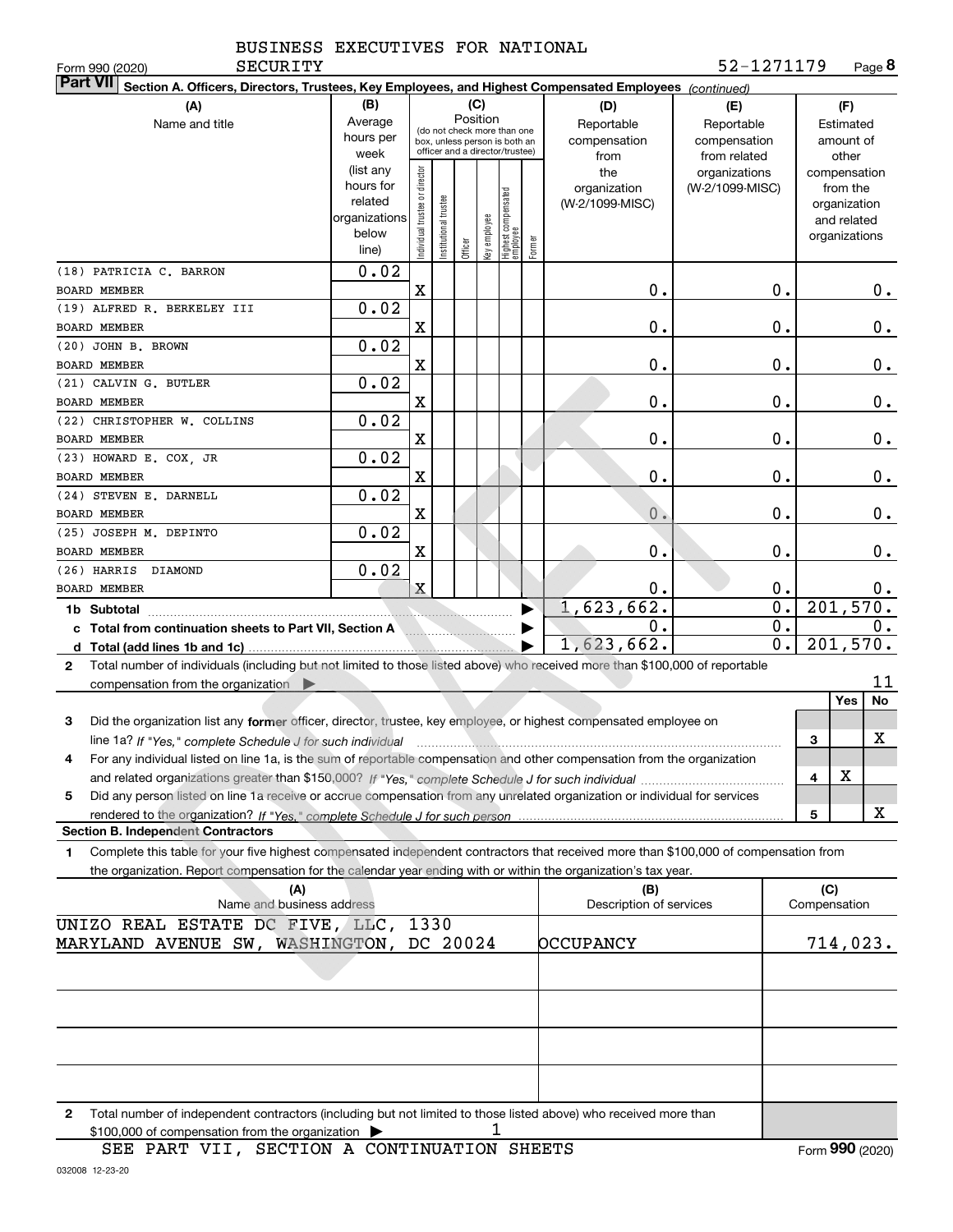SECURITY 52-1271179

| <b>SECURITY</b><br>Form 990                                                                                               |                          |                               |                      |         |              |                              |           |                 | 52-1271179      |                              |
|---------------------------------------------------------------------------------------------------------------------------|--------------------------|-------------------------------|----------------------|---------|--------------|------------------------------|-----------|-----------------|-----------------|------------------------------|
| <b>Part VII</b><br>Section A. Officers, Directors, Trustees, Key Employees, and Highest Compensated Employees (continued) |                          |                               |                      |         |              |                              |           |                 |                 |                              |
| (A)                                                                                                                       | (B)                      |                               |                      |         | (C)          |                              |           | (D)             | (E)             | (F)                          |
| Name and title                                                                                                            | Average                  |                               | Position             |         | Reportable   | Reportable                   | Estimated |                 |                 |                              |
|                                                                                                                           | hours                    |                               |                      |         |              | (check all that apply)       |           | compensation    | compensation    | amount of                    |
|                                                                                                                           | per                      |                               |                      |         |              |                              |           | from            | from related    | other                        |
|                                                                                                                           | week                     |                               |                      |         |              |                              |           | the             | organizations   | compensation                 |
|                                                                                                                           | (list any                |                               |                      |         |              |                              |           | organization    | (W-2/1099-MISC) | from the                     |
|                                                                                                                           | hours for                |                               |                      |         |              |                              |           | (W-2/1099-MISC) |                 | organization                 |
|                                                                                                                           | related<br>organizations |                               |                      |         |              |                              |           |                 |                 | and related<br>organizations |
|                                                                                                                           | below                    | ndividual trustee or director | nstitutional trustee |         | Key employee |                              |           |                 |                 |                              |
|                                                                                                                           | line)                    |                               |                      | Officer |              | Highest compensated employee | Former    |                 |                 |                              |
| (27) DONALD R. DIXON                                                                                                      | 0.02                     |                               |                      |         |              |                              |           |                 |                 |                              |
| <b>BOARD MEMBER</b>                                                                                                       |                          | X                             |                      |         |              |                              |           | $\mathbf 0$ .   | $0$ .           | 0.                           |
| (28) EZRA S. FIELD                                                                                                        | 0.02                     |                               |                      |         |              |                              |           |                 |                 |                              |
| BOARD MEMBER                                                                                                              |                          | X                             |                      |         |              |                              |           | $\mathbf 0$ .   | $\mathbf 0$ .   | $0$ .                        |
| (29) FRANCIS<br>FINELLI                                                                                                   | 0.02                     |                               |                      |         |              |                              |           |                 |                 |                              |
| <b>BOARD MEMBER</b>                                                                                                       |                          | X                             |                      |         |              |                              |           | $\mathbf 0$ .   | $\mathbf 0$ .   | 0.                           |
| (30) KENNETH FISHER                                                                                                       | 0.02                     |                               |                      |         |              |                              |           |                 |                 |                              |
| <b>BOARD MEMBER</b>                                                                                                       |                          | $\mathbf X$                   |                      |         |              |                              |           | 0.              | $\mathbf 0$ .   | $\mathbf 0$ .                |
| (31) WILLIAM J. FLYNN                                                                                                     | 0.02                     |                               |                      |         |              |                              |           |                 |                 |                              |
| <b>BOARD MEMBER</b>                                                                                                       |                          | $\mathbf X$                   |                      |         |              |                              |           | $\mathbf 0$ .   | $\mathbf 0$ .   | $0$ .                        |
| (32) G.S. BECKWITH GILBERT                                                                                                | 0.02                     |                               |                      |         |              |                              |           |                 |                 |                              |
| <b>BOARD MEMBER</b>                                                                                                       |                          | X                             |                      |         |              |                              |           | 0.              | $\mathbf 0$ .   | $0$ .                        |
| (33) MAURICE R. GREENBERG                                                                                                 | 0.02                     |                               |                      |         |              |                              |           |                 |                 |                              |
| BOARD MEMBER                                                                                                              |                          | $\mathbf X$                   |                      |         |              |                              |           | 0.              | $\mathbf 0$ .   | 0.                           |
| (34) MARK S. HACKER                                                                                                       | 0.02                     |                               |                      |         |              |                              |           |                 |                 |                              |
| <b>BOARD MEMBER</b>                                                                                                       |                          | X                             |                      |         |              |                              |           | $\mathbf 0$ .   | $\mathbf 0$ .   | 0.                           |
| (35) MICHAEL D. HANKIN                                                                                                    | 0.02                     |                               |                      |         |              |                              |           |                 |                 |                              |
| <b>BOARD MEMBER</b>                                                                                                       |                          | X                             |                      |         |              |                              |           | 0.              | $\mathbf 0$ .   | $0$ .                        |
| (36) THOMAS J. HIGGINS                                                                                                    | 0.02                     |                               |                      |         |              |                              |           |                 |                 |                              |
| <b>BOARD MEMBER</b>                                                                                                       |                          | $\rm X$                       |                      |         |              |                              |           | $\mathbf 0$ .   | 0.              | 0.                           |
| (37) JOHN K. HURLEY                                                                                                       | 0.02                     |                               |                      |         |              |                              |           |                 |                 |                              |
| BOARD MEMBER                                                                                                              |                          | $\mathbf X$                   |                      |         |              |                              |           | $\mathbf{0}$ .  | 0.              | 0.                           |
| (38) EDWIN M. KANIA, JR                                                                                                   | 0.02                     |                               |                      |         |              |                              |           |                 |                 |                              |
| BOARD MEMBER                                                                                                              |                          | $\mathbf X$                   |                      |         |              |                              |           | $\mathbf 0$ .   | 0.              | $0$ .                        |
| (39) PAUL MARCUS                                                                                                          | 0.02                     |                               |                      |         |              |                              |           |                 |                 |                              |
| BOARD MEMBER                                                                                                              |                          | $\mathbf X$                   |                      |         |              |                              |           | $\mathbf 0$ .   | $\mathbf 0$ .   | $0\cdot$                     |
| (40) CHRISTOPHER C. MELTON                                                                                                | 0.02                     |                               |                      |         |              |                              |           |                 |                 |                              |
| BOARD MEMBER                                                                                                              |                          | X                             |                      |         |              |                              |           | $\mathbf 0$ .   | 0.              | $0_{.}$                      |
| (41) BRIAN H. MONKS                                                                                                       | 0.02                     |                               |                      |         |              |                              |           |                 |                 |                              |
| BOARD MEMBER                                                                                                              |                          | X                             |                      |         |              |                              |           | 0.              | 0.              | $0_{.}$                      |
| (42) MARK S. NEWMAN                                                                                                       | 0.02                     |                               |                      |         |              |                              |           |                 |                 |                              |
| BOARD MEMBER                                                                                                              |                          | $\mathbf X$                   |                      |         |              |                              |           | 0.              | О.              | $0_{.}$                      |
| (43) STUART B. PARKER                                                                                                     | 0.02                     |                               |                      |         |              |                              |           |                 |                 |                              |
| BOARD MEMBER                                                                                                              |                          | X                             |                      |         |              |                              |           | 0.              | 0.              | $0_{.}$                      |
| (44) ROGER S. SHEDLIN                                                                                                     | 0.02                     |                               |                      |         |              |                              |           |                 |                 |                              |
| BOARD MEMBER                                                                                                              |                          | X                             |                      |         |              |                              |           | 0.              | О.              | $0_{.}$                      |
| (45) MARK R. SHENKMAN                                                                                                     | 0.02                     |                               |                      |         |              |                              |           |                 |                 |                              |
| BOARD MEMBER                                                                                                              |                          | X                             |                      |         |              |                              |           | 0.              | О.              | $0_{.}$                      |
| (46) DONALD V. SMITH                                                                                                      | 0.02                     |                               |                      |         |              |                              |           |                 |                 |                              |
| BOARD MEMBER                                                                                                              |                          | X                             |                      |         |              |                              |           | О.              | 0.              | 0.                           |
|                                                                                                                           |                          |                               |                      |         |              |                              |           |                 |                 |                              |
| Total to Part VII, Section A, line 1c                                                                                     |                          |                               |                      |         |              |                              |           |                 |                 |                              |
|                                                                                                                           |                          |                               |                      |         |              |                              |           |                 |                 |                              |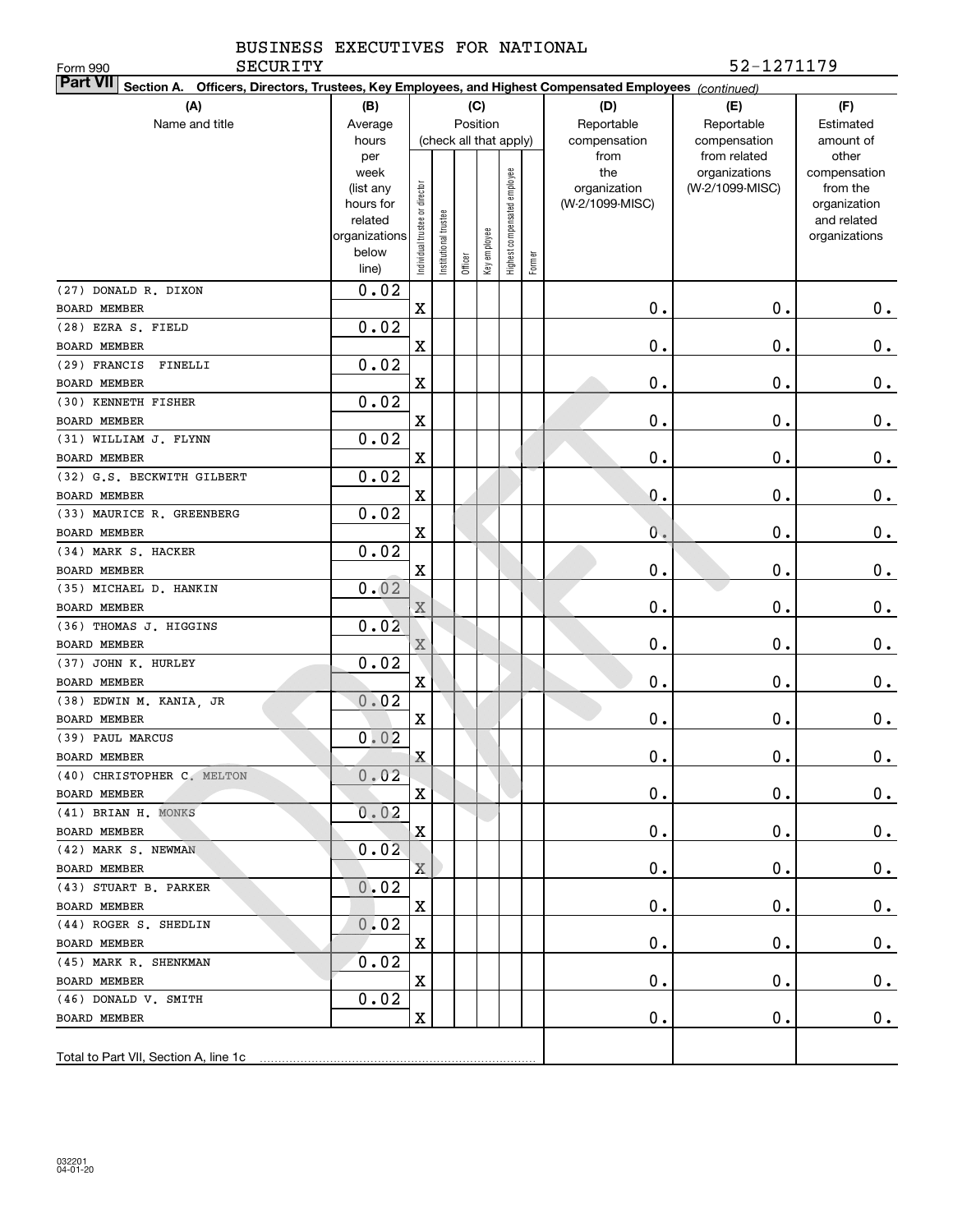|          | BUSINESS EXECUTIVES FOR NATIONAL |  |            |
|----------|----------------------------------|--|------------|
| SECURITY |                                  |  | 52-1271179 |

| Part VII Section A. Officers, Directors, Trustees, Key Employees, and Highest Compensated Employees (continued) |                   |                                |                        |         |              |                              |        |                     |                                  |                          |
|-----------------------------------------------------------------------------------------------------------------|-------------------|--------------------------------|------------------------|---------|--------------|------------------------------|--------|---------------------|----------------------------------|--------------------------|
| (A)                                                                                                             | (B)               | (C)                            |                        |         |              |                              |        | (D)                 | (E)                              | (F)                      |
| Name and title                                                                                                  | Average           |                                |                        |         | Position     |                              |        | Reportable          | Reportable                       | Estimated                |
|                                                                                                                 | hours             |                                | (check all that apply) |         |              |                              |        | compensation        | compensation                     | amount of                |
|                                                                                                                 | per               |                                |                        |         |              |                              |        | from                | from related                     | other                    |
|                                                                                                                 | week<br>(list any |                                |                        |         |              |                              |        | the<br>organization | organizations<br>(W-2/1099-MISC) | compensation<br>from the |
|                                                                                                                 | hours for         |                                |                        |         |              |                              |        | (W-2/1099-MISC)     |                                  | organization             |
|                                                                                                                 | related           |                                |                        |         |              |                              |        |                     |                                  | and related              |
|                                                                                                                 | organizations     |                                |                        |         |              |                              |        |                     |                                  | organizations            |
|                                                                                                                 | below             | Individual trustee or director | Institutional trustee  | Officer | Key employee | Highest compensated employee | Former |                     |                                  |                          |
|                                                                                                                 | line)             |                                |                        |         |              |                              |        |                     |                                  |                          |
| (47) HEIDI L. STEIGER                                                                                           | 0.02              |                                |                        |         |              |                              |        |                     |                                  |                          |
| BOARD MEMBER                                                                                                    |                   | $\mathbf X$                    |                        |         |              |                              |        | $0$ .               | $0$ .                            | $0_{.}$                  |
| (48) THOMAS F. STEPHENSON                                                                                       | 0.02              |                                |                        |         |              |                              |        |                     |                                  |                          |
| BOARD MEMBER                                                                                                    |                   | X                              |                        |         |              |                              |        | $0$ .               | $0$ .                            | 0.                       |
| (49) DAVID P. STORCH                                                                                            | 0.02              |                                |                        |         |              |                              |        |                     |                                  |                          |
| BOARD MEMBER                                                                                                    |                   | X                              |                        |         |              |                              |        | $0$ .               | $0$ .                            | 0.                       |
| (50) JOHN H. STREICKER                                                                                          | 0.02              |                                |                        |         |              |                              |        |                     |                                  |                          |
| BOARD MEMBER                                                                                                    |                   | X                              |                        |         |              |                              |        | $0$ .               | $0$ .                            | 0.                       |
| (51) EDWIN A. WAHLEN                                                                                            | 0.02              |                                |                        |         |              |                              |        |                     |                                  |                          |
| <b>BOARD MEMBER</b><br>(52) KRISTI M. ROGERS                                                                    | 0.02              | X                              |                        |         |              |                              |        | $0$ .               | $\mathbf 0$ .                    | 0.                       |
| <b>BOARD MEMBER</b>                                                                                             |                   | X                              |                        |         |              |                              |        | 0.                  | $\mathbf 0$ .                    |                          |
| (53) JAMES SHIRA                                                                                                | 0.02              |                                |                        |         |              |                              |        |                     |                                  | 0.                       |
| BOARD MEMBER                                                                                                    |                   | X                              |                        |         |              |                              |        | 0.                  | $\mathbf 0$ .                    | 0.                       |
|                                                                                                                 |                   |                                |                        |         |              |                              |        |                     |                                  |                          |
|                                                                                                                 |                   |                                |                        |         |              |                              |        |                     |                                  |                          |
|                                                                                                                 |                   |                                |                        |         |              |                              |        |                     |                                  |                          |
|                                                                                                                 |                   |                                |                        |         |              |                              |        |                     |                                  |                          |
|                                                                                                                 |                   |                                |                        |         |              |                              |        |                     |                                  |                          |
|                                                                                                                 |                   |                                |                        |         |              |                              |        |                     |                                  |                          |
|                                                                                                                 |                   |                                |                        |         |              |                              |        |                     |                                  |                          |
|                                                                                                                 |                   |                                |                        |         |              |                              |        |                     |                                  |                          |
|                                                                                                                 |                   |                                |                        |         |              |                              |        |                     |                                  |                          |
|                                                                                                                 |                   |                                |                        |         |              |                              |        |                     |                                  |                          |
|                                                                                                                 |                   |                                |                        |         |              |                              |        |                     |                                  |                          |
|                                                                                                                 |                   |                                |                        |         |              |                              |        |                     |                                  |                          |
|                                                                                                                 |                   |                                |                        |         |              |                              |        |                     |                                  |                          |
|                                                                                                                 |                   |                                |                        |         |              |                              |        |                     |                                  |                          |
|                                                                                                                 |                   |                                |                        |         |              |                              |        |                     |                                  |                          |
|                                                                                                                 |                   |                                |                        |         |              |                              |        |                     |                                  |                          |
|                                                                                                                 |                   |                                |                        |         |              |                              |        |                     |                                  |                          |
|                                                                                                                 |                   |                                |                        |         |              |                              |        |                     |                                  |                          |
|                                                                                                                 |                   |                                |                        |         |              |                              |        |                     |                                  |                          |
|                                                                                                                 |                   |                                |                        |         |              |                              |        |                     |                                  |                          |
|                                                                                                                 |                   |                                |                        |         |              |                              |        |                     |                                  |                          |
|                                                                                                                 |                   |                                |                        |         |              |                              |        |                     |                                  |                          |
|                                                                                                                 |                   |                                |                        |         |              |                              |        |                     |                                  |                          |
|                                                                                                                 |                   |                                |                        |         |              |                              |        |                     |                                  |                          |
|                                                                                                                 |                   |                                |                        |         |              |                              |        |                     |                                  |                          |
|                                                                                                                 |                   |                                |                        |         |              |                              |        |                     |                                  |                          |
| Total to Part VII, Section A, line 1c                                                                           |                   |                                |                        |         |              |                              |        |                     |                                  |                          |
|                                                                                                                 |                   |                                |                        |         |              |                              |        |                     |                                  |                          |

Form 990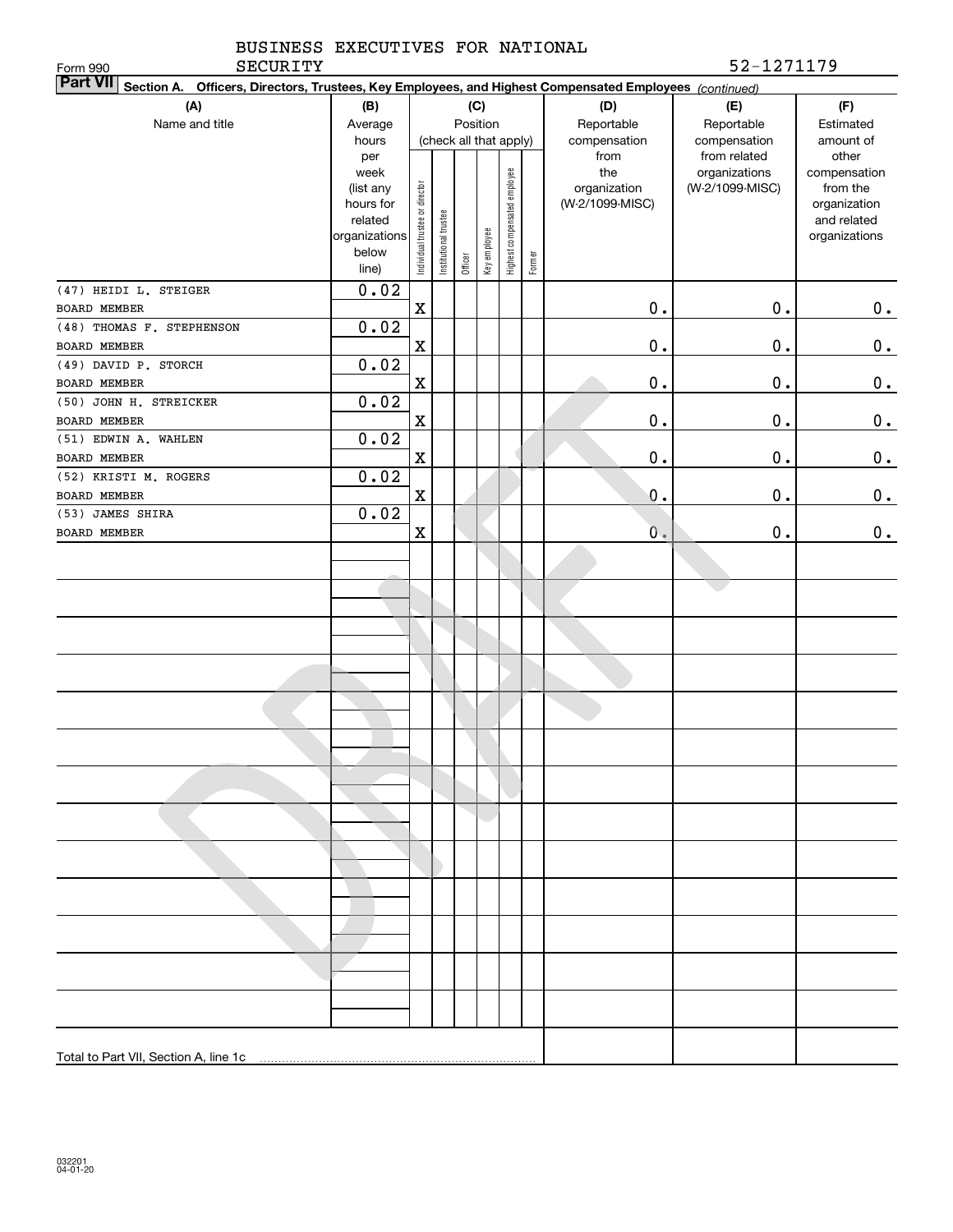|                                               | <b>Part VIII</b> |   | <b>Statement of Revenue</b>                                                                                           |                       |               |                                              |                                                 |                                                                 |
|-----------------------------------------------|------------------|---|-----------------------------------------------------------------------------------------------------------------------|-----------------------|---------------|----------------------------------------------|-------------------------------------------------|-----------------------------------------------------------------|
|                                               |                  |   | Check if Schedule O contains a response or note to any line in this Part VIII                                         |                       |               |                                              |                                                 |                                                                 |
|                                               |                  |   |                                                                                                                       |                       | Total revenue | (B)<br>Related or exempt<br>function revenue | $\overline{C}$<br>Unrelated<br>business revenue | (D)<br>Revenue excluded<br>from tax under<br>sections 512 - 514 |
|                                               |                  |   | 1 a Federated campaigns<br>1a                                                                                         |                       |               |                                              |                                                 |                                                                 |
|                                               |                  |   | 1 <sub>b</sub><br><b>b</b> Membership dues                                                                            |                       |               |                                              |                                                 |                                                                 |
|                                               |                  |   | 1 <sub>c</sub><br>c Fundraising events                                                                                | 1,294,778.            |               |                                              |                                                 |                                                                 |
|                                               |                  |   | 1 <sub>d</sub><br>d Related organizations                                                                             |                       |               |                                              |                                                 |                                                                 |
|                                               |                  |   | e Government grants (contributions)<br>1e                                                                             |                       |               |                                              |                                                 |                                                                 |
|                                               |                  |   | f All other contributions, gifts, grants, and                                                                         |                       |               |                                              |                                                 |                                                                 |
|                                               |                  |   | similar amounts not included above<br>1f                                                                              | 5,637,521.            |               |                                              |                                                 |                                                                 |
| Contributions, Gifts,<br>and Other Similar Ar |                  |   | $1g$ \$<br>Noncash contributions included in lines 1a-1f                                                              | 217,003.              |               |                                              |                                                 |                                                                 |
|                                               |                  | h |                                                                                                                       | $\blacksquare$        | 6,932,299.    |                                              |                                                 |                                                                 |
|                                               |                  |   |                                                                                                                       | <b>Business Code</b>  |               |                                              |                                                 |                                                                 |
|                                               | 2 a              |   | <u> 1989 - Johann Barn, mars ann an t-Amhain Aonaich an t-Aonaich an t-Aonaich an t-Aonaich an t-Aonaich an t-Aon</u> |                       |               |                                              |                                                 |                                                                 |
|                                               |                  | b | the contract of the contract of the contract of the contract of the                                                   |                       |               |                                              |                                                 |                                                                 |
|                                               |                  | c | <u> 1989 - Johann Stoff, fransk politik (d. 1989)</u>                                                                 |                       |               |                                              |                                                 |                                                                 |
|                                               |                  | d | the control of the control of the control of the control of the control of                                            |                       |               |                                              |                                                 |                                                                 |
| Program Service<br>Revenue                    |                  | e |                                                                                                                       |                       |               |                                              |                                                 |                                                                 |
|                                               |                  |   | f All other program service revenue                                                                                   | ▶                     |               |                                              |                                                 |                                                                 |
|                                               | 3                |   | Investment income (including dividends, interest, and                                                                 |                       |               |                                              |                                                 |                                                                 |
|                                               |                  |   |                                                                                                                       | $\blacktriangleright$ | 172,051.      |                                              |                                                 | 172,051.                                                        |
|                                               | 4                |   | Income from investment of tax-exempt bond proceeds                                                                    | ▶                     |               |                                              |                                                 |                                                                 |
|                                               | 5                |   |                                                                                                                       |                       |               |                                              |                                                 |                                                                 |
|                                               |                  |   | (i) Real                                                                                                              | (ii) Personal         |               |                                              |                                                 |                                                                 |
|                                               |                  |   | 6 a Gross rents<br>l 6a                                                                                               |                       |               |                                              |                                                 |                                                                 |
|                                               |                  |   | <b>b</b> Less: rental expenses<br>6b                                                                                  |                       |               |                                              |                                                 |                                                                 |
|                                               |                  |   | c Rental income or (loss)<br>6c                                                                                       |                       |               |                                              |                                                 |                                                                 |
|                                               |                  |   | d Net rental income or (loss)                                                                                         |                       |               |                                              |                                                 |                                                                 |
|                                               |                  |   | (i) Securities<br>7 a Gross amount from sales of                                                                      | (ii) Other            |               |                                              |                                                 |                                                                 |
|                                               |                  |   | 37,405.<br>7al<br>assets other than inventory                                                                         |                       |               |                                              |                                                 |                                                                 |
|                                               |                  |   | <b>b</b> Less: cost or other basis<br>0 <sub>o</sub>                                                                  |                       |               |                                              |                                                 |                                                                 |
|                                               |                  |   |                                                                                                                       |                       |               |                                              |                                                 |                                                                 |
| Revenue                                       |                  |   |                                                                                                                       | ▶                     | 37,405.       |                                              |                                                 | 37,405.                                                         |
|                                               |                  |   | 8 a Gross income from fundraising events (not                                                                         |                       |               |                                              |                                                 |                                                                 |
| <b>Other</b>                                  |                  |   | including \$1, 294, 778. of                                                                                           |                       |               |                                              |                                                 |                                                                 |
|                                               |                  |   | contributions reported on line 1c). See                                                                               |                       |               |                                              |                                                 |                                                                 |
|                                               |                  |   | 8а                                                                                                                    | 0.                    |               |                                              |                                                 |                                                                 |
|                                               |                  |   | <b>b</b> Less: direct expenses <i>manually</i>                                                                        | $8b/102,014$ .        |               |                                              |                                                 |                                                                 |
|                                               |                  |   | c Net income or (loss) from fundraising events                                                                        | ▶                     | $-102,014.$   |                                              |                                                 | $-102,014.$                                                     |
|                                               |                  |   | 9 a Gross income from gaming activities. See                                                                          |                       |               |                                              |                                                 |                                                                 |
|                                               |                  |   | 9a                                                                                                                    |                       |               |                                              |                                                 |                                                                 |
|                                               |                  |   | 9 <sub>b</sub><br><b>b</b> Less: direct expenses                                                                      |                       |               |                                              |                                                 |                                                                 |
|                                               |                  |   | c Net income or (loss) from gaming activities<br>10 a Gross sales of inventory, less returns                          |                       |               |                                              |                                                 |                                                                 |
|                                               |                  |   | 10a                                                                                                                   |                       |               |                                              |                                                 |                                                                 |
|                                               |                  |   | 10bl<br><b>b</b> Less: cost of goods sold                                                                             |                       |               |                                              |                                                 |                                                                 |
|                                               |                  |   | c Net income or (loss) from sales of inventory                                                                        |                       |               |                                              |                                                 |                                                                 |
|                                               |                  |   |                                                                                                                       | <b>Business Code</b>  |               |                                              |                                                 |                                                                 |
|                                               |                  |   | 11 a OTHER INCOME                                                                                                     | 900099                | 29,112.       |                                              |                                                 | 29,112.                                                         |
|                                               |                  |   | <b>b MISCELLANEOUS INCOME</b>                                                                                         | 900099                | 5,836.        |                                              |                                                 | 5,836.                                                          |
|                                               |                  | c |                                                                                                                       |                       |               |                                              |                                                 |                                                                 |
| Miscellaneous<br>Revenue                      |                  |   |                                                                                                                       |                       |               |                                              |                                                 |                                                                 |
|                                               |                  |   |                                                                                                                       | $\blacktriangleright$ | 34,948.       |                                              |                                                 |                                                                 |
|                                               | 12               |   |                                                                                                                       | ▶                     | 7,074,689.    | 0.                                           | $0$ .                                           | 142,390.                                                        |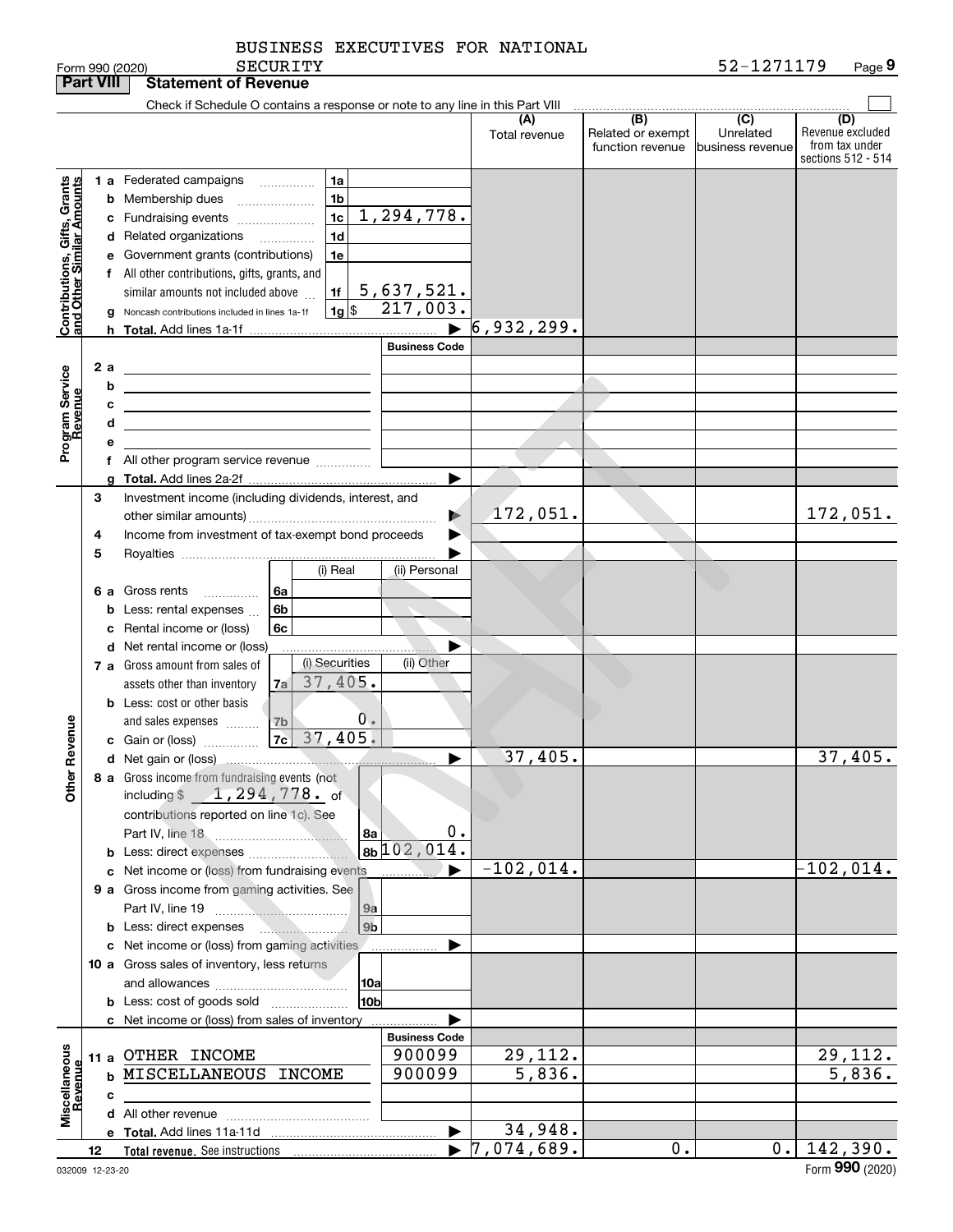**10** SECURITY 52-1271179

Form 990 (2020) Page **Part IX Statement of Functional Expenses**

|              | Section 501(c)(3) and 501(c)(4) organizations must complete all columns. All other organizations must complete column (A).                                                                                 |                       |                                    |                                           |                                |  |  |  |  |  |  |
|--------------|------------------------------------------------------------------------------------------------------------------------------------------------------------------------------------------------------------|-----------------------|------------------------------------|-------------------------------------------|--------------------------------|--|--|--|--|--|--|
|              | Check if Schedule O contains a response or note to any line in this Part IX                                                                                                                                |                       |                                    |                                           |                                |  |  |  |  |  |  |
|              | Do not include amounts reported on lines 6b,<br>7b, 8b, 9b, and 10b of Part VIII.                                                                                                                          | (A)<br>Total expenses | (B)<br>Program service<br>expenses | (C)<br>Management and<br>general expenses | (D)<br>Fundraising<br>expenses |  |  |  |  |  |  |
| 1.           | Grants and other assistance to domestic organizations<br>and domestic governments. See Part IV, line 21                                                                                                    |                       |                                    |                                           |                                |  |  |  |  |  |  |
| $\mathbf{2}$ | Grants and other assistance to domestic                                                                                                                                                                    |                       |                                    |                                           |                                |  |  |  |  |  |  |
|              | individuals. See Part IV, line 22                                                                                                                                                                          |                       |                                    |                                           |                                |  |  |  |  |  |  |
| 3            | Grants and other assistance to foreign                                                                                                                                                                     |                       |                                    |                                           |                                |  |  |  |  |  |  |
|              | organizations, foreign governments, and foreign                                                                                                                                                            |                       |                                    |                                           |                                |  |  |  |  |  |  |
|              | individuals. See Part IV, lines 15 and 16                                                                                                                                                                  |                       |                                    |                                           |                                |  |  |  |  |  |  |
| 4            | Benefits paid to or for members                                                                                                                                                                            |                       |                                    |                                           |                                |  |  |  |  |  |  |
| 5            | Compensation of current officers, directors,                                                                                                                                                               |                       |                                    |                                           |                                |  |  |  |  |  |  |
|              | trustees, and key employees                                                                                                                                                                                | 937,868.              | 618, 347.                          | 224, 242.                                 | 95,279.                        |  |  |  |  |  |  |
| 6            | Compensation not included above to disqualified                                                                                                                                                            |                       |                                    |                                           |                                |  |  |  |  |  |  |
|              | persons (as defined under section 4958(f)(1)) and                                                                                                                                                          |                       |                                    |                                           |                                |  |  |  |  |  |  |
|              | persons described in section 4958(c)(3)(B)                                                                                                                                                                 |                       |                                    |                                           |                                |  |  |  |  |  |  |
| 7            |                                                                                                                                                                                                            | 3,150,815.            | 2,718,618.                         | 116,921.                                  | 315, 276.                      |  |  |  |  |  |  |
| 8            | Pension plan accruals and contributions (include                                                                                                                                                           |                       |                                    |                                           |                                |  |  |  |  |  |  |
|              | section 401(k) and 403(b) employer contributions)                                                                                                                                                          | 87,190.               | 76,499.                            | 2,012.                                    | 8,679.                         |  |  |  |  |  |  |
| 9            |                                                                                                                                                                                                            | 509,089.              | 428, 204.                          | 31,623.                                   | 49,262.                        |  |  |  |  |  |  |
| 10           |                                                                                                                                                                                                            | 258,530.              | 211,995.                           | 20,682.                                   | 25,853.                        |  |  |  |  |  |  |
| 11           | Fees for services (nonemployees):                                                                                                                                                                          |                       |                                    |                                           |                                |  |  |  |  |  |  |
| a            |                                                                                                                                                                                                            |                       |                                    |                                           |                                |  |  |  |  |  |  |
| b            |                                                                                                                                                                                                            | 17, 117.              | 14,036.                            | 1,369.                                    | 1,712.                         |  |  |  |  |  |  |
| c            |                                                                                                                                                                                                            | 36,504.               | 29,934.                            | 2,920.                                    | 3,650.                         |  |  |  |  |  |  |
| d            |                                                                                                                                                                                                            |                       |                                    |                                           |                                |  |  |  |  |  |  |
|              | Professional fundraising services. See Part IV, line 17                                                                                                                                                    |                       |                                    |                                           |                                |  |  |  |  |  |  |
|              |                                                                                                                                                                                                            | 29, 142.              |                                    | 29,142.                                   |                                |  |  |  |  |  |  |
| g            | Other. (If line 11g amount exceeds 10% of line 25,                                                                                                                                                         |                       | 65,565.                            |                                           |                                |  |  |  |  |  |  |
|              | column (A) amount, list line 11g expenses on Sch O.)                                                                                                                                                       | 85,876.<br>9,096.     | 7,458.                             | 9,027.<br>728.                            | 11,284.<br>910.                |  |  |  |  |  |  |
| 12           |                                                                                                                                                                                                            | 312,697.              | 250,727.                           | 27,542.                                   | 34,428.                        |  |  |  |  |  |  |
| 13           |                                                                                                                                                                                                            | 136,875.              | 112,188.                           | 10,972.                                   | 13,715.                        |  |  |  |  |  |  |
| 14           |                                                                                                                                                                                                            |                       |                                    |                                           |                                |  |  |  |  |  |  |
| 15<br>16     |                                                                                                                                                                                                            | 842,687.              | 691,003.                           | 67,415.                                   | 84, 269.                       |  |  |  |  |  |  |
| 17           |                                                                                                                                                                                                            | 20,417.               | 16,734.                            | 1,637.                                    | 2,046.                         |  |  |  |  |  |  |
| 18           | Payments of travel or entertainment expenses                                                                                                                                                               |                       |                                    |                                           |                                |  |  |  |  |  |  |
|              | for any federal, state, or local public officials                                                                                                                                                          |                       |                                    |                                           |                                |  |  |  |  |  |  |
| 19           | Conferences, conventions, and meetings                                                                                                                                                                     | 103, 551.             | 77,688.                            | 11,495.                                   | 14,368.                        |  |  |  |  |  |  |
| 20           | Interest                                                                                                                                                                                                   |                       |                                    |                                           |                                |  |  |  |  |  |  |
| 21           |                                                                                                                                                                                                            |                       |                                    |                                           |                                |  |  |  |  |  |  |
| 22           | Depreciation, depletion, and amortization                                                                                                                                                                  | 74,835.               | 61,365.                            | 5,987.                                    | 7,483.                         |  |  |  |  |  |  |
| 23           | Insurance                                                                                                                                                                                                  | 28,570.               | 23,427.                            | $\overline{2,286}$ .                      | $\overline{2}$ , 857.          |  |  |  |  |  |  |
| 24           | Other expenses. Itemize expenses not covered<br>above (List miscellaneous expenses on line 24e. If<br>line 24e amount exceeds 10% of line 25, column (A)<br>amount, list line 24e expenses on Schedule 0.) |                       |                                    |                                           |                                |  |  |  |  |  |  |
| a            | DUES AND SUBSCRIPTION                                                                                                                                                                                      | 29,051.               | 23,822.                            | 2,324.                                    | 2,905.                         |  |  |  |  |  |  |
| b            | EMPLOYEE DEVELOPMENT                                                                                                                                                                                       | 21,707.               | 17,256.                            | 1,978.                                    | $\overline{2}$ , 473.          |  |  |  |  |  |  |
|              | REPAIRS & MAINTENANCE                                                                                                                                                                                      | 20,191.               | 16, 557.                           | 1,615.                                    | $\overline{2}$ , 019.          |  |  |  |  |  |  |
| d            | OTHER EXPENSE                                                                                                                                                                                              | 176.                  | 142.                               | 16.                                       | 18.                            |  |  |  |  |  |  |
|              | e All other expenses                                                                                                                                                                                       |                       |                                    |                                           |                                |  |  |  |  |  |  |
| 25           | Total functional expenses. Add lines 1 through 24e                                                                                                                                                         | 6,711,984.            | 5,461,565.                         | 571,933.                                  | 678,486.                       |  |  |  |  |  |  |
| 26           | Joint costs. Complete this line only if the organization                                                                                                                                                   |                       |                                    |                                           |                                |  |  |  |  |  |  |
|              | reported in column (B) joint costs from a combined                                                                                                                                                         |                       |                                    |                                           |                                |  |  |  |  |  |  |
|              | educational campaign and fundraising solicitation.                                                                                                                                                         |                       |                                    |                                           |                                |  |  |  |  |  |  |
|              | Check here $\blacktriangleright$<br>if following SOP 98-2 (ASC 958-720)                                                                                                                                    |                       |                                    |                                           |                                |  |  |  |  |  |  |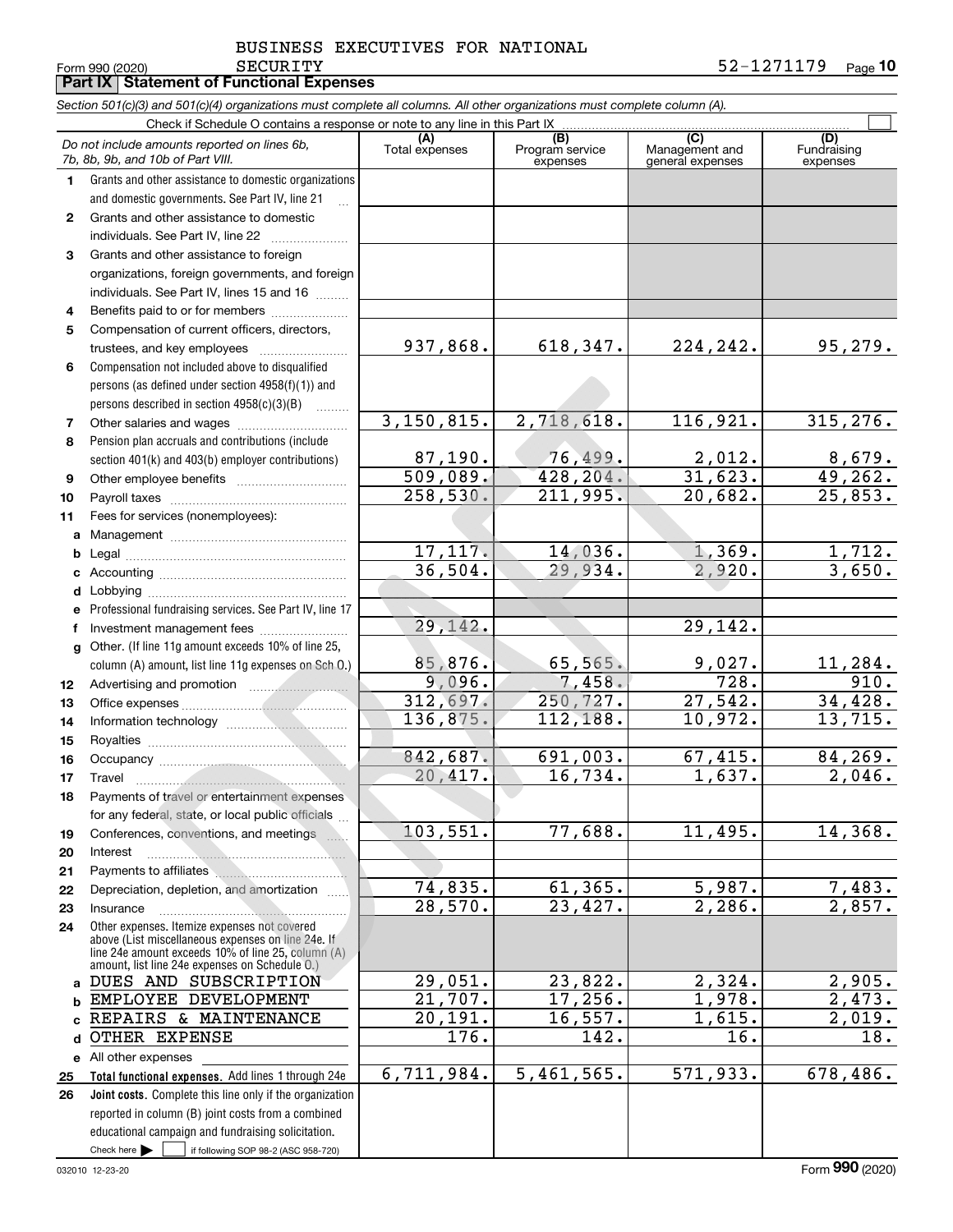032011 12-23-20

| Form 990 (2020) | <b>SECURITY</b> | $\cdot$ 70 $\cdot$<br>_<br><b>A</b> | Page |
|-----------------|-----------------|-------------------------------------|------|
|-----------------|-----------------|-------------------------------------|------|

BUSINESS EXECUTIVES FOR NATIONAL

|                             |    |                                                                                                                                                                                                                                      |            |                | (A)<br>Beginning of year |                          | (B)<br>End of year         |
|-----------------------------|----|--------------------------------------------------------------------------------------------------------------------------------------------------------------------------------------------------------------------------------------|------------|----------------|--------------------------|--------------------------|----------------------------|
|                             | 1  | Cash - non-interest-bearing                                                                                                                                                                                                          | 1,900,610. | $\mathbf{1}$   | 2,847,243.               |                          |                            |
|                             | 2  |                                                                                                                                                                                                                                      |            |                | 632,047.                 | $\mathbf{2}$             |                            |
|                             | 3  |                                                                                                                                                                                                                                      |            | 3              |                          |                          |                            |
|                             | 4  |                                                                                                                                                                                                                                      | 179,321.   | $\overline{4}$ | 441,973.                 |                          |                            |
|                             | 5  | Loans and other receivables from any current or former officer, director,                                                                                                                                                            |            |                |                          |                          |                            |
|                             |    | trustee, key employee, creator or founder, substantial contributor, or 35%                                                                                                                                                           |            |                |                          |                          |                            |
|                             |    | controlled entity or family member of any of these persons                                                                                                                                                                           |            |                |                          | 5                        |                            |
|                             | 6  | Loans and other receivables from other disqualified persons (as defined                                                                                                                                                              |            |                |                          |                          |                            |
|                             |    | under section $4958(f)(1)$ , and persons described in section $4958(c)(3)(B)$                                                                                                                                                        |            | 6              |                          |                          |                            |
|                             | 7  |                                                                                                                                                                                                                                      |            |                |                          | $\overline{\phantom{a}}$ |                            |
| Assets                      | 8  |                                                                                                                                                                                                                                      |            |                |                          | 8                        |                            |
|                             | 9  | Prepaid expenses and deferred charges                                                                                                                                                                                                |            |                | 169, 254.                | $\boldsymbol{9}$         | 97,083.                    |
|                             |    | <b>10a</b> Land, buildings, and equipment: cost or other                                                                                                                                                                             |            |                |                          |                          |                            |
|                             |    | basis. Complete Part VI of Schedule D  10a                                                                                                                                                                                           |            | 484,856.       |                          |                          |                            |
|                             |    | <u>  10b</u> 10b<br><b>b</b> Less: accumulated depreciation                                                                                                                                                                          |            | 432,074.       | 117,399.                 | 10 <sub>c</sub>          | $\frac{52,782}{9,511,846}$ |
|                             | 11 |                                                                                                                                                                                                                                      |            | 7,880,602.     | 11                       |                          |                            |
|                             | 12 |                                                                                                                                                                                                                                      |            | 12             |                          |                          |                            |
|                             | 13 |                                                                                                                                                                                                                                      |            | 13             |                          |                          |                            |
|                             | 14 |                                                                                                                                                                                                                                      |            | 14             |                          |                          |                            |
|                             | 15 |                                                                                                                                                                                                                                      |            |                | 49,364.                  | 15                       | 49,364.                    |
|                             | 16 |                                                                                                                                                                                                                                      |            |                | 10,928,597.              | 16                       | 13,000,291.                |
|                             | 17 |                                                                                                                                                                                                                                      |            |                | 420, 183.                | 17                       | 581,754.                   |
|                             | 18 |                                                                                                                                                                                                                                      |            | 18             |                          |                          |                            |
|                             | 19 | Deferred revenue <b>contract and the contract of the contract of the contract of the contract of the contract of the contract of the contract of the contract of the contract of the contract of the contract of the contract of</b> |            | 19             |                          |                          |                            |
|                             | 20 | Tax-exempt bond liabilities                                                                                                                                                                                                          |            | 20             |                          |                          |                            |
|                             | 21 | Escrow or custodial account liability. Complete Part IV of Schedule D                                                                                                                                                                |            |                | 21                       |                          |                            |
|                             | 22 | Loans and other payables to any current or former officer, director,                                                                                                                                                                 |            |                |                          |                          |                            |
| Liabilities                 |    | trustee, key employee, creator or founder, substantial contributor, or 35%                                                                                                                                                           |            |                |                          |                          |                            |
|                             |    | controlled entity or family member of any of these persons                                                                                                                                                                           |            |                |                          | 22                       |                            |
|                             | 23 | Secured mortgages and notes payable to unrelated third parties                                                                                                                                                                       |            | .              |                          | 23                       |                            |
|                             | 24 | Unsecured notes and loans payable to unrelated third parties <i>manumumum</i>                                                                                                                                                        |            |                |                          | 24                       | 665,012.                   |
|                             | 25 | Other liabilities (including federal income tax, payables to related third                                                                                                                                                           |            |                |                          |                          |                            |
|                             |    | parties, and other liabilities not included on lines 17-24). Complete Part X                                                                                                                                                         |            |                |                          |                          |                            |
|                             |    | of Schedule D                                                                                                                                                                                                                        |            |                | 217,015.                 | 25                       | 280,759.                   |
|                             | 26 | Total liabilities. Add lines 17 through 25                                                                                                                                                                                           |            |                | 637,198.                 | 26                       | 1,527,525.                 |
|                             |    | Organizations that follow FASB ASC 958, check here $\blacktriangleright \boxed{X}$                                                                                                                                                   |            |                |                          |                          |                            |
|                             |    | and complete lines 27, 28, 32, and 33.                                                                                                                                                                                               |            |                |                          |                          |                            |
|                             | 27 | Net assets without donor restrictions                                                                                                                                                                                                |            |                | <u>10,267,476.</u>       | 27                       | <u>11,472,766.</u>         |
|                             | 28 | Net assets with donor restrictions                                                                                                                                                                                                   |            |                | 23,923.                  | 28                       | 0.                         |
|                             |    | Organizations that do not follow FASB ASC 958, check here $\blacktriangleright \Box$                                                                                                                                                 |            |                |                          |                          |                            |
|                             |    | and complete lines 29 through 33.                                                                                                                                                                                                    |            |                |                          |                          |                            |
|                             | 29 |                                                                                                                                                                                                                                      |            |                |                          | 29                       |                            |
|                             | 30 | Paid-in or capital surplus, or land, building, or equipment fund                                                                                                                                                                     |            |                |                          | 30                       |                            |
| Net Assets or Fund Balances | 31 | Retained earnings, endowment, accumulated income, or other funds                                                                                                                                                                     |            |                | 10, 291, 399.            | 31                       |                            |
|                             | 32 |                                                                                                                                                                                                                                      |            |                |                          | 32                       | 11,472,766.                |
|                             | 33 |                                                                                                                                                                                                                                      |            |                | 10,928,597.              | 33                       | 13,000,291.                |
|                             |    |                                                                                                                                                                                                                                      |            |                |                          |                          | Form 990 (2020)            |

**Part X Balance Sheet**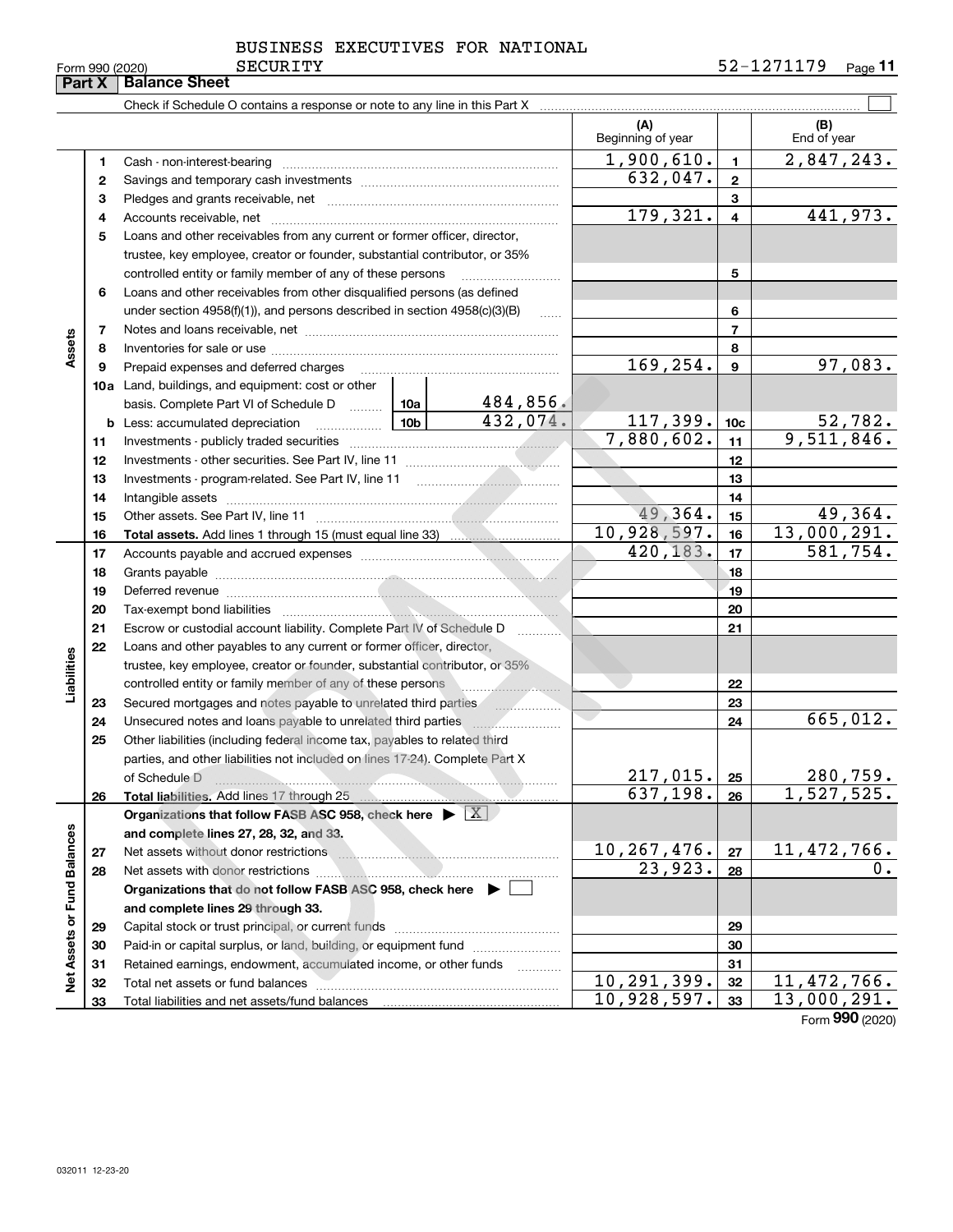| BUSINESS EXECUTIVES FOR NATIONAL |  |  |  |
|----------------------------------|--|--|--|
|----------------------------------|--|--|--|

| Part XI<br><b>Reconciliation of Net Assets</b><br>7,074,689.<br>$\mathbf 1$<br>1<br>6,711,984.<br>$\overline{2}$<br>2<br>362,705.<br>$\overline{3}$<br>Revenue less expenses. Subtract line 2 from line 1<br>з<br>10, 291, 399.<br>$\overline{\mathbf{4}}$<br>4<br>818,662.<br>5<br>5<br>6<br>6<br>$\overline{7}$<br>7<br>Investment expenses<br>8<br>8<br>$\overline{0}$ .<br>$\mathbf{9}$<br>Other changes in net assets or fund balances (explain on Schedule O)<br>9<br>Net assets or fund balances at end of year. Combine lines 3 through 9 (must equal Part X, line 32,<br>10<br>11,472,766.<br>10 <sup>1</sup><br>Part XII Financial Statements and Reporting<br>$\boxed{\text{X}}$<br><b>No</b><br><b>Yes</b><br>$\boxed{\text{X}}$ Accrual<br>Accounting method used to prepare the Form 990: <u>[</u> Cash<br>Other<br>1.<br>If the organization changed its method of accounting from a prior year or checked "Other," explain in Schedule O.<br>X<br>2a Were the organization's financial statements compiled or reviewed by an independent accountant?<br>2a<br>If "Yes," check a box below to indicate whether the financial statements for the year were compiled or reviewed on a<br>separate basis, consolidated basis, or both:<br>Separate basis<br>Consolidated basis<br>Both consolidated and separate basis<br>Х<br><b>b</b> Were the organization's financial statements audited by an independent accountant?<br>2 <sub>b</sub><br>If "Yes," check a box below to indicate whether the financial statements for the year were audited on a separate basis,<br>consolidated basis, or both:<br>$\lfloor x \rfloor$ Separate basis<br>Consolidated basis<br>Both consolidated and separate basis<br>c If "Yes" to line 2a or 2b, does the organization have a committee that assumes responsibility for oversight of the audit,<br>$\mathbf X$<br>2c<br>If the organization changed either its oversight process or selection process during the tax year, explain on Schedule O.<br>3a As a result of a federal award, was the organization required to undergo an audit or audits as set forth in the Single Audit | SECURITY<br>Form 990 (2020) |  | 52-1271179 |  |  | Page $12$ |
|---------------------------------------------------------------------------------------------------------------------------------------------------------------------------------------------------------------------------------------------------------------------------------------------------------------------------------------------------------------------------------------------------------------------------------------------------------------------------------------------------------------------------------------------------------------------------------------------------------------------------------------------------------------------------------------------------------------------------------------------------------------------------------------------------------------------------------------------------------------------------------------------------------------------------------------------------------------------------------------------------------------------------------------------------------------------------------------------------------------------------------------------------------------------------------------------------------------------------------------------------------------------------------------------------------------------------------------------------------------------------------------------------------------------------------------------------------------------------------------------------------------------------------------------------------------------------------------------------------------------------------------------------------------------------------------------------------------------------------------------------------------------------------------------------------------------------------------------------------------------------------------------------------------------------------------------------------------------------------------------------------------------------------------------------------------------------------------------------------------------------------------------|-----------------------------|--|------------|--|--|-----------|
|                                                                                                                                                                                                                                                                                                                                                                                                                                                                                                                                                                                                                                                                                                                                                                                                                                                                                                                                                                                                                                                                                                                                                                                                                                                                                                                                                                                                                                                                                                                                                                                                                                                                                                                                                                                                                                                                                                                                                                                                                                                                                                                                             |                             |  |            |  |  |           |
|                                                                                                                                                                                                                                                                                                                                                                                                                                                                                                                                                                                                                                                                                                                                                                                                                                                                                                                                                                                                                                                                                                                                                                                                                                                                                                                                                                                                                                                                                                                                                                                                                                                                                                                                                                                                                                                                                                                                                                                                                                                                                                                                             |                             |  |            |  |  |           |
|                                                                                                                                                                                                                                                                                                                                                                                                                                                                                                                                                                                                                                                                                                                                                                                                                                                                                                                                                                                                                                                                                                                                                                                                                                                                                                                                                                                                                                                                                                                                                                                                                                                                                                                                                                                                                                                                                                                                                                                                                                                                                                                                             |                             |  |            |  |  |           |
|                                                                                                                                                                                                                                                                                                                                                                                                                                                                                                                                                                                                                                                                                                                                                                                                                                                                                                                                                                                                                                                                                                                                                                                                                                                                                                                                                                                                                                                                                                                                                                                                                                                                                                                                                                                                                                                                                                                                                                                                                                                                                                                                             |                             |  |            |  |  |           |
|                                                                                                                                                                                                                                                                                                                                                                                                                                                                                                                                                                                                                                                                                                                                                                                                                                                                                                                                                                                                                                                                                                                                                                                                                                                                                                                                                                                                                                                                                                                                                                                                                                                                                                                                                                                                                                                                                                                                                                                                                                                                                                                                             |                             |  |            |  |  |           |
|                                                                                                                                                                                                                                                                                                                                                                                                                                                                                                                                                                                                                                                                                                                                                                                                                                                                                                                                                                                                                                                                                                                                                                                                                                                                                                                                                                                                                                                                                                                                                                                                                                                                                                                                                                                                                                                                                                                                                                                                                                                                                                                                             |                             |  |            |  |  |           |
|                                                                                                                                                                                                                                                                                                                                                                                                                                                                                                                                                                                                                                                                                                                                                                                                                                                                                                                                                                                                                                                                                                                                                                                                                                                                                                                                                                                                                                                                                                                                                                                                                                                                                                                                                                                                                                                                                                                                                                                                                                                                                                                                             |                             |  |            |  |  |           |
|                                                                                                                                                                                                                                                                                                                                                                                                                                                                                                                                                                                                                                                                                                                                                                                                                                                                                                                                                                                                                                                                                                                                                                                                                                                                                                                                                                                                                                                                                                                                                                                                                                                                                                                                                                                                                                                                                                                                                                                                                                                                                                                                             |                             |  |            |  |  |           |
|                                                                                                                                                                                                                                                                                                                                                                                                                                                                                                                                                                                                                                                                                                                                                                                                                                                                                                                                                                                                                                                                                                                                                                                                                                                                                                                                                                                                                                                                                                                                                                                                                                                                                                                                                                                                                                                                                                                                                                                                                                                                                                                                             |                             |  |            |  |  |           |
|                                                                                                                                                                                                                                                                                                                                                                                                                                                                                                                                                                                                                                                                                                                                                                                                                                                                                                                                                                                                                                                                                                                                                                                                                                                                                                                                                                                                                                                                                                                                                                                                                                                                                                                                                                                                                                                                                                                                                                                                                                                                                                                                             |                             |  |            |  |  |           |
|                                                                                                                                                                                                                                                                                                                                                                                                                                                                                                                                                                                                                                                                                                                                                                                                                                                                                                                                                                                                                                                                                                                                                                                                                                                                                                                                                                                                                                                                                                                                                                                                                                                                                                                                                                                                                                                                                                                                                                                                                                                                                                                                             |                             |  |            |  |  |           |
|                                                                                                                                                                                                                                                                                                                                                                                                                                                                                                                                                                                                                                                                                                                                                                                                                                                                                                                                                                                                                                                                                                                                                                                                                                                                                                                                                                                                                                                                                                                                                                                                                                                                                                                                                                                                                                                                                                                                                                                                                                                                                                                                             |                             |  |            |  |  |           |
|                                                                                                                                                                                                                                                                                                                                                                                                                                                                                                                                                                                                                                                                                                                                                                                                                                                                                                                                                                                                                                                                                                                                                                                                                                                                                                                                                                                                                                                                                                                                                                                                                                                                                                                                                                                                                                                                                                                                                                                                                                                                                                                                             |                             |  |            |  |  |           |
|                                                                                                                                                                                                                                                                                                                                                                                                                                                                                                                                                                                                                                                                                                                                                                                                                                                                                                                                                                                                                                                                                                                                                                                                                                                                                                                                                                                                                                                                                                                                                                                                                                                                                                                                                                                                                                                                                                                                                                                                                                                                                                                                             |                             |  |            |  |  |           |
|                                                                                                                                                                                                                                                                                                                                                                                                                                                                                                                                                                                                                                                                                                                                                                                                                                                                                                                                                                                                                                                                                                                                                                                                                                                                                                                                                                                                                                                                                                                                                                                                                                                                                                                                                                                                                                                                                                                                                                                                                                                                                                                                             |                             |  |            |  |  |           |
|                                                                                                                                                                                                                                                                                                                                                                                                                                                                                                                                                                                                                                                                                                                                                                                                                                                                                                                                                                                                                                                                                                                                                                                                                                                                                                                                                                                                                                                                                                                                                                                                                                                                                                                                                                                                                                                                                                                                                                                                                                                                                                                                             |                             |  |            |  |  |           |
|                                                                                                                                                                                                                                                                                                                                                                                                                                                                                                                                                                                                                                                                                                                                                                                                                                                                                                                                                                                                                                                                                                                                                                                                                                                                                                                                                                                                                                                                                                                                                                                                                                                                                                                                                                                                                                                                                                                                                                                                                                                                                                                                             |                             |  |            |  |  |           |
|                                                                                                                                                                                                                                                                                                                                                                                                                                                                                                                                                                                                                                                                                                                                                                                                                                                                                                                                                                                                                                                                                                                                                                                                                                                                                                                                                                                                                                                                                                                                                                                                                                                                                                                                                                                                                                                                                                                                                                                                                                                                                                                                             |                             |  |            |  |  |           |
|                                                                                                                                                                                                                                                                                                                                                                                                                                                                                                                                                                                                                                                                                                                                                                                                                                                                                                                                                                                                                                                                                                                                                                                                                                                                                                                                                                                                                                                                                                                                                                                                                                                                                                                                                                                                                                                                                                                                                                                                                                                                                                                                             |                             |  |            |  |  |           |
|                                                                                                                                                                                                                                                                                                                                                                                                                                                                                                                                                                                                                                                                                                                                                                                                                                                                                                                                                                                                                                                                                                                                                                                                                                                                                                                                                                                                                                                                                                                                                                                                                                                                                                                                                                                                                                                                                                                                                                                                                                                                                                                                             |                             |  |            |  |  |           |
|                                                                                                                                                                                                                                                                                                                                                                                                                                                                                                                                                                                                                                                                                                                                                                                                                                                                                                                                                                                                                                                                                                                                                                                                                                                                                                                                                                                                                                                                                                                                                                                                                                                                                                                                                                                                                                                                                                                                                                                                                                                                                                                                             |                             |  |            |  |  |           |
|                                                                                                                                                                                                                                                                                                                                                                                                                                                                                                                                                                                                                                                                                                                                                                                                                                                                                                                                                                                                                                                                                                                                                                                                                                                                                                                                                                                                                                                                                                                                                                                                                                                                                                                                                                                                                                                                                                                                                                                                                                                                                                                                             |                             |  |            |  |  |           |
|                                                                                                                                                                                                                                                                                                                                                                                                                                                                                                                                                                                                                                                                                                                                                                                                                                                                                                                                                                                                                                                                                                                                                                                                                                                                                                                                                                                                                                                                                                                                                                                                                                                                                                                                                                                                                                                                                                                                                                                                                                                                                                                                             |                             |  |            |  |  |           |
|                                                                                                                                                                                                                                                                                                                                                                                                                                                                                                                                                                                                                                                                                                                                                                                                                                                                                                                                                                                                                                                                                                                                                                                                                                                                                                                                                                                                                                                                                                                                                                                                                                                                                                                                                                                                                                                                                                                                                                                                                                                                                                                                             |                             |  |            |  |  |           |
|                                                                                                                                                                                                                                                                                                                                                                                                                                                                                                                                                                                                                                                                                                                                                                                                                                                                                                                                                                                                                                                                                                                                                                                                                                                                                                                                                                                                                                                                                                                                                                                                                                                                                                                                                                                                                                                                                                                                                                                                                                                                                                                                             |                             |  |            |  |  |           |
|                                                                                                                                                                                                                                                                                                                                                                                                                                                                                                                                                                                                                                                                                                                                                                                                                                                                                                                                                                                                                                                                                                                                                                                                                                                                                                                                                                                                                                                                                                                                                                                                                                                                                                                                                                                                                                                                                                                                                                                                                                                                                                                                             |                             |  |            |  |  |           |
|                                                                                                                                                                                                                                                                                                                                                                                                                                                                                                                                                                                                                                                                                                                                                                                                                                                                                                                                                                                                                                                                                                                                                                                                                                                                                                                                                                                                                                                                                                                                                                                                                                                                                                                                                                                                                                                                                                                                                                                                                                                                                                                                             |                             |  |            |  |  |           |
|                                                                                                                                                                                                                                                                                                                                                                                                                                                                                                                                                                                                                                                                                                                                                                                                                                                                                                                                                                                                                                                                                                                                                                                                                                                                                                                                                                                                                                                                                                                                                                                                                                                                                                                                                                                                                                                                                                                                                                                                                                                                                                                                             |                             |  |            |  |  |           |
|                                                                                                                                                                                                                                                                                                                                                                                                                                                                                                                                                                                                                                                                                                                                                                                                                                                                                                                                                                                                                                                                                                                                                                                                                                                                                                                                                                                                                                                                                                                                                                                                                                                                                                                                                                                                                                                                                                                                                                                                                                                                                                                                             |                             |  |            |  |  |           |
|                                                                                                                                                                                                                                                                                                                                                                                                                                                                                                                                                                                                                                                                                                                                                                                                                                                                                                                                                                                                                                                                                                                                                                                                                                                                                                                                                                                                                                                                                                                                                                                                                                                                                                                                                                                                                                                                                                                                                                                                                                                                                                                                             |                             |  |            |  |  |           |
|                                                                                                                                                                                                                                                                                                                                                                                                                                                                                                                                                                                                                                                                                                                                                                                                                                                                                                                                                                                                                                                                                                                                                                                                                                                                                                                                                                                                                                                                                                                                                                                                                                                                                                                                                                                                                                                                                                                                                                                                                                                                                                                                             |                             |  |            |  |  |           |
| X<br>За                                                                                                                                                                                                                                                                                                                                                                                                                                                                                                                                                                                                                                                                                                                                                                                                                                                                                                                                                                                                                                                                                                                                                                                                                                                                                                                                                                                                                                                                                                                                                                                                                                                                                                                                                                                                                                                                                                                                                                                                                                                                                                                                     |                             |  |            |  |  |           |
| <b>b</b> If "Yes," did the organization undergo the required audit or audits? If the organization did not undergo the required audit                                                                                                                                                                                                                                                                                                                                                                                                                                                                                                                                                                                                                                                                                                                                                                                                                                                                                                                                                                                                                                                                                                                                                                                                                                                                                                                                                                                                                                                                                                                                                                                                                                                                                                                                                                                                                                                                                                                                                                                                        |                             |  |            |  |  |           |
| or audits, explain why on Schedule O and describe any steps taken to undergo such audits material content and the steps taken to undergo such audits material content and the steps of an audits.<br>3b<br><b>nnn</b>                                                                                                                                                                                                                                                                                                                                                                                                                                                                                                                                                                                                                                                                                                                                                                                                                                                                                                                                                                                                                                                                                                                                                                                                                                                                                                                                                                                                                                                                                                                                                                                                                                                                                                                                                                                                                                                                                                                       |                             |  |            |  |  |           |

Form (2020) **990**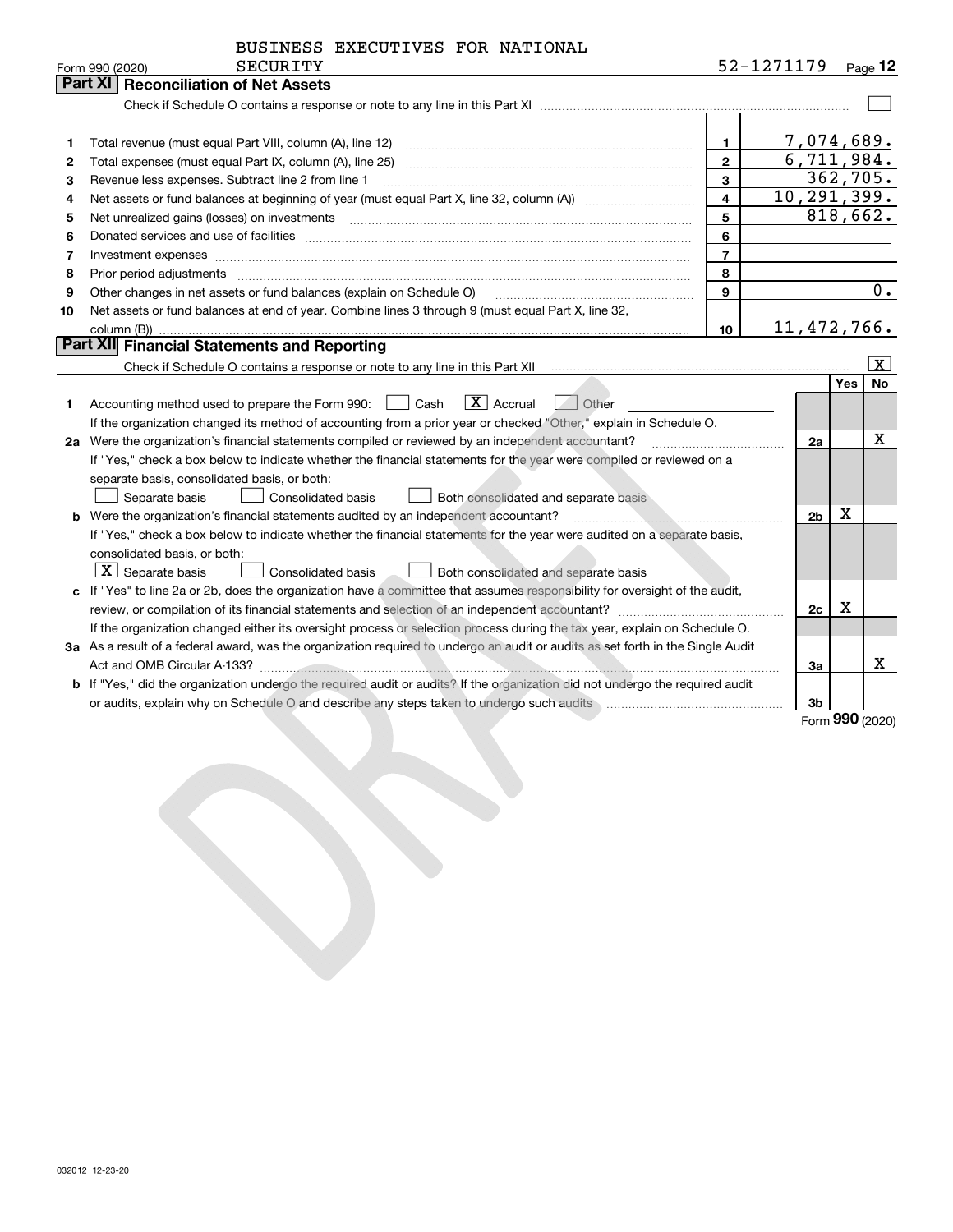|                      |              | <b>SCHEDULE A</b>                                      |                                               |          |                                        |                                                                                                                                                                                                                                 |     |                                 |                                                      | OMB No. 1545-0047                                                                                                                                                                                                                                                                |
|----------------------|--------------|--------------------------------------------------------|-----------------------------------------------|----------|----------------------------------------|---------------------------------------------------------------------------------------------------------------------------------------------------------------------------------------------------------------------------------|-----|---------------------------------|------------------------------------------------------|----------------------------------------------------------------------------------------------------------------------------------------------------------------------------------------------------------------------------------------------------------------------------------|
| (Form 990 or 990-EZ) |              |                                                        |                                               |          |                                        | <b>Public Charity Status and Public Support</b><br>Complete if the organization is a section 501(c)(3) organization or a section                                                                                                |     |                                 |                                                      |                                                                                                                                                                                                                                                                                  |
|                      |              |                                                        |                                               |          | 4947(a)(1) nonexempt charitable trust. |                                                                                                                                                                                                                                 |     |                                 |                                                      |                                                                                                                                                                                                                                                                                  |
|                      |              | Department of the Treasury<br>Internal Revenue Service |                                               |          |                                        | Attach to Form 990 or Form 990-EZ.                                                                                                                                                                                              |     |                                 |                                                      | <b>Open to Public</b><br>Inspection                                                                                                                                                                                                                                              |
|                      |              | Name of the organization                               |                                               |          |                                        | Go to www.irs.gov/Form990 for instructions and the latest information.<br>BUSINESS EXECUTIVES FOR NATIONAL                                                                                                                      |     |                                 |                                                      | <b>Employer identification number</b>                                                                                                                                                                                                                                            |
|                      |              |                                                        |                                               | SECURITY |                                        |                                                                                                                                                                                                                                 |     |                                 |                                                      | 52-1271179                                                                                                                                                                                                                                                                       |
| Part I               |              |                                                        |                                               |          |                                        | Reason for Public Charity Status. (All organizations must complete this part.) See instructions.                                                                                                                                |     |                                 |                                                      |                                                                                                                                                                                                                                                                                  |
|                      |              |                                                        |                                               |          |                                        | The organization is not a private foundation because it is: (For lines 1 through 12, check only one box.)                                                                                                                       |     |                                 |                                                      |                                                                                                                                                                                                                                                                                  |
| 1                    |              |                                                        |                                               |          |                                        | A church, convention of churches, or association of churches described in section 170(b)(1)(A)(i).                                                                                                                              |     |                                 |                                                      |                                                                                                                                                                                                                                                                                  |
| 2                    |              |                                                        |                                               |          |                                        | A school described in section 170(b)(1)(A)(ii). (Attach Schedule E (Form 990 or 990-EZ).)                                                                                                                                       |     |                                 |                                                      |                                                                                                                                                                                                                                                                                  |
| 3                    |              |                                                        |                                               |          |                                        | A hospital or a cooperative hospital service organization described in section 170(b)(1)(A)(iii).                                                                                                                               |     |                                 |                                                      |                                                                                                                                                                                                                                                                                  |
| 4                    |              |                                                        |                                               |          |                                        |                                                                                                                                                                                                                                 |     |                                 |                                                      | A medical research organization operated in conjunction with a hospital described in section 170(b)(1)(A)(iii). Enter the hospital's name,                                                                                                                                       |
|                      |              | city, and state:                                       |                                               |          |                                        |                                                                                                                                                                                                                                 |     |                                 |                                                      |                                                                                                                                                                                                                                                                                  |
| 5                    |              |                                                        |                                               |          |                                        | An organization operated for the benefit of a college or university owned or operated by a governmental unit described in                                                                                                       |     |                                 |                                                      |                                                                                                                                                                                                                                                                                  |
|                      |              |                                                        | section 170(b)(1)(A)(iv). (Complete Part II.) |          |                                        |                                                                                                                                                                                                                                 |     |                                 |                                                      |                                                                                                                                                                                                                                                                                  |
| 6<br>$\overline{7}$  | $\mathbf{X}$ |                                                        |                                               |          |                                        | A federal, state, or local government or governmental unit described in section 170(b)(1)(A)(v).                                                                                                                                |     |                                 |                                                      | An organization that normally receives a substantial part of its support from a governmental unit or from the general public described in                                                                                                                                        |
|                      |              | section 170(b)(1)(A)(vi). (Complete Part II.)          |                                               |          |                                        |                                                                                                                                                                                                                                 |     |                                 |                                                      |                                                                                                                                                                                                                                                                                  |
| 8                    |              |                                                        |                                               |          |                                        | A community trust described in section 170(b)(1)(A)(vi). (Complete Part II.)                                                                                                                                                    |     |                                 |                                                      |                                                                                                                                                                                                                                                                                  |
| 9                    |              |                                                        |                                               |          |                                        | An agricultural research organization described in section 170(b)(1)(A)(ix) operated in conjunction with a land-grant college                                                                                                   |     |                                 |                                                      |                                                                                                                                                                                                                                                                                  |
|                      |              |                                                        |                                               |          |                                        | or university or a non-land-grant college of agriculture (see instructions). Enter the name, city, and state of the college or                                                                                                  |     |                                 |                                                      |                                                                                                                                                                                                                                                                                  |
|                      |              | university:                                            |                                               |          |                                        |                                                                                                                                                                                                                                 |     |                                 |                                                      |                                                                                                                                                                                                                                                                                  |
| 10                   |              |                                                        |                                               |          |                                        |                                                                                                                                                                                                                                 |     |                                 |                                                      | An organization that normally receives (1) more than 33 1/3% of its support from contributions, membership fees, and gross receipts from                                                                                                                                         |
|                      |              |                                                        |                                               |          |                                        |                                                                                                                                                                                                                                 |     |                                 |                                                      | activities related to its exempt functions, subject to certain exceptions; and (2) no more than 33 1/3% of its support from gross investment                                                                                                                                     |
|                      |              |                                                        |                                               |          |                                        |                                                                                                                                                                                                                                 |     |                                 |                                                      | income and unrelated business taxable income (less section 511 tax) from businesses acquired by the organization after June 30, 1975.                                                                                                                                            |
|                      |              | See section 509(a)(2). (Complete Part III.)            |                                               |          |                                        |                                                                                                                                                                                                                                 |     |                                 |                                                      |                                                                                                                                                                                                                                                                                  |
| 11                   |              |                                                        |                                               |          |                                        | An organization organized and operated exclusively to test for public safety. See section 509(a)(4).                                                                                                                            |     |                                 |                                                      |                                                                                                                                                                                                                                                                                  |
| 12                   |              |                                                        |                                               |          |                                        |                                                                                                                                                                                                                                 |     |                                 |                                                      | An organization organized and operated exclusively for the benefit of, to perform the functions of, or to carry out the purposes of one or<br>more publicly supported organizations described in section 509(a)(1) or section 509(a)(2). See section 509(a)(3). Check the box in |
|                      |              |                                                        |                                               |          |                                        | lines 12a through 12d that describes the type of supporting organization and complete lines 12e, 12f, and 12g.                                                                                                                  |     |                                 |                                                      |                                                                                                                                                                                                                                                                                  |
| a                    |              |                                                        |                                               |          |                                        | Type I. A supporting organization operated, supervised, or controlled by its supported organization(s), typically by giving                                                                                                     |     |                                 |                                                      |                                                                                                                                                                                                                                                                                  |
|                      |              |                                                        |                                               |          |                                        | the supported organization(s) the power to regularly appoint or elect a majority of the directors or trustees of the supporting                                                                                                 |     |                                 |                                                      |                                                                                                                                                                                                                                                                                  |
|                      |              |                                                        |                                               |          |                                        | organization. You must complete Part IV, Sections A and B.                                                                                                                                                                      |     |                                 |                                                      |                                                                                                                                                                                                                                                                                  |
| b                    |              |                                                        |                                               |          |                                        | Type II. A supporting organization supervised or controlled in connection with its supported organization(s), by having                                                                                                         |     |                                 |                                                      |                                                                                                                                                                                                                                                                                  |
|                      |              |                                                        |                                               |          |                                        | control or management of the supporting organization vested in the same persons that control or manage the supported                                                                                                            |     |                                 |                                                      |                                                                                                                                                                                                                                                                                  |
|                      |              |                                                        |                                               |          |                                        | organization(s). You must complete Part IV, Sections A and C.                                                                                                                                                                   |     |                                 |                                                      |                                                                                                                                                                                                                                                                                  |
| с                    |              |                                                        |                                               |          |                                        | Type III functionally integrated. A supporting organization operated in connection with, and functionally integrated with,                                                                                                      |     |                                 |                                                      |                                                                                                                                                                                                                                                                                  |
| d                    |              |                                                        |                                               |          |                                        | its supported organization(s) (see instructions). You must complete Part IV, Sections A, D, and E.<br>Type III non-functionally integrated. A supporting organization operated in connection with its supported organization(s) |     |                                 |                                                      |                                                                                                                                                                                                                                                                                  |
|                      |              |                                                        |                                               |          |                                        | that is not functionally integrated. The organization generally must satisfy a distribution requirement and an attentiveness                                                                                                    |     |                                 |                                                      |                                                                                                                                                                                                                                                                                  |
|                      |              |                                                        |                                               |          |                                        | requirement (see instructions). You must complete Part IV, Sections A and D, and Part V.                                                                                                                                        |     |                                 |                                                      |                                                                                                                                                                                                                                                                                  |
| е                    |              |                                                        |                                               |          |                                        | Check this box if the organization received a written determination from the IRS that it is a Type I, Type II, Type III                                                                                                         |     |                                 |                                                      |                                                                                                                                                                                                                                                                                  |
|                      |              |                                                        |                                               |          |                                        | functionally integrated, or Type III non-functionally integrated supporting organization.                                                                                                                                       |     |                                 |                                                      |                                                                                                                                                                                                                                                                                  |
|                      |              | f Enter the number of supported organizations          |                                               |          |                                        |                                                                                                                                                                                                                                 |     |                                 |                                                      |                                                                                                                                                                                                                                                                                  |
|                      |              |                                                        |                                               |          |                                        | Provide the following information about the supported organization(s).                                                                                                                                                          |     | (iv) Is the organization listed |                                                      |                                                                                                                                                                                                                                                                                  |
|                      |              | (i) Name of supported<br>organization                  |                                               |          | (ii) EIN                               | (iii) Type of organization<br>(described on lines 1-10                                                                                                                                                                          |     | in your governing document?     | (v) Amount of monetary<br>support (see instructions) | (vi) Amount of other<br>support (see instructions)                                                                                                                                                                                                                               |
|                      |              |                                                        |                                               |          |                                        | above (see instructions))                                                                                                                                                                                                       | Yes | No                              |                                                      |                                                                                                                                                                                                                                                                                  |
|                      |              |                                                        |                                               |          |                                        |                                                                                                                                                                                                                                 |     |                                 |                                                      |                                                                                                                                                                                                                                                                                  |
|                      |              |                                                        |                                               |          |                                        |                                                                                                                                                                                                                                 |     |                                 |                                                      |                                                                                                                                                                                                                                                                                  |
|                      |              |                                                        |                                               |          |                                        |                                                                                                                                                                                                                                 |     |                                 |                                                      |                                                                                                                                                                                                                                                                                  |
|                      |              |                                                        |                                               |          |                                        |                                                                                                                                                                                                                                 |     |                                 |                                                      |                                                                                                                                                                                                                                                                                  |
|                      |              |                                                        |                                               |          |                                        |                                                                                                                                                                                                                                 |     |                                 |                                                      |                                                                                                                                                                                                                                                                                  |
|                      |              |                                                        |                                               |          |                                        |                                                                                                                                                                                                                                 |     |                                 |                                                      |                                                                                                                                                                                                                                                                                  |
|                      |              |                                                        |                                               |          |                                        |                                                                                                                                                                                                                                 |     |                                 |                                                      |                                                                                                                                                                                                                                                                                  |
|                      |              |                                                        |                                               |          |                                        |                                                                                                                                                                                                                                 |     |                                 |                                                      |                                                                                                                                                                                                                                                                                  |
|                      |              |                                                        |                                               |          |                                        |                                                                                                                                                                                                                                 |     |                                 |                                                      |                                                                                                                                                                                                                                                                                  |
| Total                |              |                                                        |                                               |          |                                        |                                                                                                                                                                                                                                 |     |                                 |                                                      |                                                                                                                                                                                                                                                                                  |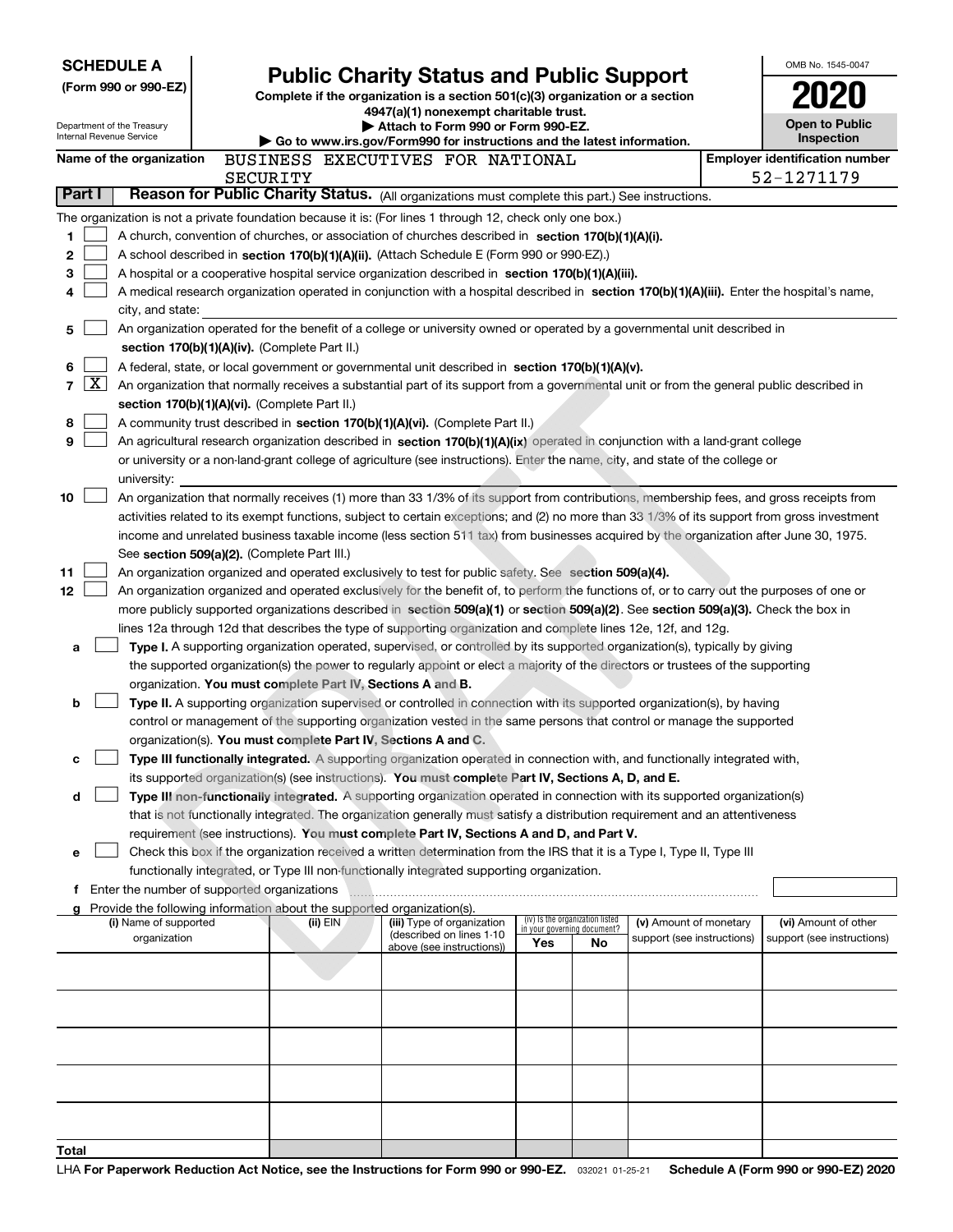# Schedule A (Form 990 or 990-EZ) 2020 SECURITY<br>**Part II** Support Schedule for Organization

**2** SECURITY 52-1271179

(Complete only if you checked the box on line 5, 7, or 8 of Part I or if the organization failed to qualify under Part III. If the organization fails to qualify under the tests listed below, please complete Part III.) **Bupport Schedule for Organizations Described in Sections 170(b)(1)(A)(iv) and 170(b)(1)(A)(vi)** 

|    | <b>Section A. Public Support</b>                                                                                                                                                                                               |           |           |            |            |                                      |                                          |
|----|--------------------------------------------------------------------------------------------------------------------------------------------------------------------------------------------------------------------------------|-----------|-----------|------------|------------|--------------------------------------|------------------------------------------|
|    | Calendar year (or fiscal year beginning in)                                                                                                                                                                                    | (a) 2016  | (b) 2017  | $(c)$ 2018 | $(d)$ 2019 | (e) 2020                             | (f) Total                                |
|    | 1 Gifts, grants, contributions, and                                                                                                                                                                                            |           |           |            |            |                                      |                                          |
|    | membership fees received. (Do not                                                                                                                                                                                              |           |           |            |            |                                      |                                          |
|    | include any "unusual grants.")                                                                                                                                                                                                 | 6640162.  | 6960919.  | 7271448.   | 7104350.   |                                      | 6932299.34909178.                        |
|    | 2 Tax revenues levied for the organ-                                                                                                                                                                                           |           |           |            |            |                                      |                                          |
|    | ization's benefit and either paid to                                                                                                                                                                                           |           |           |            |            |                                      |                                          |
|    | or expended on its behalf                                                                                                                                                                                                      |           |           |            |            |                                      |                                          |
|    | 3 The value of services or facilities                                                                                                                                                                                          |           |           |            |            |                                      |                                          |
|    | furnished by a governmental unit to                                                                                                                                                                                            |           |           |            |            |                                      |                                          |
|    | the organization without charge                                                                                                                                                                                                |           |           |            |            |                                      |                                          |
|    | 4 Total. Add lines 1 through 3                                                                                                                                                                                                 | 6640162.  | 6960919.  | 7271448.   | 7104350.   |                                      | 6932299.34909178.                        |
| 5  | The portion of total contributions                                                                                                                                                                                             |           |           |            |            |                                      |                                          |
|    | by each person (other than a                                                                                                                                                                                                   |           |           |            |            |                                      |                                          |
|    | governmental unit or publicly                                                                                                                                                                                                  |           |           |            |            |                                      |                                          |
|    | supported organization) included                                                                                                                                                                                               |           |           |            |            |                                      |                                          |
|    | on line 1 that exceeds 2% of the                                                                                                                                                                                               |           |           |            |            |                                      |                                          |
|    | amount shown on line 11,                                                                                                                                                                                                       |           |           |            |            |                                      |                                          |
|    | column (f)                                                                                                                                                                                                                     |           |           |            |            |                                      |                                          |
|    | 6 Public support. Subtract line 5 from line 4.                                                                                                                                                                                 |           |           |            |            |                                      | 34909178.                                |
|    | <b>Section B. Total Support</b>                                                                                                                                                                                                |           |           |            |            |                                      |                                          |
|    | Calendar year (or fiscal year beginning in)                                                                                                                                                                                    | (a) 2016  | (b) 2017  | $(c)$ 2018 | $(d)$ 2019 | (e) 2020                             | (f) Total                                |
|    | <b>7</b> Amounts from line 4                                                                                                                                                                                                   | 6640162.  | 6960919.  | 7271448.   | 7104350.   |                                      | 6932299.34909178.                        |
|    | 8 Gross income from interest,                                                                                                                                                                                                  |           |           |            |            |                                      |                                          |
|    | dividends, payments received on                                                                                                                                                                                                |           |           |            |            |                                      |                                          |
|    | securities loans, rents, royalties,                                                                                                                                                                                            |           |           |            |            |                                      |                                          |
|    | and income from similar sources                                                                                                                                                                                                | 166, 116. | 212, 423. | 309,647.   | 253,986.   | 172,051.                             | 1114223.                                 |
|    | 9 Net income from unrelated business                                                                                                                                                                                           |           |           |            |            |                                      |                                          |
|    | activities, whether or not the                                                                                                                                                                                                 |           |           |            |            |                                      |                                          |
|    | business is regularly carried on                                                                                                                                                                                               |           |           |            |            |                                      |                                          |
|    | 10 Other income. Do not include gain                                                                                                                                                                                           |           |           |            |            |                                      |                                          |
|    | or loss from the sale of capital                                                                                                                                                                                               |           |           |            |            |                                      |                                          |
|    | assets (Explain in Part VI.)                                                                                                                                                                                                   | 209.      |           | 5,274.     | 2,610.     | 34,948.                              |                                          |
|    | 11 Total support. Add lines 7 through 10                                                                                                                                                                                       |           |           |            |            |                                      | $\frac{43,041.}{36066442.}$              |
|    | <b>12</b> Gross receipts from related activities, etc. (see instructions)                                                                                                                                                      |           |           |            |            | 12 <sup>2</sup>                      |                                          |
|    | 13 First 5 years. If the Form 990 is for the organization's first, second, third, fourth, or fifth tax year as a section 501(c)(3)                                                                                             |           |           |            |            |                                      |                                          |
|    | organization, check this box and stop here manufactured and announced and announced the control of the control of the control of the control of the control of the control of the control of the control of the control of the |           |           |            |            |                                      |                                          |
|    | <b>Section C. Computation of Public Support Percentage</b>                                                                                                                                                                     |           |           |            |            |                                      |                                          |
|    | 14 Public support percentage for 2020 (line 6, column (f), divided by line 11, column (f) <i>manumanomeromeromerom</i>                                                                                                         |           |           |            |            | 14                                   | 96.79<br>%                               |
|    |                                                                                                                                                                                                                                |           |           |            |            | 15                                   | 96.92<br>%                               |
|    | 16a 33 1/3% support test - 2020. If the organization did not check the box on line 13, and line 14 is 33 1/3% or more, check this box and                                                                                      |           |           |            |            |                                      |                                          |
|    | stop here. The organization qualifies as a publicly supported organization                                                                                                                                                     |           |           |            |            |                                      | $\blacktriangleright$ $\boxed{\text{X}}$ |
|    | b 33 1/3% support test - 2019. If the organization did not check a box on line 13 or 16a, and line 15 is 33 1/3% or more, check this box                                                                                       |           |           |            |            |                                      |                                          |
|    | and stop here. The organization qualifies as a publicly supported organization                                                                                                                                                 |           |           |            |            |                                      |                                          |
|    | 17a 10% -facts-and-circumstances test - 2020. If the organization did not check a box on line 13, 16a, or 16b, and line 14 is 10% or more,                                                                                     |           |           |            |            |                                      |                                          |
|    | and if the organization meets the facts and circumstances test, check this box and stop here. Explain in Part VI how the organization                                                                                          |           |           |            |            |                                      |                                          |
|    | meets the facts-and-circumstances test. The organization qualifies as a publicly supported organization                                                                                                                        |           |           |            |            |                                      |                                          |
|    | <b>b 10% -facts-and-circumstances test - 2019.</b> If the organization did not check a box on line 13, 16a, 16b, or 17a, and line 15 is 10% or                                                                                 |           |           |            |            |                                      |                                          |
|    | more, and if the organization meets the facts-and-circumstances test, check this box and stop here. Explain in Part VI how the                                                                                                 |           |           |            |            |                                      |                                          |
|    | organization meets the facts-and-circumstances test. The organization qualifies as a publicly supported organization                                                                                                           |           |           |            |            |                                      |                                          |
|    |                                                                                                                                                                                                                                |           |           |            |            |                                      |                                          |
| 18 | Private foundation. If the organization did not check a box on line 13, 16a, 16b, 17a, or 17b, check this box and see instructions                                                                                             |           |           |            |            | Schodule A (Form 000 or 000 EZ) 2020 |                                          |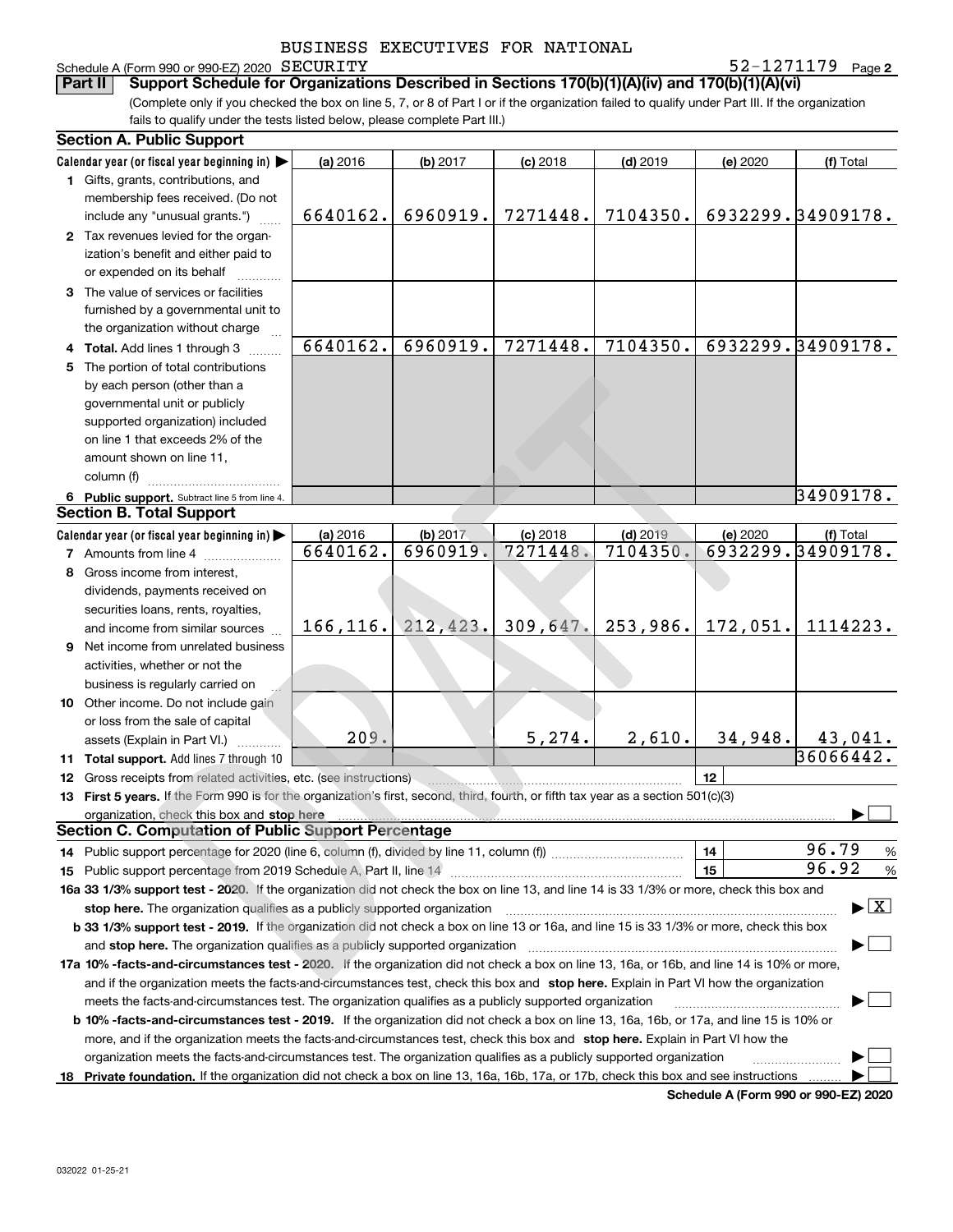| BUSINESS EXECUTIVES FOR NATIONAL |  |
|----------------------------------|--|
|                                  |  |

### Schedule A (Form 990 or 990-EZ) 2020 SECURITY

(Complete only if you checked the box on line 10 of Part I or if the organization failed to qualify under Part II. If the organization fails to **Part III** | Support Schedule for Organizations Described in Section 509(a)(2)

qualify under the tests listed below, please complete Part II.)

| <b>Section A. Public Support</b>                                                                                                                                                                                                                                                 |          |          |            |            |          |                                             |
|----------------------------------------------------------------------------------------------------------------------------------------------------------------------------------------------------------------------------------------------------------------------------------|----------|----------|------------|------------|----------|---------------------------------------------|
| Calendar year (or fiscal year beginning in) $\blacktriangleright$                                                                                                                                                                                                                | (a) 2016 | (b) 2017 | $(c)$ 2018 | $(d)$ 2019 | (e) 2020 | (f) Total                                   |
| 1 Gifts, grants, contributions, and                                                                                                                                                                                                                                              |          |          |            |            |          |                                             |
| membership fees received. (Do not                                                                                                                                                                                                                                                |          |          |            |            |          |                                             |
| include any "unusual grants.")                                                                                                                                                                                                                                                   |          |          |            |            |          |                                             |
| <b>2</b> Gross receipts from admissions,<br>merchandise sold or services per-<br>formed, or facilities furnished in<br>any activity that is related to the<br>organization's tax-exempt purpose                                                                                  |          |          |            |            |          |                                             |
| 3 Gross receipts from activities that<br>are not an unrelated trade or bus-                                                                                                                                                                                                      |          |          |            |            |          |                                             |
| iness under section 513                                                                                                                                                                                                                                                          |          |          |            |            |          |                                             |
| 4 Tax revenues levied for the organ-<br>ization's benefit and either paid to                                                                                                                                                                                                     |          |          |            |            |          |                                             |
| or expended on its behalf                                                                                                                                                                                                                                                        |          |          |            |            |          |                                             |
| 5 The value of services or facilities<br>furnished by a governmental unit to                                                                                                                                                                                                     |          |          |            |            |          |                                             |
| the organization without charge                                                                                                                                                                                                                                                  |          |          |            |            |          |                                             |
| <b>6 Total.</b> Add lines 1 through 5                                                                                                                                                                                                                                            |          |          |            |            |          |                                             |
| 7a Amounts included on lines 1, 2, and<br>3 received from disqualified persons                                                                                                                                                                                                   |          |          |            |            |          |                                             |
| <b>b</b> Amounts included on lines 2 and 3 received<br>from other than disqualified persons that<br>exceed the greater of \$5,000 or 1% of the<br>amount on line 13 for the year                                                                                                 |          |          |            |            |          |                                             |
| c Add lines 7a and 7b                                                                                                                                                                                                                                                            |          |          |            |            |          |                                             |
| 8 Public support. (Subtract line 7c from line 6.)                                                                                                                                                                                                                                |          |          |            |            |          |                                             |
| <b>Section B. Total Support</b>                                                                                                                                                                                                                                                  |          |          |            |            |          |                                             |
| Calendar year (or fiscal year beginning in)                                                                                                                                                                                                                                      | (a) 2016 | (b) 2017 | $(c)$ 2018 | $(d)$ 2019 | (e) 2020 | (f) Total                                   |
| 9 Amounts from line 6<br><b>10a</b> Gross income from interest,<br>dividends, payments received on<br>securities loans, rents, royalties,<br>and income from similar sources                                                                                                     |          |          |            |            |          |                                             |
| <b>b</b> Unrelated business taxable income<br>(less section 511 taxes) from businesses<br>acquired after June 30, 1975                                                                                                                                                           |          |          |            |            |          |                                             |
| $\cdots$<br><b>c</b> Add lines 10a and 10b                                                                                                                                                                                                                                       |          |          |            |            |          |                                             |
| <b>11</b> Net income from unrelated business<br>activities not included in line 10b.<br>whether or not the business is<br>regularly carried on                                                                                                                                   |          |          |            |            |          |                                             |
| <b>12</b> Other income. Do not include gain<br>or loss from the sale of capital<br>assets (Explain in Part VI.)                                                                                                                                                                  |          |          |            |            |          |                                             |
| 13 Total support. (Add lines 9, 10c, 11, and 12.)                                                                                                                                                                                                                                |          |          |            |            |          |                                             |
| 14 First 5 years. If the Form 990 is for the organization's first, second, third, fourth, or fifth tax year as a section 501(c)(3) organization,<br>check this box and stop here <b>contained the contained and stop here</b> contained a stop here <b>contained a stop here</b> |          |          |            |            |          |                                             |
| <b>Section C. Computation of Public Support Percentage</b>                                                                                                                                                                                                                       |          |          |            |            |          |                                             |
| 15 Public support percentage for 2020 (line 8, column (f), divided by line 13, column (f))                                                                                                                                                                                       |          |          |            |            | 15       | %                                           |
| 16 Public support percentage from 2019 Schedule A, Part III, line 15                                                                                                                                                                                                             |          |          |            |            | 16       | %                                           |
| <b>Section D. Computation of Investment Income Percentage</b>                                                                                                                                                                                                                    |          |          |            |            |          |                                             |
| 17 Investment income percentage for 2020 (line 10c, column (f), divided by line 13, column (f))                                                                                                                                                                                  |          |          |            |            | 17       | %                                           |
| <b>18</b> Investment income percentage from <b>2019</b> Schedule A, Part III, line 17                                                                                                                                                                                            |          |          |            |            | 18       | %                                           |
| 19a 33 1/3% support tests - 2020. If the organization did not check the box on line 14, and line 15 is more than 33 1/3%, and line 17 is not                                                                                                                                     |          |          |            |            |          |                                             |
| more than 33 1/3%, check this box and stop here. The organization qualifies as a publicly supported organization                                                                                                                                                                 |          |          |            |            |          | ▶                                           |
| b 33 1/3% support tests - 2019. If the organization did not check a box on line 14 or line 19a, and line 16 is more than 33 1/3%, and                                                                                                                                            |          |          |            |            |          |                                             |
| line 18 is not more than 33 1/3%, check this box and stop here. The organization qualifies as a publicly supported organization                                                                                                                                                  |          |          |            |            |          |                                             |
| 20 Private foundation. If the organization did not check a box on line 14, 19a, or 19b, check this box and see instructions                                                                                                                                                      |          |          |            |            |          | <b>Cohodulo A (Form 000 or 000 EZ) 2020</b> |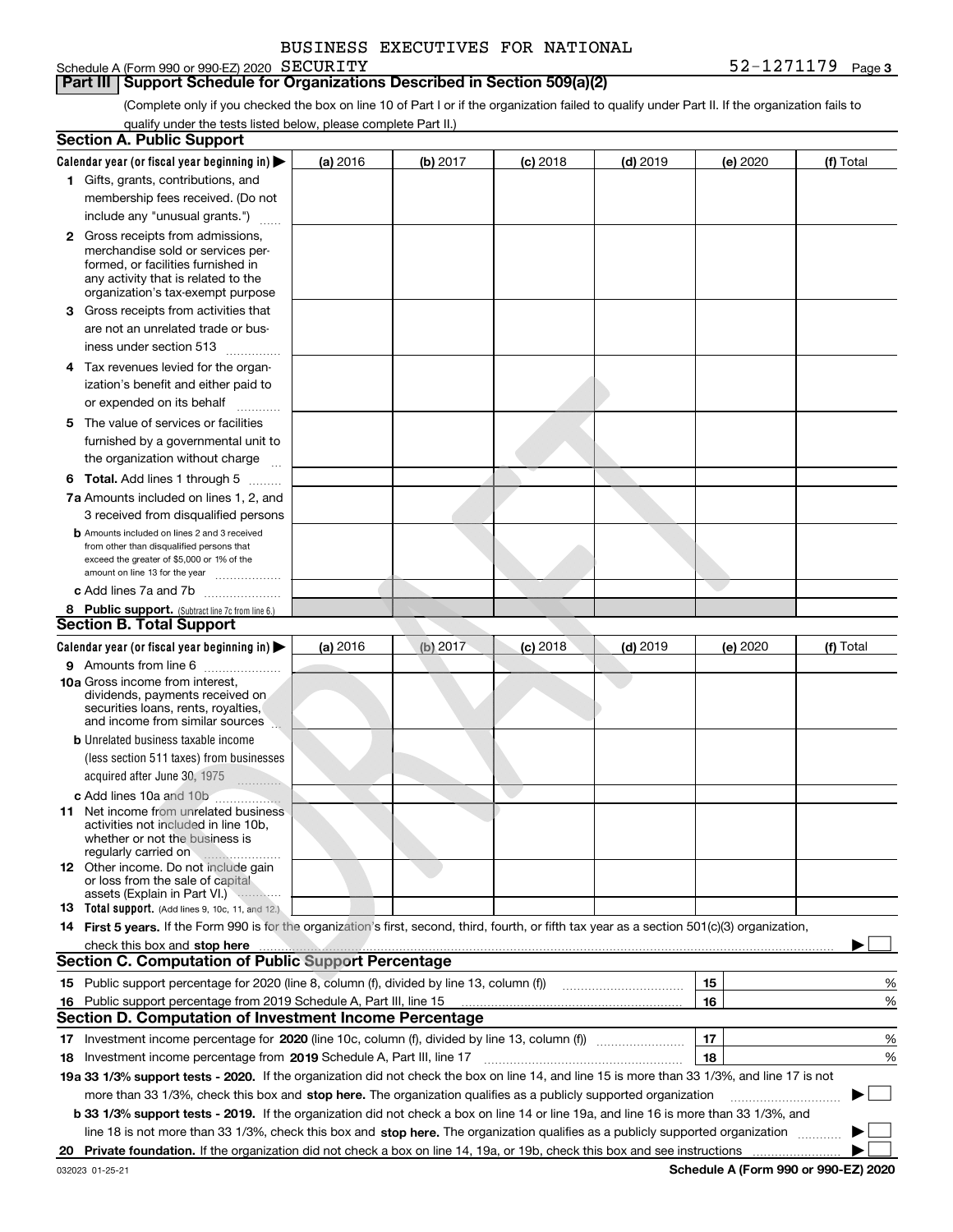# Schedule A (Form 990 or 990-EZ) 2020  $SECURITY$

**4**SECURITY 52-1271179

**1**

**2**

**3a**

**Yes No**

### **Part IV Supporting Organizations**

(Complete only if you checked a box in line 12 on Part I. If you checked box 12a, Part I, complete Sections A and B. If you checked box 12b, Part I, complete Sections A and C. If you checked box 12c, Part I, complete Sections A, D, and E. If you checked box 12d, Part I, complete Sections A and D, and complete Part V.)

### **Section A. All Supporting Organizations**

- **1** Are all of the organization's supported organizations listed by name in the organization's governing documents? If "No," describe in **Part VI** how the supported organizations are designated. If designated by *class or purpose, describe the designation. If historic and continuing relationship, explain.*
- **2** Did the organization have any supported organization that does not have an IRS determination of status under section 509(a)(1) or (2)? If "Yes," explain in Part VI how the organization determined that the supported *organization was described in section 509(a)(1) or (2).*
- **3a** Did the organization have a supported organization described in section 501(c)(4), (5), or (6)? If "Yes," answer *lines 3b and 3c below.*
- **b** Did the organization confirm that each supported organization qualified under section 501(c)(4), (5), or (6) and satisfied the public support tests under section 509(a)(2)? If "Yes," describe in **Part VI** when and how the *organization made the determination.*
- **c**Did the organization ensure that all support to such organizations was used exclusively for section 170(c)(2)(B) purposes? If "Yes," explain in **Part VI** what controls the organization put in place to ensure such use.
- **4a***If* Was any supported organization not organized in the United States ("foreign supported organization")? *"Yes," and if you checked box 12a or 12b in Part I, answer lines 4b and 4c below.*
- **b** Did the organization have ultimate control and discretion in deciding whether to make grants to the foreign supported organization? If "Yes," describe in **Part VI** how the organization had such control and discretion *despite being controlled or supervised by or in connection with its supported organizations.*
- **c** Did the organization support any foreign supported organization that does not have an IRS determination under sections 501(c)(3) and 509(a)(1) or (2)? If "Yes," explain in **Part VI** what controls the organization used *to ensure that all support to the foreign supported organization was used exclusively for section 170(c)(2)(B) purposes.*
- **5a** Did the organization add, substitute, or remove any supported organizations during the tax year? If "Yes," answer lines 5b and 5c below (if applicable). Also, provide detail in Part **VI,** including (i) the names and EIN *numbers of the supported organizations added, substituted, or removed; (ii) the reasons for each such action; (iii) the authority under the organization's organizing document authorizing such action; and (iv) how the action was accomplished (such as by amendment to the organizing document).*
- **b** Type I or Type II only. Was any added or substituted supported organization part of a class already designated in the organization's organizing document?
- **cSubstitutions only.**  Was the substitution the result of an event beyond the organization's control?
- **6** Did the organization provide support (whether in the form of grants or the provision of services or facilities) to **Part VI.** *If "Yes," provide detail in* support or benefit one or more of the filing organization's supported organizations? anyone other than (i) its supported organizations, (ii) individuals that are part of the charitable class benefited by one or more of its supported organizations, or (iii) other supporting organizations that also
- **7**Did the organization provide a grant, loan, compensation, or other similar payment to a substantial contributor *If "Yes," complete Part I of Schedule L (Form 990 or 990-EZ).* regard to a substantial contributor? (as defined in section 4958(c)(3)(C)), a family member of a substantial contributor, or a 35% controlled entity with
- **8** Did the organization make a loan to a disqualified person (as defined in section 4958) not described in line 7? *If "Yes," complete Part I of Schedule L (Form 990 or 990-EZ).*
- **9a** Was the organization controlled directly or indirectly at any time during the tax year by one or more in section 509(a)(1) or (2))? If "Yes," *provide detail in* <code>Part VI.</code> disqualified persons, as defined in section 4946 (other than foundation managers and organizations described
- **b** Did one or more disqualified persons (as defined in line 9a) hold a controlling interest in any entity in which the supporting organization had an interest? If "Yes," provide detail in P**art VI**.
- **c**Did a disqualified person (as defined in line 9a) have an ownership interest in, or derive any personal benefit from, assets in which the supporting organization also had an interest? If "Yes," provide detail in P**art VI.**
- **10a** Was the organization subject to the excess business holdings rules of section 4943 because of section supporting organizations)? If "Yes," answer line 10b below. 4943(f) (regarding certain Type II supporting organizations, and all Type III non-functionally integrated
- **b** Did the organization have any excess business holdings in the tax year? (Use Schedule C, Form 4720, to *determine whether the organization had excess business holdings.)*

**10b**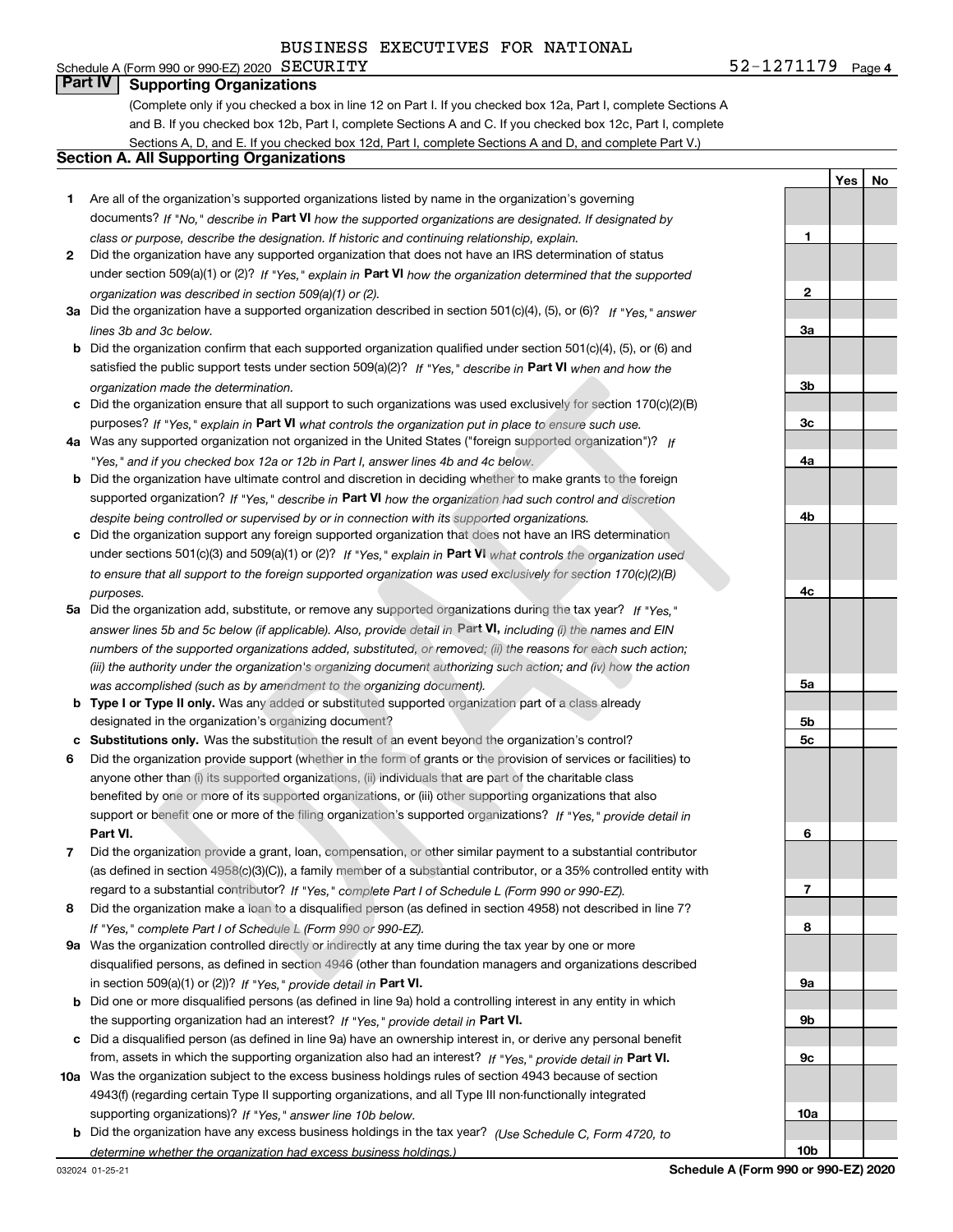Schedule A (Form 990 or 990-EZ) 2020 SECURITY **Part IV Supporting Organizations** *(continued)* 

T

|    |                                                                                                                                                                                                                                                            |                 | Yes        | No |
|----|------------------------------------------------------------------------------------------------------------------------------------------------------------------------------------------------------------------------------------------------------------|-----------------|------------|----|
| 11 | Has the organization accepted a gift or contribution from any of the following persons?                                                                                                                                                                    |                 |            |    |
|    | a A person who directly or indirectly controls, either alone or together with persons described in lines 11b and                                                                                                                                           |                 |            |    |
|    | 11c below, the governing body of a supported organization?                                                                                                                                                                                                 | 11a             |            |    |
|    | <b>b</b> A family member of a person described in line 11a above?                                                                                                                                                                                          | 11 <sub>b</sub> |            |    |
|    | c A 35% controlled entity of a person described in line 11a or 11b above? If "Yes" to line 11a, 11b, or 11c, provide                                                                                                                                       |                 |            |    |
|    | detail in Part VI.                                                                                                                                                                                                                                         | 11c             |            |    |
|    | <b>Section B. Type I Supporting Organizations</b>                                                                                                                                                                                                          |                 |            |    |
|    |                                                                                                                                                                                                                                                            |                 | Yes        | No |
| 1  | Did the governing body, members of the governing body, officers acting in their official capacity, or membership of one or                                                                                                                                 |                 |            |    |
|    | more supported organizations have the power to regularly appoint or elect at least a majority of the organization's officers,                                                                                                                              |                 |            |    |
|    | directors, or trustees at all times during the tax year? If "No," describe in Part VI how the supported organization(s)                                                                                                                                    |                 |            |    |
|    | effectively operated, supervised, or controlled the organization's activities. If the organization had more than one supported<br>organization, describe how the powers to appoint and/or remove officers, directors, or trustees were allocated among the |                 |            |    |
|    | supported organizations and what conditions or restrictions, if any, applied to such powers during the tax year.                                                                                                                                           | 1               |            |    |
| 2  | Did the organization operate for the benefit of any supported organization other than the supported                                                                                                                                                        |                 |            |    |
|    | organization(s) that operated, supervised, or controlled the supporting organization? If "Yes," explain in                                                                                                                                                 |                 |            |    |
|    | Part VI how providing such benefit carried out the purposes of the supported organization(s) that operated,                                                                                                                                                |                 |            |    |
|    | supervised, or controlled the supporting organization.                                                                                                                                                                                                     | 2               |            |    |
|    | <b>Section C. Type II Supporting Organizations</b>                                                                                                                                                                                                         |                 |            |    |
|    |                                                                                                                                                                                                                                                            |                 | Yes        | No |
| 1. | Were a majority of the organization's directors or trustees during the tax year also a majority of the directors                                                                                                                                           |                 |            |    |
|    | or trustees of each of the organization's supported organization(s)? If "No," describe in Part VI how control                                                                                                                                              |                 |            |    |
|    |                                                                                                                                                                                                                                                            |                 |            |    |
|    | or management of the supporting organization was vested in the same persons that controlled or managed                                                                                                                                                     |                 |            |    |
|    | the supported organization(s).<br><b>Section D. All Type III Supporting Organizations</b>                                                                                                                                                                  | 1               |            |    |
|    |                                                                                                                                                                                                                                                            |                 |            |    |
|    |                                                                                                                                                                                                                                                            |                 | Yes        | No |
| 1  | Did the organization provide to each of its supported organizations, by the last day of the fifth month of the                                                                                                                                             |                 |            |    |
|    | organization's tax year, (i) a written notice describing the type and amount of support provided during the prior tax                                                                                                                                      |                 |            |    |
|    | year, (ii) a copy of the Form 990 that was most recently filed as of the date of notification, and (iii) copies of the                                                                                                                                     |                 |            |    |
|    | organization's governing documents in effect on the date of notification, to the extent not previously provided?                                                                                                                                           | 1               |            |    |
| 2  | Were any of the organization's officers, directors, or trustees either (i) appointed or elected by the supported                                                                                                                                           |                 |            |    |
|    | organization(s) or (ii) serving on the governing body of a supported organization? If "No," explain in Part VI how                                                                                                                                         |                 |            |    |
|    | the organization maintained a close and continuous working relationship with the supported organization(s).                                                                                                                                                | 2               |            |    |
| 3  | By reason of the relationship described in line 2, above, did the organization's supported organizations have a                                                                                                                                            |                 |            |    |
|    | significant voice in the organization's investment policies and in directing the use of the organization's                                                                                                                                                 |                 |            |    |
|    | income or assets at all times during the tax year? If "Yes," describe in Part VI the role the organization's                                                                                                                                               |                 |            |    |
|    | supported organizations played in this regard.                                                                                                                                                                                                             | 3               |            |    |
|    | Section E. Type III Functionally Integrated Supporting Organizations                                                                                                                                                                                       |                 |            |    |
| 1  | Check the box next to the method that the organization used to satisfy the Integral Part Test during the year (see instructions).                                                                                                                          |                 |            |    |
| a  | The organization satisfied the Activities Test. Complete line 2 below.                                                                                                                                                                                     |                 |            |    |
| b  | The organization is the parent of each of its supported organizations. Complete line 3 below.                                                                                                                                                              |                 |            |    |
| c  | The organization supported a governmental entity. Describe in Part VI how you supported a governmental entity (see instructions)                                                                                                                           |                 |            |    |
| 2  | Activities Test. Answer lines 2a and 2b below.                                                                                                                                                                                                             |                 | <b>Yes</b> | No |
| а  | Did substantially all of the organization's activities during the tax year directly further the exempt purposes of                                                                                                                                         |                 |            |    |
|    | the supported organization(s) to which the organization was responsive? If "Yes," then in Part VI identify                                                                                                                                                 |                 |            |    |
|    | those supported organizations and explain how these activities directly furthered their exempt purposes,                                                                                                                                                   |                 |            |    |
|    | how the organization was responsive to those supported organizations, and how the organization determined                                                                                                                                                  |                 |            |    |
|    | that these activities constituted substantially all of its activities.                                                                                                                                                                                     | 2a              |            |    |
|    | <b>b</b> Did the activities described in line 2a, above, constitute activities that, but for the organization's involvement,                                                                                                                               |                 |            |    |
|    | one or more of the organization's supported organization(s) would have been engaged in? If "Yes," explain in                                                                                                                                               |                 |            |    |
|    | Part VI the reasons for the organization's position that its supported organization(s) would have engaged in                                                                                                                                               |                 |            |    |
|    | these activities but for the organization's involvement.                                                                                                                                                                                                   | 2b              |            |    |
| 3  | Parent of Supported Organizations. Answer lines 3a and 3b below.                                                                                                                                                                                           |                 |            |    |
| а  | Did the organization have the power to regularly appoint or elect a majority of the officers, directors, or                                                                                                                                                |                 |            |    |
|    | trustees of each of the supported organizations? If "Yes" or "No" provide details in Part VI.                                                                                                                                                              | За              |            |    |
|    | <b>b</b> Did the organization exercise a substantial degree of direction over the policies, programs, and activities of each                                                                                                                               |                 |            |    |
|    | of its supported organizations? If "Yes." describe in Part VI the role played by the organization in this regard.                                                                                                                                          | Зb              |            |    |
|    |                                                                                                                                                                                                                                                            |                 |            |    |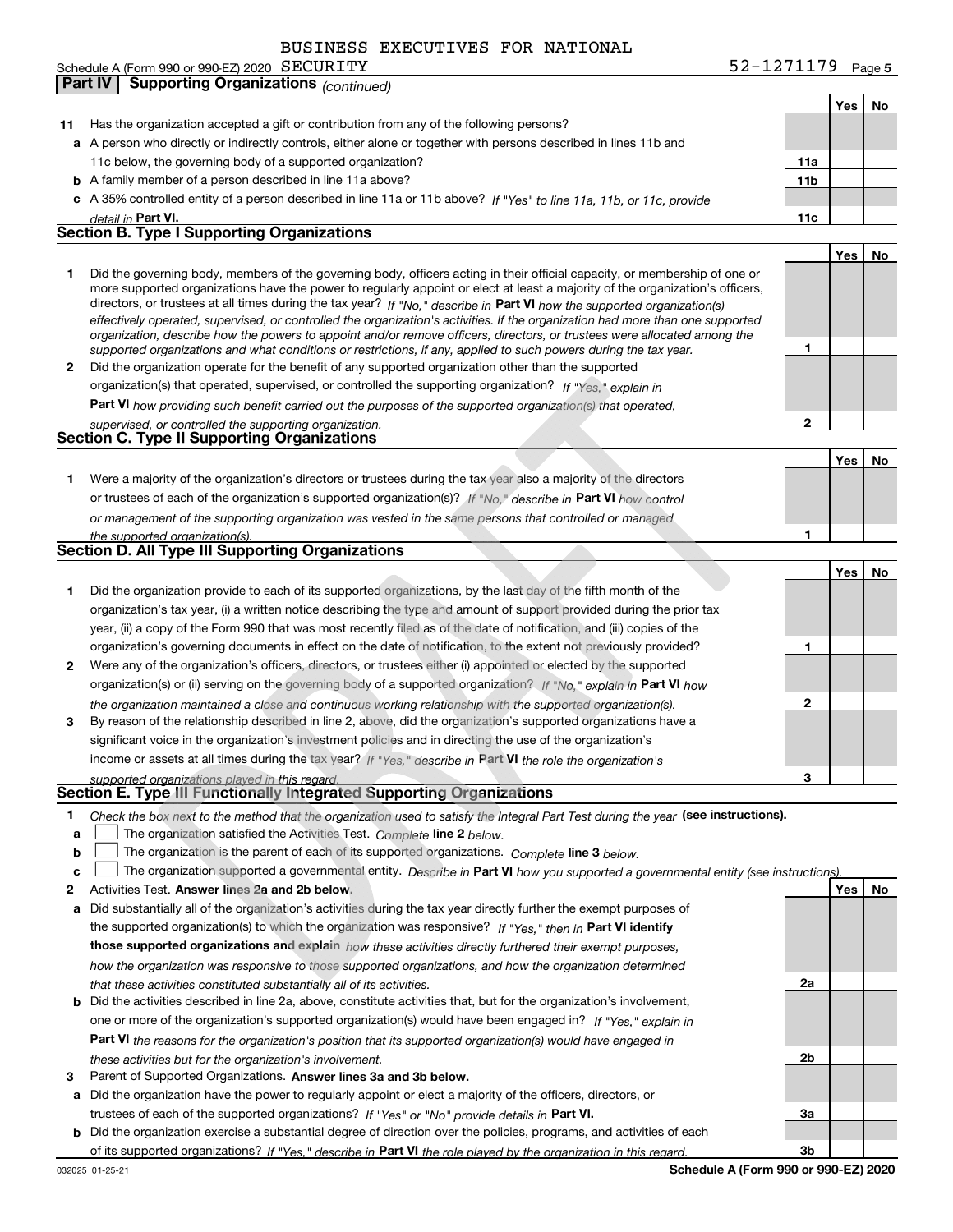|                                               | BUSINESS EXECUTIVES FOR NATIONAL |  |
|-----------------------------------------------|----------------------------------|--|
| Schedule A (Form 990 or 990-EZ) 2020 SECURITY |                                  |  |

**6**SECURITY 52-1271179

#### **1Part VI** Check here if the organization satisfied the Integral Part Test as a qualifying trust on Nov. 20, 1970 ( *explain in* Part **VI**). See instructions. **Section A - Adjusted Net Income 123** Other gross income (see instructions) **4**Add lines 1 through 3. **56** Portion of operating expenses paid or incurred for production or **78** Adjusted Net Income (subtract lines 5, 6, and 7 from line 4) **8 8 1234567Section B - Minimum Asset Amount 1**Aggregate fair market value of all non-exempt-use assets (see **2**Acquisition indebtedness applicable to non-exempt-use assets **3** Subtract line 2 from line 1d. **4**Cash deemed held for exempt use. Enter 0.015 of line 3 (for greater amount, **5** Net value of non-exempt-use assets (subtract line 4 from line 3) **678a** Average monthly value of securities **b** Average monthly cash balances **c**Fair market value of other non-exempt-use assets **dTotal**  (add lines 1a, 1b, and 1c) **eDiscount** claimed for blockage or other factors **1a1b1c1d2345678**<u>(explain in detail in **Part VI**):</u> **Minimum Asset Amount**  (add line 7 to line 6) **Section C - Distributable Amount 123456123456Distributable Amount.** Subtract line 5 from line 4, unless subject to All other Type III non-functionally integrated supporting organizations must complete Sections A through E. (B) Current Year (optional)(A) Prior Year Net short-term capital gain Recoveries of prior-year distributions Depreciation and depletion collection of gross income or for management, conservation, or maintenance of property held for production of income (see instructions) Other expenses (see instructions) (B) Current Year (optional)(A) Prior Year instructions for short tax year or assets held for part of year): see instructions). Multiply line 5 by 0.035. Recoveries of prior-year distributions Current Year Adjusted net income for prior year (from Section A, line 8, column A) Enter 0.85 of line 1. Minimum asset amount for prior year (from Section B, line 8, column A) Enter greater of line 2 or line 3. Income tax imposed in prior year emergency temporary reduction (see instructions). **Part V Type III Non-Functionally Integrated 509(a)(3) Supporting Organizations**   $\mathcal{L}^{\text{max}}$

**7**Check here if the current year is the organization's first as a non-functionally integrated Type III supporting organization (see instructions). $\mathcal{L}^{\text{max}}$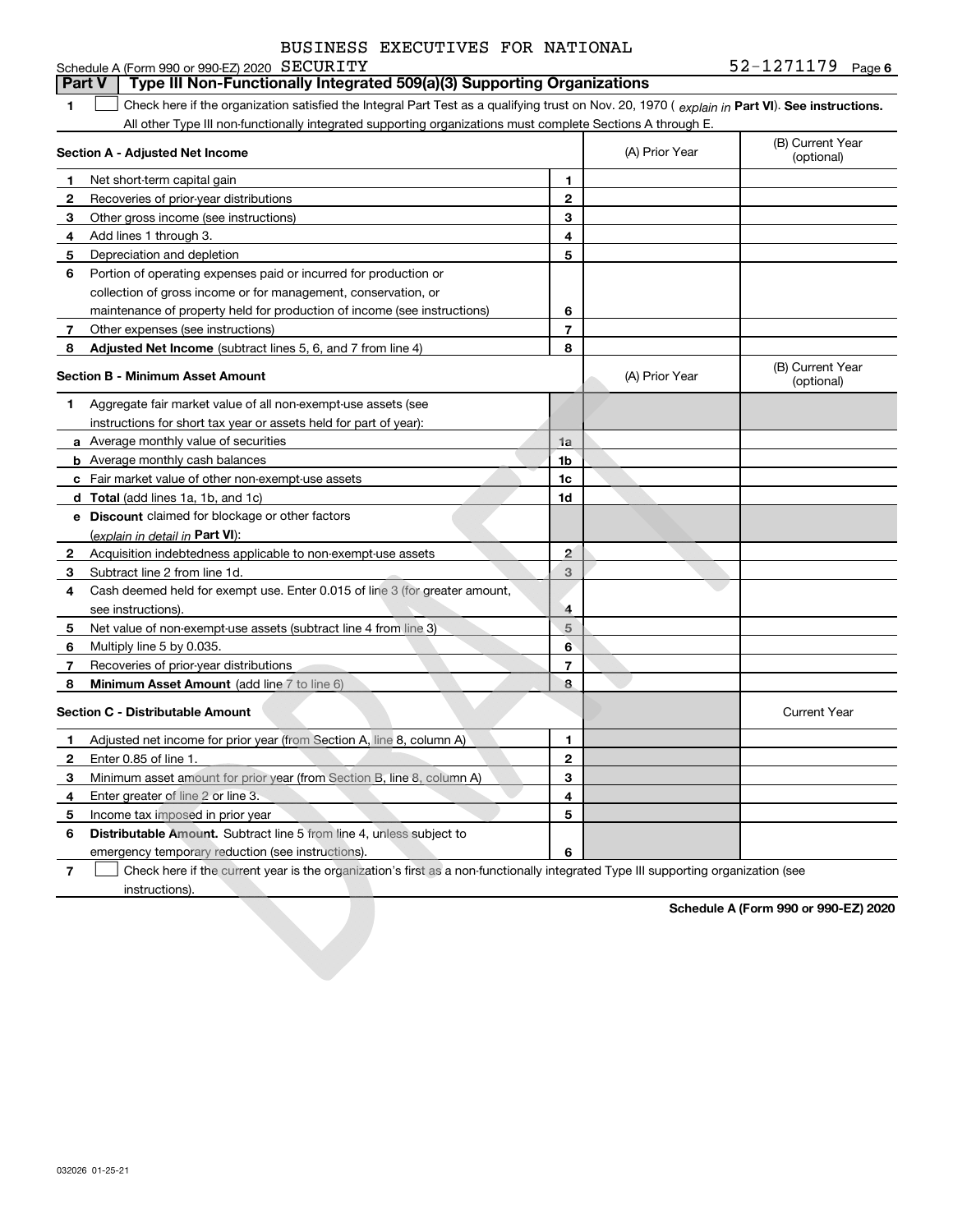|               | Schedule A (Form 990 or 990-EZ) 2020 SECURITY                                              |                                    |                                               |                | 52-1271179 Page 7                                |
|---------------|--------------------------------------------------------------------------------------------|------------------------------------|-----------------------------------------------|----------------|--------------------------------------------------|
| <b>Part V</b> | Type III Non-Functionally Integrated 509(a)(3) Supporting Organizations                    |                                    | (continued)                                   |                |                                                  |
|               | <b>Section D - Distributions</b>                                                           |                                    |                                               |                | <b>Current Year</b>                              |
| 1             | Amounts paid to supported organizations to accomplish exempt purposes                      |                                    |                                               | 1              |                                                  |
| 2             | Amounts paid to perform activity that directly furthers exempt purposes of supported       |                                    |                                               |                |                                                  |
|               | organizations, in excess of income from activity                                           |                                    |                                               | 2              |                                                  |
| 3             | Administrative expenses paid to accomplish exempt purposes of supported organizations      |                                    |                                               | 3              |                                                  |
| 4             | Amounts paid to acquire exempt-use assets                                                  |                                    |                                               | 4              |                                                  |
| 5             | Qualified set-aside amounts (prior IRS approval required - provide details in Part VI)     |                                    |                                               | 5              |                                                  |
| 6             | Other distributions ( <i>describe in</i> Part VI). See instructions.                       |                                    |                                               | 6              |                                                  |
| 7             | <b>Total annual distributions.</b> Add lines 1 through 6.                                  |                                    |                                               | $\overline{7}$ |                                                  |
| 8             | Distributions to attentive supported organizations to which the organization is responsive |                                    |                                               |                |                                                  |
|               | (provide details in Part VI). See instructions.                                            |                                    |                                               | 8              |                                                  |
| 9             | Distributable amount for 2020 from Section C, line 6                                       |                                    |                                               | 9              |                                                  |
| 10            | Line 8 amount divided by line 9 amount                                                     |                                    |                                               | 10             |                                                  |
|               | Section E - Distribution Allocations (see instructions)                                    | (i)<br><b>Excess Distributions</b> | (ii)<br><b>Underdistributions</b><br>Pre-2020 |                | (iii)<br><b>Distributable</b><br>Amount for 2020 |
| 1             | Distributable amount for 2020 from Section C, line 6                                       |                                    |                                               |                |                                                  |
| 2             | Underdistributions, if any, for years prior to 2020 (reason-                               |                                    |                                               |                |                                                  |
|               | able cause required - explain in Part VI). See instructions.                               |                                    |                                               |                |                                                  |
| 3             | Excess distributions carryover, if any, to 2020                                            |                                    |                                               |                |                                                  |
|               | <b>a</b> From 2015                                                                         |                                    |                                               |                |                                                  |
|               | <b>b</b> From 2016                                                                         |                                    |                                               |                |                                                  |
|               | $c$ From 2017                                                                              |                                    |                                               |                |                                                  |
|               | d From 2018                                                                                |                                    |                                               |                |                                                  |
|               | e From 2019                                                                                |                                    |                                               |                |                                                  |
|               | f Total of lines 3a through 3e                                                             |                                    |                                               |                |                                                  |
|               | <b>g</b> Applied to underdistributions of prior years                                      |                                    |                                               |                |                                                  |
|               | <b>h</b> Applied to 2020 distributable amount                                              |                                    |                                               |                |                                                  |
|               | Carryover from 2015 not applied (see instructions)                                         |                                    |                                               |                |                                                  |
|               | Remainder. Subtract lines 3g, 3h, and 3i from line 3f.                                     |                                    |                                               |                |                                                  |
| 4             | Distributions for 2020 from Section D,                                                     |                                    |                                               |                |                                                  |
|               | line $7$ :                                                                                 |                                    |                                               |                |                                                  |
|               | a Applied to underdistributions of prior years                                             |                                    |                                               |                |                                                  |
|               | <b>b</b> Applied to 2020 distributable amount                                              |                                    |                                               |                |                                                  |
|               | <b>c</b> Remainder. Subtract lines 4a and 4b from line 4.                                  |                                    |                                               |                |                                                  |
| 5             | Remaining underdistributions for years prior to 2020, if                                   |                                    |                                               |                |                                                  |
|               | any. Subtract lines 3g and 4a from line 2. For result greater                              |                                    |                                               |                |                                                  |
|               | than zero, explain in Part VI. See instructions.                                           |                                    |                                               |                |                                                  |
| 6             | Remaining underdistributions for 2020. Subtract lines 3h                                   |                                    |                                               |                |                                                  |
|               | and 4b from line 1. For result greater than zero, explain in                               |                                    |                                               |                |                                                  |
|               | Part VI. See instructions.                                                                 |                                    |                                               |                |                                                  |
| 7             | Excess distributions carryover to 2021. Add lines 3j                                       |                                    |                                               |                |                                                  |
|               | and 4c.                                                                                    |                                    |                                               |                |                                                  |
| 8.            | Breakdown of line 7:                                                                       |                                    |                                               |                |                                                  |
|               | a Excess from 2016                                                                         |                                    |                                               |                |                                                  |
|               | <b>b</b> Excess from 2017                                                                  |                                    |                                               |                |                                                  |
|               | c Excess from 2018                                                                         |                                    |                                               |                |                                                  |
|               | d Excess from 2019                                                                         |                                    |                                               |                |                                                  |
|               | e Excess from 2020                                                                         |                                    |                                               |                |                                                  |
|               |                                                                                            |                                    |                                               |                |                                                  |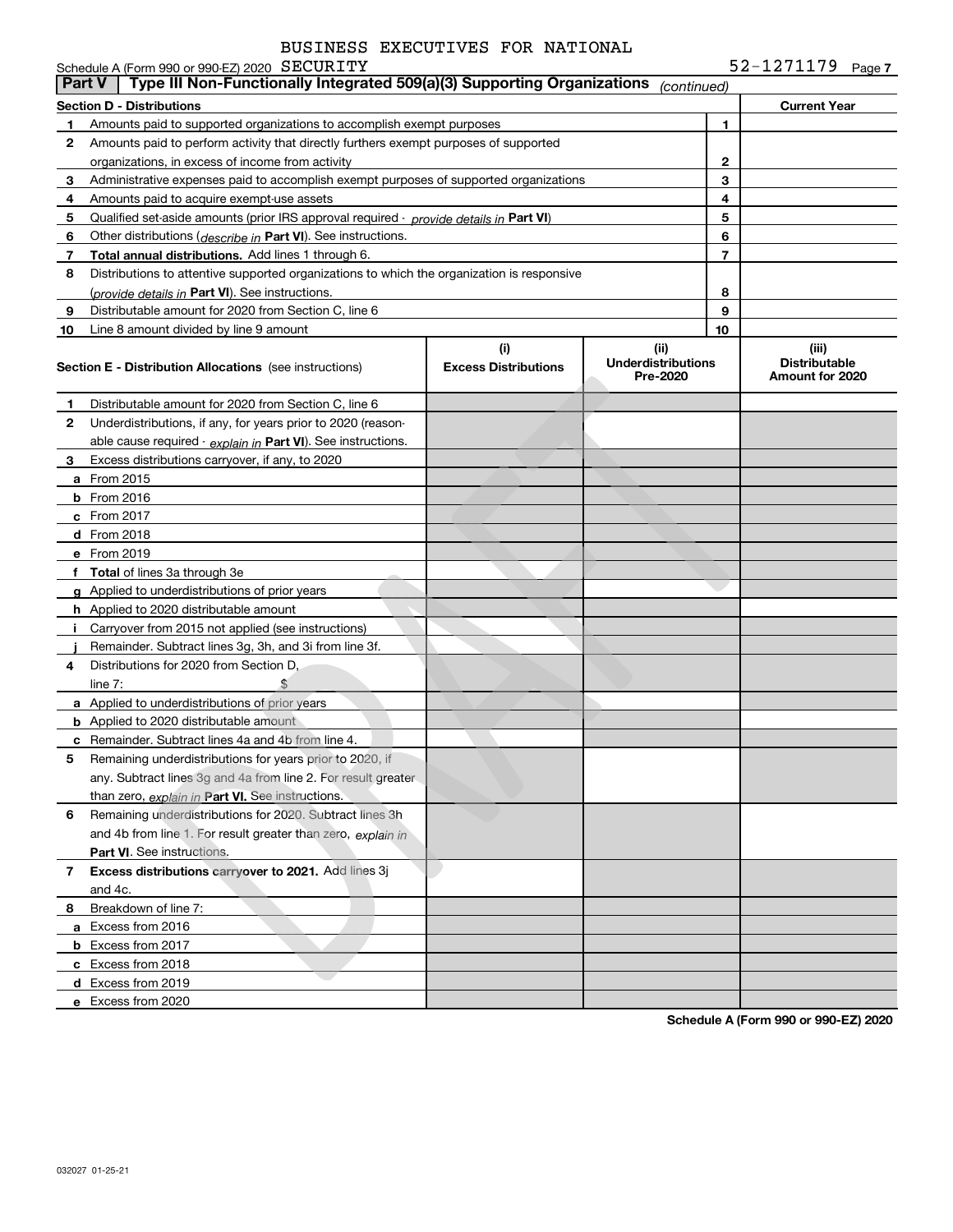|                | BUSINESS EXECUTIVES FOR NATIONAL                                                                                                                                                                                                                                                                                                                                                                                                                                                                                                                                                            |                   |
|----------------|---------------------------------------------------------------------------------------------------------------------------------------------------------------------------------------------------------------------------------------------------------------------------------------------------------------------------------------------------------------------------------------------------------------------------------------------------------------------------------------------------------------------------------------------------------------------------------------------|-------------------|
|                | Schedule A (Form 990 or 990-EZ) 2020 SECURITY                                                                                                                                                                                                                                                                                                                                                                                                                                                                                                                                               | 52-1271179 Page 8 |
| <b>Part VI</b> | Supplemental Information. Provide the explanations required by Part II, line 10; Part II, line 17a or 17b; Part III, line 12;<br>Part IV, Section A, lines 1, 2, 3b, 3c, 4b, 4c, 5a, 6, 9a, 9b, 9c, 11a, 11b, and 11c; Part IV, Section B, lines 1 and 2; Part IV, Section C,<br>line 1; Part IV, Section D, lines 2 and 3; Part IV, Section E, lines 1c, 2a, 2b, 3a, and 3b; Part V, line 1; Part V, Section B, line 1e; Part V,<br>Section D, lines 5, 6, and 8; and Part V, Section E, lines 2, 5, and 6. Also complete this part for any additional information.<br>(See instructions.) |                   |
|                |                                                                                                                                                                                                                                                                                                                                                                                                                                                                                                                                                                                             |                   |
|                |                                                                                                                                                                                                                                                                                                                                                                                                                                                                                                                                                                                             |                   |
|                |                                                                                                                                                                                                                                                                                                                                                                                                                                                                                                                                                                                             |                   |
|                |                                                                                                                                                                                                                                                                                                                                                                                                                                                                                                                                                                                             |                   |
|                |                                                                                                                                                                                                                                                                                                                                                                                                                                                                                                                                                                                             |                   |
|                |                                                                                                                                                                                                                                                                                                                                                                                                                                                                                                                                                                                             |                   |
|                |                                                                                                                                                                                                                                                                                                                                                                                                                                                                                                                                                                                             |                   |
|                |                                                                                                                                                                                                                                                                                                                                                                                                                                                                                                                                                                                             |                   |
|                |                                                                                                                                                                                                                                                                                                                                                                                                                                                                                                                                                                                             |                   |
|                |                                                                                                                                                                                                                                                                                                                                                                                                                                                                                                                                                                                             |                   |
|                |                                                                                                                                                                                                                                                                                                                                                                                                                                                                                                                                                                                             |                   |
|                |                                                                                                                                                                                                                                                                                                                                                                                                                                                                                                                                                                                             |                   |
|                |                                                                                                                                                                                                                                                                                                                                                                                                                                                                                                                                                                                             |                   |
|                |                                                                                                                                                                                                                                                                                                                                                                                                                                                                                                                                                                                             |                   |
|                |                                                                                                                                                                                                                                                                                                                                                                                                                                                                                                                                                                                             |                   |
|                |                                                                                                                                                                                                                                                                                                                                                                                                                                                                                                                                                                                             |                   |
|                |                                                                                                                                                                                                                                                                                                                                                                                                                                                                                                                                                                                             |                   |
|                |                                                                                                                                                                                                                                                                                                                                                                                                                                                                                                                                                                                             |                   |
|                |                                                                                                                                                                                                                                                                                                                                                                                                                                                                                                                                                                                             |                   |
|                |                                                                                                                                                                                                                                                                                                                                                                                                                                                                                                                                                                                             |                   |
|                |                                                                                                                                                                                                                                                                                                                                                                                                                                                                                                                                                                                             |                   |
|                |                                                                                                                                                                                                                                                                                                                                                                                                                                                                                                                                                                                             |                   |
|                |                                                                                                                                                                                                                                                                                                                                                                                                                                                                                                                                                                                             |                   |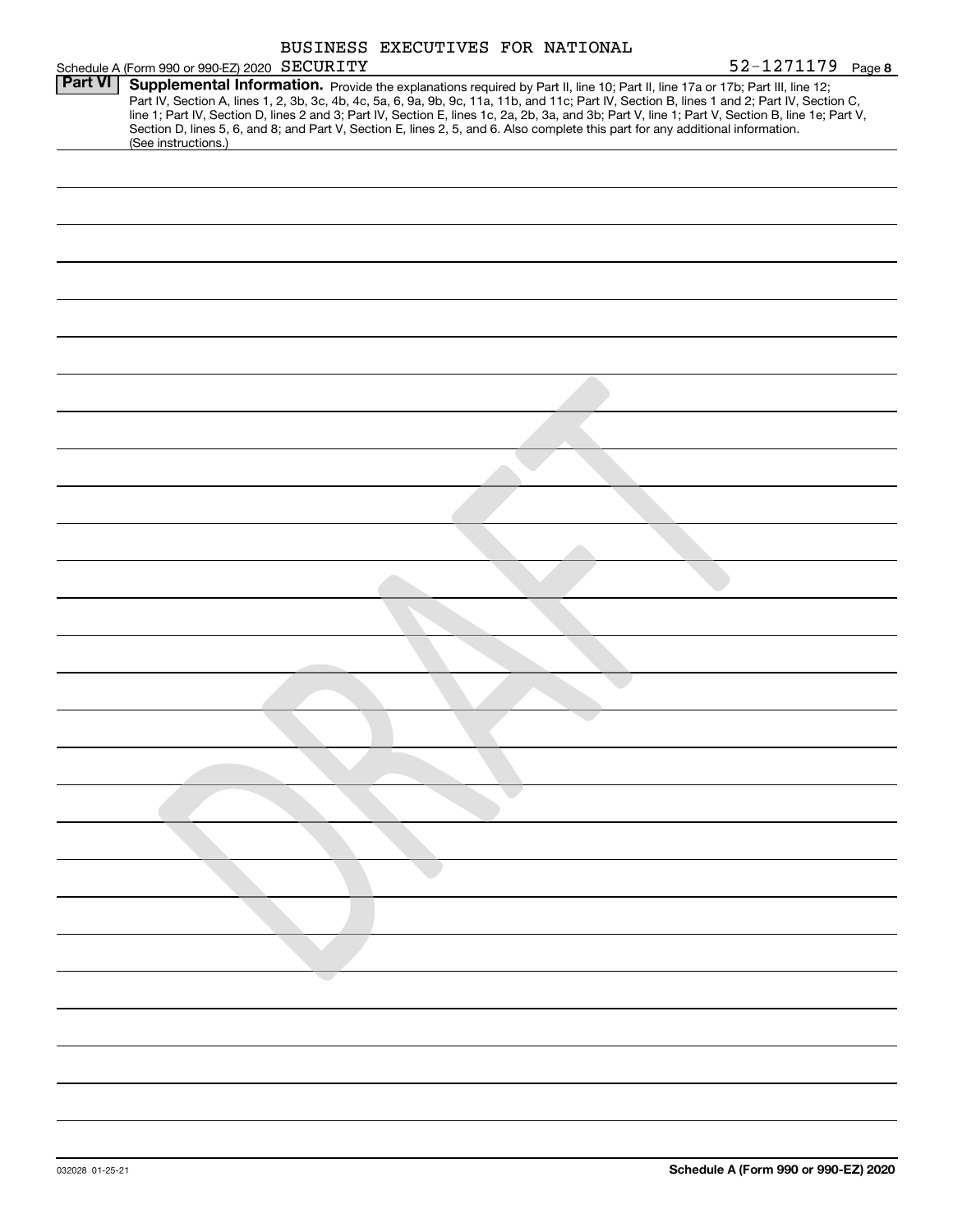|  | <b>Schedule B</b> |  |  |
|--|-------------------|--|--|
|--|-------------------|--|--|

Department of the Treasury **(Form 990, 990-EZ, or 990-PF)**

#### Internal Revenue Service Name of the organization

**Filers of:** 

# **Schedule of Contributors**

**| Attach to Form 990, Form 990-EZ, or Form 990-PF. | Go to www.irs.gov/Form990 for the latest information.** OMB No. 1545-0047

| ı | ı<br>I | s |  |
|---|--------|---|--|
|   |        |   |  |

**Employer identification number**

52-1271179

|          | BUSINESS EXECUTIVES FOR NATIONAL |  |
|----------|----------------------------------|--|
| SECURITY |                                  |  |

| <b>Organization type</b> (check one): |  |  |
|---------------------------------------|--|--|
|                                       |  |  |

Form 990-PF 501(c)(3) exempt private foundation

 $\mathcal{L}^{\text{max}}$ 

 $\mathcal{L}^{\text{max}}$ 

 $\mathcal{L}^{\text{max}}$ 

| <b>Organization type</b> (check one): |                                                                                    |  |  |  |  |
|---------------------------------------|------------------------------------------------------------------------------------|--|--|--|--|
| Filers of:                            | Section:                                                                           |  |  |  |  |
| Form 990 or 990-EZ                    | $\boxed{\mathbf{X}}$ 501(c)( 3) (enter number) organization                        |  |  |  |  |
|                                       | $4947(a)(1)$ nonexempt charitable trust <b>not</b> treated as a private foundation |  |  |  |  |
|                                       | 527 political organization                                                         |  |  |  |  |

|                                                                              | _____ | S.        |  |
|------------------------------------------------------------------------------|-------|-----------|--|
| Check if your organization is covered by the General Rule or a Special Rule. |       | <b>TA</b> |  |

501(c)(3) taxable private foundation

Check if your organization is covered by the **General Rule** or a **Special** Rule.<br>**Note:** Only a section 501(c)(7), (8), or (10) organization can check boxes for both the General Rule and a Special Rule. See instructions.

4947(a)(1) nonexempt charitable trust treated as a private foundation

#### **General Rule**

 $\mathcal{L}^{\text{max}}$ 

For an organization filing Form 990, 990-EZ, or 990-PF that received, during the year, contributions totaling \$5,000 or more (in money or property) from any one contributor. Complete Parts I and II. See instructions for determining a contributor's total contributions.

#### **Special Rules**

- any one contributor, during the year, total contributions of the greater of  $\,$  (1) \$5,000; or **(2)** 2% of the amount on (i) Form 990, Part VIII, line 1h;  $\overline{\mathbf{X}}$  For an organization described in section 501(c)(3) filing Form 990 or 990-EZ that met the 33 1/3% support test of the regulations under sections 509(a)(1) and 170(b)(1)(A)(vi), that checked Schedule A (Form 990 or 990-EZ), Part II, line 13, 16a, or 16b, and that received from or (ii) Form 990-EZ, line 1. Complete Parts I and II.
- For an organization described in section 501(c)(7), (8), or (10) filing Form 990 or 990-EZ that received from any one contributor, during the year, total contributions of more than \$1,000 exclusively for religious, charitable, scientific, literary, or educational purposes, or for the prevention of cruelty to children or animals. Complete Parts I (entering "N/A" in column (b) instead of the contributor name and address), II, and III.  $\mathcal{L}^{\text{max}}$

purpose. Don't complete any of the parts unless the **General Rule** applies to this organization because it received *nonexclusively* year, contributions <sub>exclusively</sub> for religious, charitable, etc., purposes, but no such contributions totaled more than \$1,000. If this box is checked, enter here the total contributions that were received during the year for an exclusively religious, charitable, etc., For an organization described in section 501(c)(7), (8), or (10) filing Form 990 or 990-EZ that received from any one contributor, during the religious, charitable, etc., contributions totaling \$5,000 or more during the year  $\Box$ — $\Box$   $\Box$  $\mathcal{L}^{\text{max}}$ 

**Caution:**  An organization that isn't covered by the General Rule and/or the Special Rules doesn't file Schedule B (Form 990, 990-EZ, or 990-PF), but it **must** answer "No" on Part IV, line 2, of its Form 990; or check the box on line H of its Form 990-EZ or on its Form 990-PF, Part I, line 2, to<br>cortify that it doesn't meet the filipe requirements of Schodule B (Fer certify that it doesn't meet the filing requirements of Schedule B (Form 990, 990-EZ, or 990-PF).

**For Paperwork Reduction Act Notice, see the instructions for Form 990, 990-EZ, or 990-PF. Schedule B (Form 990, 990-EZ, or 990-PF) (2020)** LHA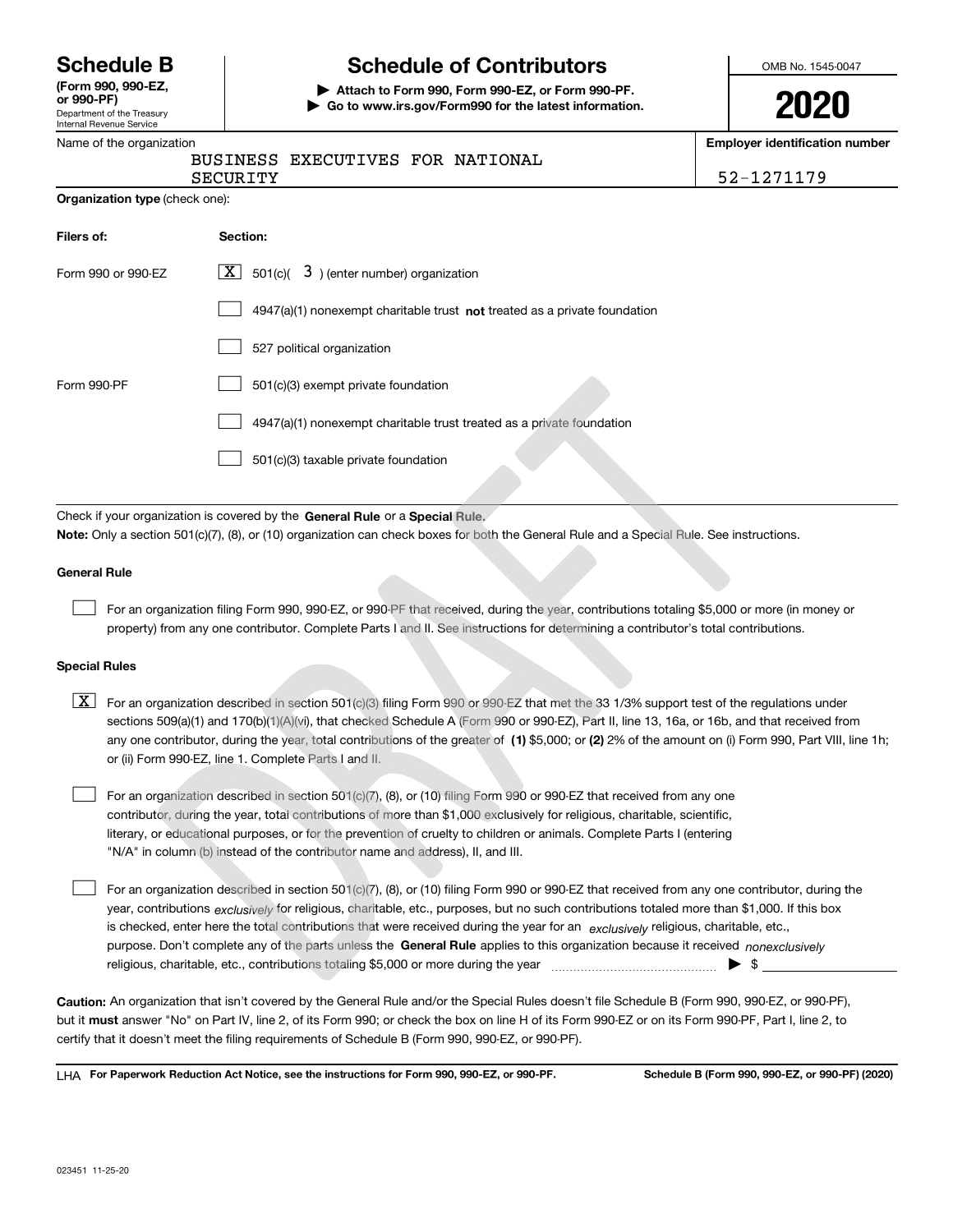## Schedule B (Form 990, 990-EZ, or 990-PF) (2020) Page 2

|            | Schedule B (Form 990, 990-EZ, or 990-PF) (2020)                                                       |                                   | Page 2                                                                                                      |
|------------|-------------------------------------------------------------------------------------------------------|-----------------------------------|-------------------------------------------------------------------------------------------------------------|
| SECURITY   | Name of organization<br>BUSINESS EXECUTIVES FOR NATIONAL                                              |                                   | <b>Employer identification number</b><br>52-1271179                                                         |
| Part I     | <b>Contributors</b> (see instructions). Use duplicate copies of Part I if additional space is needed. |                                   |                                                                                                             |
| (a)<br>No. | (b)<br>Name, address, and ZIP + 4                                                                     | (c)<br><b>Total contributions</b> | (d)<br>Type of contribution                                                                                 |
| 1          | CHARLES E. PHILLIPS<br>113 WEST 88TH ST<br>NEW YORK, NY 10024                                         | 150,000.<br>\$                    | $\mathbf{X}$<br>Person<br>Payroll<br>Noncash<br>(Complete Part II for<br>noncash contributions.)            |
| (a)<br>No. | (b)<br>Name, address, and ZIP + 4                                                                     | (c)<br><b>Total contributions</b> | (d)<br>Type of contribution                                                                                 |
| 2          | CHRISTOPHER M. JAMES<br>FOUR EMBARCADERO CENTER, 35TH FLOOR<br>SAN FRANCISCO, CA 94111                | 150,000.<br>$\frac{1}{2}$         | $\overline{\mathbf{X}}$<br>Person<br>Payroll<br>Noncash<br>(Complete Part II for<br>noncash contributions.) |
| (a)<br>No. | (b)<br>Name, address, and ZIP + 4                                                                     | (c)<br><b>Total contributions</b> | (d)<br>Type of contribution                                                                                 |
|            |                                                                                                       | \$                                | Person<br>Payroll<br>Noncash<br>(Complete Part II for<br>noncash contributions.)                            |
| (a)<br>No. | (b)<br>Name, address, and ZIP + 4                                                                     | (c)<br><b>Total contributions</b> | (d)<br>Type of contribution                                                                                 |
|            |                                                                                                       | \$                                | Person<br>Payroll<br>Noncash<br>(Complete Part II for<br>noncash contributions.)                            |
| (a)<br>No. | (b)<br>Name, address, and ZIP + 4                                                                     | (c)<br><b>Total contributions</b> | (d)<br>Type of contribution                                                                                 |
|            |                                                                                                       | \$                                | Person<br>Payroll<br>Noncash<br>(Complete Part II for<br>noncash contributions.)                            |
| (a)<br>No. | (b)<br>Name, address, and ZIP + 4                                                                     | (c)<br><b>Total contributions</b> | (d)<br>Type of contribution                                                                                 |
|            |                                                                                                       | \$                                | Person<br>Payroll<br>Noncash<br>(Complete Part II for<br>noncash contributions.)                            |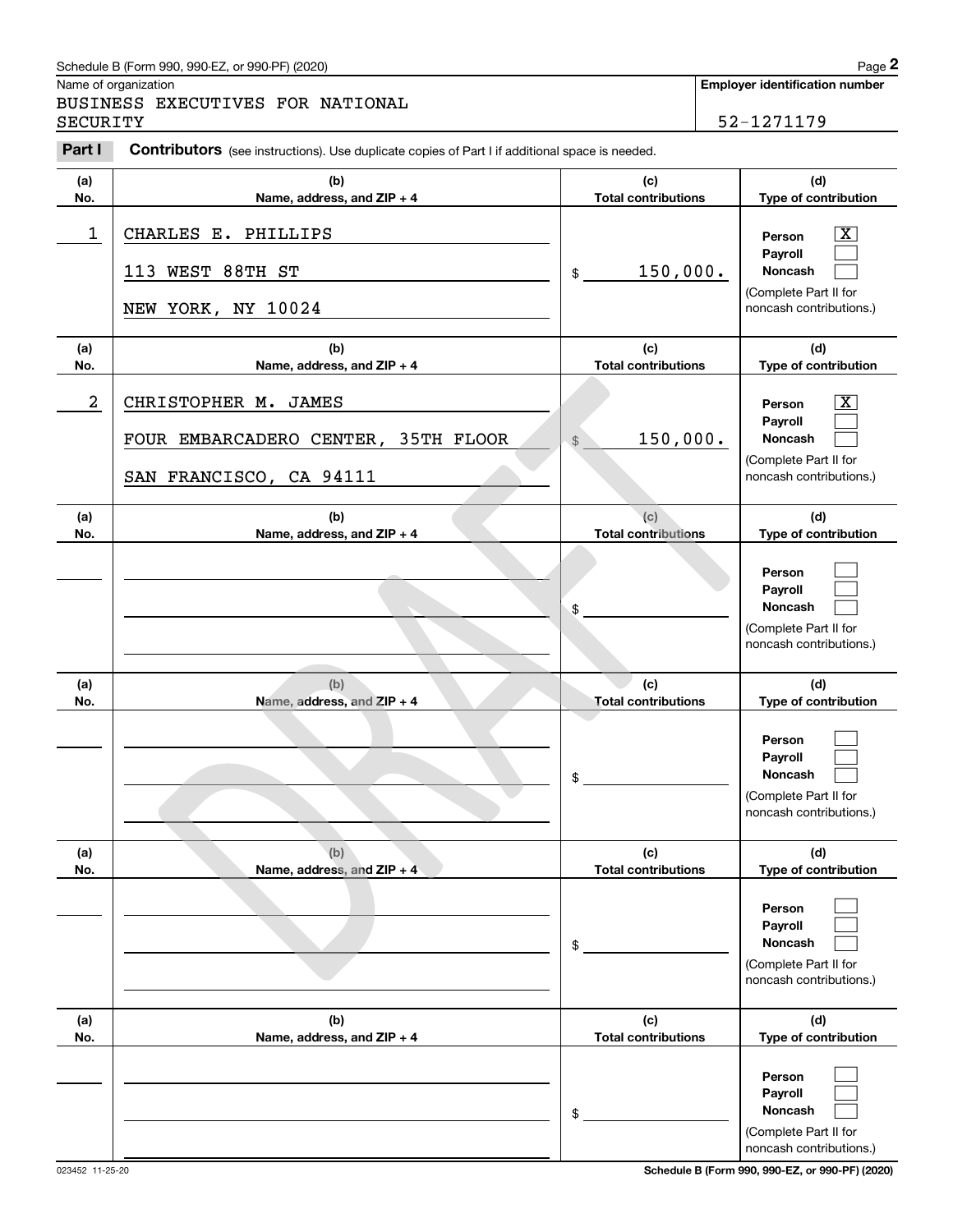|                              | Schedule B (Form 990, 990-EZ, or 990-PF) (2020)                                                     |                                                 | Page 3                                          |
|------------------------------|-----------------------------------------------------------------------------------------------------|-------------------------------------------------|-------------------------------------------------|
|                              | Name of organization<br>BUSINESS EXECUTIVES FOR NATIONAL                                            |                                                 | <b>Employer identification number</b>           |
| SECURITY                     |                                                                                                     |                                                 | 52-1271179                                      |
| Part II                      | Noncash Property (see instructions). Use duplicate copies of Part II if additional space is needed. |                                                 |                                                 |
| (a)<br>No.<br>from<br>Part I | (b)<br>Description of noncash property given                                                        | (c)<br>FMV (or estimate)<br>(See instructions.) | (d)<br>Date received                            |
|                              |                                                                                                     | \$                                              |                                                 |
| (a)<br>No.<br>from<br>Part I | (b)<br>Description of noncash property given                                                        | (c)<br>FMV (or estimate)<br>(See instructions.) | (d)<br>Date received                            |
|                              |                                                                                                     | \$                                              |                                                 |
| (a)<br>No.<br>from<br>Part I | (b)<br>Description of noncash property given                                                        | (c)<br>FMV (or estimate)<br>(See instructions.) | (d)<br>Date received                            |
|                              |                                                                                                     | \$                                              |                                                 |
| (a)<br>No.<br>from<br>Part I | (b)<br>Description of noncash property given                                                        | (c)<br>FMV (or estimate)<br>(See instructions.) | (d)<br>Date received                            |
|                              |                                                                                                     | \$                                              |                                                 |
| (a)<br>No.<br>from<br>Part I | (b)<br>Description of noncash property given                                                        | (c)<br>FMV (or estimate)<br>(See instructions.) | (d)<br>Date received                            |
|                              |                                                                                                     | \$                                              |                                                 |
| (a)<br>No.<br>from<br>Part I | (b)<br>Description of noncash property given                                                        | (c)<br>FMV (or estimate)<br>(See instructions.) | (d)<br>Date received                            |
|                              |                                                                                                     | \$                                              |                                                 |
| 023453 11-25-20              |                                                                                                     |                                                 | Schedule B (Form 990, 990-EZ, or 990-PF) (2020) |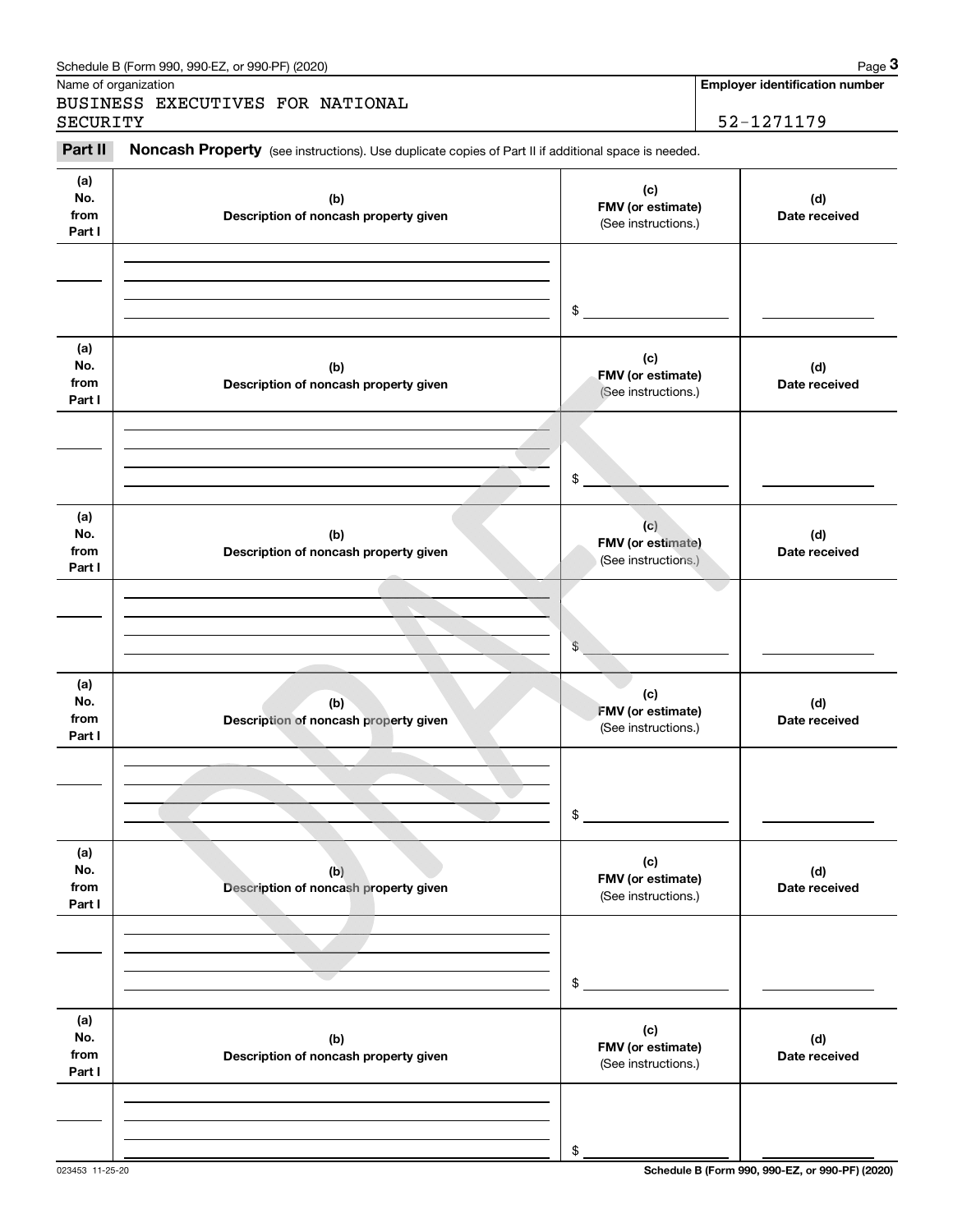|                 | Schedule B (Form 990, 990-EZ, or 990-PF) (2020)                                                                                                                                                                                                                                                                                                                                                                                                                   |                      | Page 4                                   |
|-----------------|-------------------------------------------------------------------------------------------------------------------------------------------------------------------------------------------------------------------------------------------------------------------------------------------------------------------------------------------------------------------------------------------------------------------------------------------------------------------|----------------------|------------------------------------------|
|                 | Name of organization                                                                                                                                                                                                                                                                                                                                                                                                                                              |                      | <b>Employer identification number</b>    |
|                 | BUSINESS EXECUTIVES FOR NATIONAL                                                                                                                                                                                                                                                                                                                                                                                                                                  |                      |                                          |
| <b>SECURITY</b> |                                                                                                                                                                                                                                                                                                                                                                                                                                                                   |                      | 52-1271179                               |
| Part III        | Exclusively religious, charitable, etc., contributions to organizations described in section 501(c)(7), (8), or (10) that total more than \$1,000 for the year<br>from any one contributor. Complete columns (a) through (e) and the following line entry. For organizations<br>completing Part III, enter the total of exclusively religious, charitable, etc., contributions of \$1,000 or less for the year. (Enter this info. once.) $\blacktriangleright$ \$ |                      |                                          |
|                 | Use duplicate copies of Part III if additional space is needed.                                                                                                                                                                                                                                                                                                                                                                                                   |                      |                                          |
| (a) No.         |                                                                                                                                                                                                                                                                                                                                                                                                                                                                   |                      |                                          |
| from<br>Part I  | (b) Purpose of gift                                                                                                                                                                                                                                                                                                                                                                                                                                               | (c) Use of gift      | (d) Description of how gift is held      |
|                 |                                                                                                                                                                                                                                                                                                                                                                                                                                                                   |                      |                                          |
|                 |                                                                                                                                                                                                                                                                                                                                                                                                                                                                   |                      |                                          |
|                 |                                                                                                                                                                                                                                                                                                                                                                                                                                                                   |                      |                                          |
|                 |                                                                                                                                                                                                                                                                                                                                                                                                                                                                   |                      |                                          |
|                 |                                                                                                                                                                                                                                                                                                                                                                                                                                                                   | (e) Transfer of gift |                                          |
|                 |                                                                                                                                                                                                                                                                                                                                                                                                                                                                   |                      |                                          |
|                 | Transferee's name, address, and ZIP + 4                                                                                                                                                                                                                                                                                                                                                                                                                           |                      | Relationship of transferor to transferee |
|                 |                                                                                                                                                                                                                                                                                                                                                                                                                                                                   |                      |                                          |
|                 |                                                                                                                                                                                                                                                                                                                                                                                                                                                                   |                      |                                          |
|                 |                                                                                                                                                                                                                                                                                                                                                                                                                                                                   |                      |                                          |
| (a) No.         |                                                                                                                                                                                                                                                                                                                                                                                                                                                                   |                      |                                          |
| from            | (b) Purpose of gift                                                                                                                                                                                                                                                                                                                                                                                                                                               | (c) Use of gift      | (d) Description of how gift is held      |
| Part I          |                                                                                                                                                                                                                                                                                                                                                                                                                                                                   |                      |                                          |
|                 |                                                                                                                                                                                                                                                                                                                                                                                                                                                                   |                      |                                          |
|                 |                                                                                                                                                                                                                                                                                                                                                                                                                                                                   |                      |                                          |
|                 |                                                                                                                                                                                                                                                                                                                                                                                                                                                                   |                      |                                          |
|                 |                                                                                                                                                                                                                                                                                                                                                                                                                                                                   | (e) Transfer of gift |                                          |
|                 |                                                                                                                                                                                                                                                                                                                                                                                                                                                                   |                      |                                          |
|                 | Transferee's name, address, and $ZIP + 4$                                                                                                                                                                                                                                                                                                                                                                                                                         |                      | Relationship of transferor to transferee |
|                 |                                                                                                                                                                                                                                                                                                                                                                                                                                                                   |                      |                                          |
|                 |                                                                                                                                                                                                                                                                                                                                                                                                                                                                   |                      |                                          |
|                 |                                                                                                                                                                                                                                                                                                                                                                                                                                                                   |                      |                                          |
|                 |                                                                                                                                                                                                                                                                                                                                                                                                                                                                   |                      |                                          |
| (a) No.<br>from | (b) Purpose of gift                                                                                                                                                                                                                                                                                                                                                                                                                                               | (c) Use of gift      | (d) Description of how gift is held      |
| Part I          |                                                                                                                                                                                                                                                                                                                                                                                                                                                                   |                      |                                          |
|                 |                                                                                                                                                                                                                                                                                                                                                                                                                                                                   |                      |                                          |
|                 |                                                                                                                                                                                                                                                                                                                                                                                                                                                                   |                      |                                          |
|                 |                                                                                                                                                                                                                                                                                                                                                                                                                                                                   |                      |                                          |
|                 |                                                                                                                                                                                                                                                                                                                                                                                                                                                                   | (e) Transfer of gift |                                          |
|                 |                                                                                                                                                                                                                                                                                                                                                                                                                                                                   |                      |                                          |
|                 | Transferee's name, address, and ZIP + 4                                                                                                                                                                                                                                                                                                                                                                                                                           |                      | Relationship of transferor to transferee |
|                 |                                                                                                                                                                                                                                                                                                                                                                                                                                                                   |                      |                                          |
|                 |                                                                                                                                                                                                                                                                                                                                                                                                                                                                   |                      |                                          |
|                 |                                                                                                                                                                                                                                                                                                                                                                                                                                                                   |                      |                                          |
|                 |                                                                                                                                                                                                                                                                                                                                                                                                                                                                   |                      |                                          |
| (a) No.<br>from | (b) Purpose of gift                                                                                                                                                                                                                                                                                                                                                                                                                                               | (c) Use of gift      | (d) Description of how gift is held      |
| Part I          |                                                                                                                                                                                                                                                                                                                                                                                                                                                                   |                      |                                          |
|                 |                                                                                                                                                                                                                                                                                                                                                                                                                                                                   |                      |                                          |
|                 |                                                                                                                                                                                                                                                                                                                                                                                                                                                                   |                      |                                          |
|                 |                                                                                                                                                                                                                                                                                                                                                                                                                                                                   |                      |                                          |
|                 |                                                                                                                                                                                                                                                                                                                                                                                                                                                                   | (e) Transfer of gift |                                          |
|                 |                                                                                                                                                                                                                                                                                                                                                                                                                                                                   |                      |                                          |
|                 | Transferee's name, address, and $ZIP + 4$                                                                                                                                                                                                                                                                                                                                                                                                                         |                      | Relationship of transferor to transferee |
|                 |                                                                                                                                                                                                                                                                                                                                                                                                                                                                   |                      |                                          |
|                 |                                                                                                                                                                                                                                                                                                                                                                                                                                                                   |                      |                                          |
|                 |                                                                                                                                                                                                                                                                                                                                                                                                                                                                   |                      |                                          |
|                 |                                                                                                                                                                                                                                                                                                                                                                                                                                                                   |                      |                                          |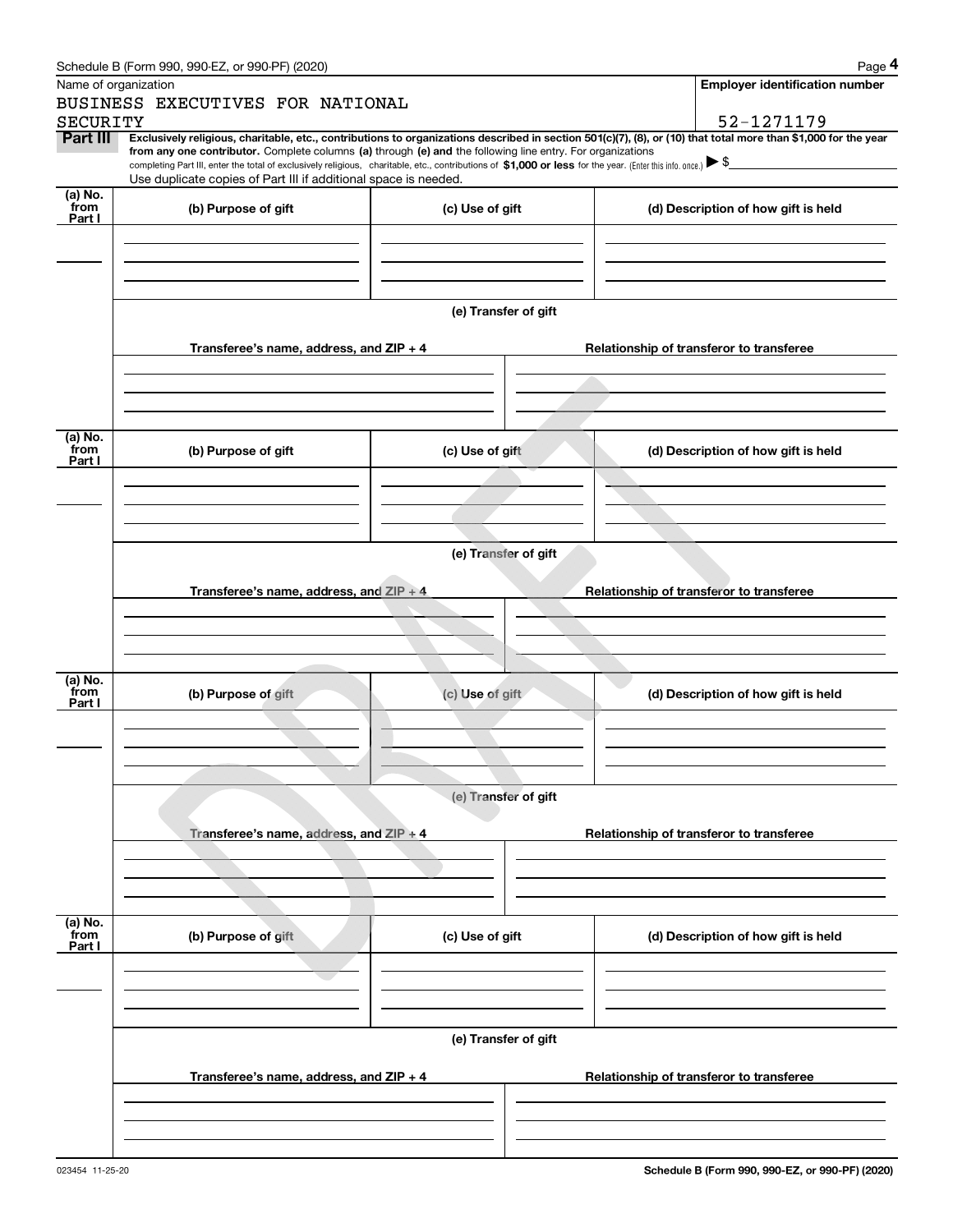|         |                                                        |                                                                                                                |                                                                                                                                                |                | OMB No. 1545-0047                     |
|---------|--------------------------------------------------------|----------------------------------------------------------------------------------------------------------------|------------------------------------------------------------------------------------------------------------------------------------------------|----------------|---------------------------------------|
|         | <b>SCHEDULE D</b>                                      |                                                                                                                | <b>Supplemental Financial Statements</b>                                                                                                       |                |                                       |
|         | (Form 990)                                             |                                                                                                                | Complete if the organization answered "Yes" on Form 990,<br>Part IV, line 6, 7, 8, 9, 10, 11a, 11b, 11c, 11d, 11e, 11f, 12a, or 12b.           |                |                                       |
|         | Department of the Treasury<br>Internal Revenue Service |                                                                                                                | Attach to Form 990.<br>Go to www.irs.gov/Form990 for instructions and the latest information.                                                  |                | Open to Public<br>Inspection          |
|         | Name of the organization                               | BUSINESS EXECUTIVES FOR NATIONAL                                                                               |                                                                                                                                                |                | <b>Employer identification number</b> |
|         |                                                        | SECURITY                                                                                                       |                                                                                                                                                |                | 52-1271179                            |
| Part I  |                                                        |                                                                                                                | Organizations Maintaining Donor Advised Funds or Other Similar Funds or Accounts. Complete if the                                              |                |                                       |
|         |                                                        | organization answered "Yes" on Form 990, Part IV, line 6.                                                      |                                                                                                                                                |                |                                       |
|         |                                                        |                                                                                                                | (a) Donor advised funds                                                                                                                        |                | (b) Funds and other accounts          |
| 1       |                                                        |                                                                                                                |                                                                                                                                                |                |                                       |
| 2<br>З  |                                                        | Aggregate value of contributions to (during year)                                                              |                                                                                                                                                |                |                                       |
| 4       |                                                        |                                                                                                                |                                                                                                                                                |                |                                       |
| 5       |                                                        |                                                                                                                | Did the organization inform all donors and donor advisors in writing that the assets held in donor advised funds                               |                |                                       |
|         |                                                        |                                                                                                                |                                                                                                                                                |                | Yes<br>No                             |
| 6       |                                                        |                                                                                                                | Did the organization inform all grantees, donors, and donor advisors in writing that grant funds can be used only                              |                |                                       |
|         |                                                        |                                                                                                                | for charitable purposes and not for the benefit of the donor or donor advisor, or for any other purpose conferring                             |                |                                       |
|         | impermissible private benefit?                         |                                                                                                                |                                                                                                                                                |                | <b>Yes</b><br>No                      |
| Part II |                                                        |                                                                                                                | Conservation Easements. Complete if the organization answered "Yes" on Form 990, Part IV, line 7.                                              |                |                                       |
| 1       |                                                        | Purpose(s) of conservation easements held by the organization (check all that apply).                          |                                                                                                                                                |                |                                       |
|         |                                                        | Preservation of land for public use (for example, recreation or education)<br>Protection of natural habitat    | Preservation of a historically important land area<br>Preservation of a certified historic structure                                           |                |                                       |
|         |                                                        | Preservation of open space                                                                                     |                                                                                                                                                |                |                                       |
| 2       |                                                        |                                                                                                                | Complete lines 2a through 2d if the organization held a qualified conservation contribution in the form of a conservation easement on the last |                |                                       |
|         | day of the tax year.                                   |                                                                                                                |                                                                                                                                                |                | Held at the End of the Tax Year       |
|         |                                                        |                                                                                                                |                                                                                                                                                | 2a             |                                       |
| b       |                                                        | Total acreage restricted by conservation easements                                                             |                                                                                                                                                | 2 <sub>b</sub> |                                       |
|         |                                                        |                                                                                                                | Number of conservation easements on a certified historic structure included in (a) manufacture included in (a)                                 | 2c             |                                       |
|         |                                                        |                                                                                                                | d Number of conservation easements included in (c) acquired after 7/25/06, and not on a historic structure                                     |                |                                       |
|         |                                                        |                                                                                                                |                                                                                                                                                | 2d             |                                       |
| 3.      |                                                        |                                                                                                                | Number of conservation easements modified, transferred, released, extinguished, or terminated by the organization during the tax               |                |                                       |
|         | $year \triangleright$                                  | Number of states where property subject to conservation easement is located                                    |                                                                                                                                                |                |                                       |
| 4<br>5  |                                                        | Does the organization have a written policy regarding the periodic monitoring, inspection, handling of         |                                                                                                                                                |                |                                       |
|         |                                                        | violations, and enforcement of the conservation easements it holds?                                            |                                                                                                                                                |                | Yes<br><b>No</b>                      |
| 6       |                                                        |                                                                                                                | Staff and volunteer hours devoted to monitoring, inspecting, handling of violations, and enforcing conservation easements during the year      |                |                                       |
|         |                                                        |                                                                                                                |                                                                                                                                                |                |                                       |
| 7       |                                                        |                                                                                                                | Amount of expenses incurred in monitoring, inspecting, handling of violations, and enforcing conservation easements during the year            |                |                                       |
|         | $\blacktriangleright$ \$                               |                                                                                                                |                                                                                                                                                |                |                                       |
| 8       |                                                        |                                                                                                                | Does each conservation easement reported on line 2(d) above satisfy the requirements of section 170(h)(4)(B)(i)                                |                |                                       |
|         |                                                        |                                                                                                                |                                                                                                                                                |                | Yes<br>No                             |
| 9       |                                                        |                                                                                                                | In Part XIII, describe how the organization reports conservation easements in its revenue and expense statement and                            |                |                                       |
|         |                                                        |                                                                                                                | balance sheet, and include, if applicable, the text of the footnote to the organization's financial statements that describes the              |                |                                       |
|         | Part III                                               | organization's accounting for conservation easements.                                                          | Organizations Maintaining Collections of Art, Historical Treasures, or Other Similar Assets.                                                   |                |                                       |
|         |                                                        | Complete if the organization answered "Yes" on Form 990, Part IV, line 8.                                      |                                                                                                                                                |                |                                       |
|         |                                                        |                                                                                                                | 1a If the organization elected, as permitted under FASB ASC 958, not to report in its revenue statement and balance sheet works                |                |                                       |
|         |                                                        |                                                                                                                | of art, historical treasures, or other similar assets held for public exhibition, education, or research in furtherance of public              |                |                                       |
|         |                                                        | service, provide in Part XIII the text of the footnote to its financial statements that describes these items. |                                                                                                                                                |                |                                       |
|         |                                                        |                                                                                                                | <b>b</b> If the organization elected, as permitted under FASB ASC 958, to report in its revenue statement and balance sheet works of           |                |                                       |
|         |                                                        |                                                                                                                | art, historical treasures, or other similar assets held for public exhibition, education, or research in furtherance of public service,        |                |                                       |
|         |                                                        | provide the following amounts relating to these items:                                                         |                                                                                                                                                |                |                                       |
|         |                                                        |                                                                                                                |                                                                                                                                                |                | $\frac{1}{2}$                         |
|         |                                                        | (ii) Assets included in Form 990, Part X                                                                       |                                                                                                                                                |                |                                       |
| 2       |                                                        |                                                                                                                | If the organization received or held works of art, historical treasures, or other similar assets for financial gain, provide                   |                |                                       |
| a       |                                                        | the following amounts required to be reported under FASB ASC 958 relating to these items:                      |                                                                                                                                                | \$             |                                       |
|         |                                                        |                                                                                                                |                                                                                                                                                |                |                                       |
|         |                                                        | exuerk Reduction Act Notice, ace the Instructions for Ferm 000                                                 |                                                                                                                                                |                | Schodule D (Form 000) 2020            |

| LHA For Paperwork Reduction Act Notice, see the Instructions for Form 990. | Schedule D (Form 990) 2020<br>the contract of the contract of the contract of the contract of the contract of the contract of the contract of |
|----------------------------------------------------------------------------|-----------------------------------------------------------------------------------------------------------------------------------------------|
|----------------------------------------------------------------------------|-----------------------------------------------------------------------------------------------------------------------------------------------|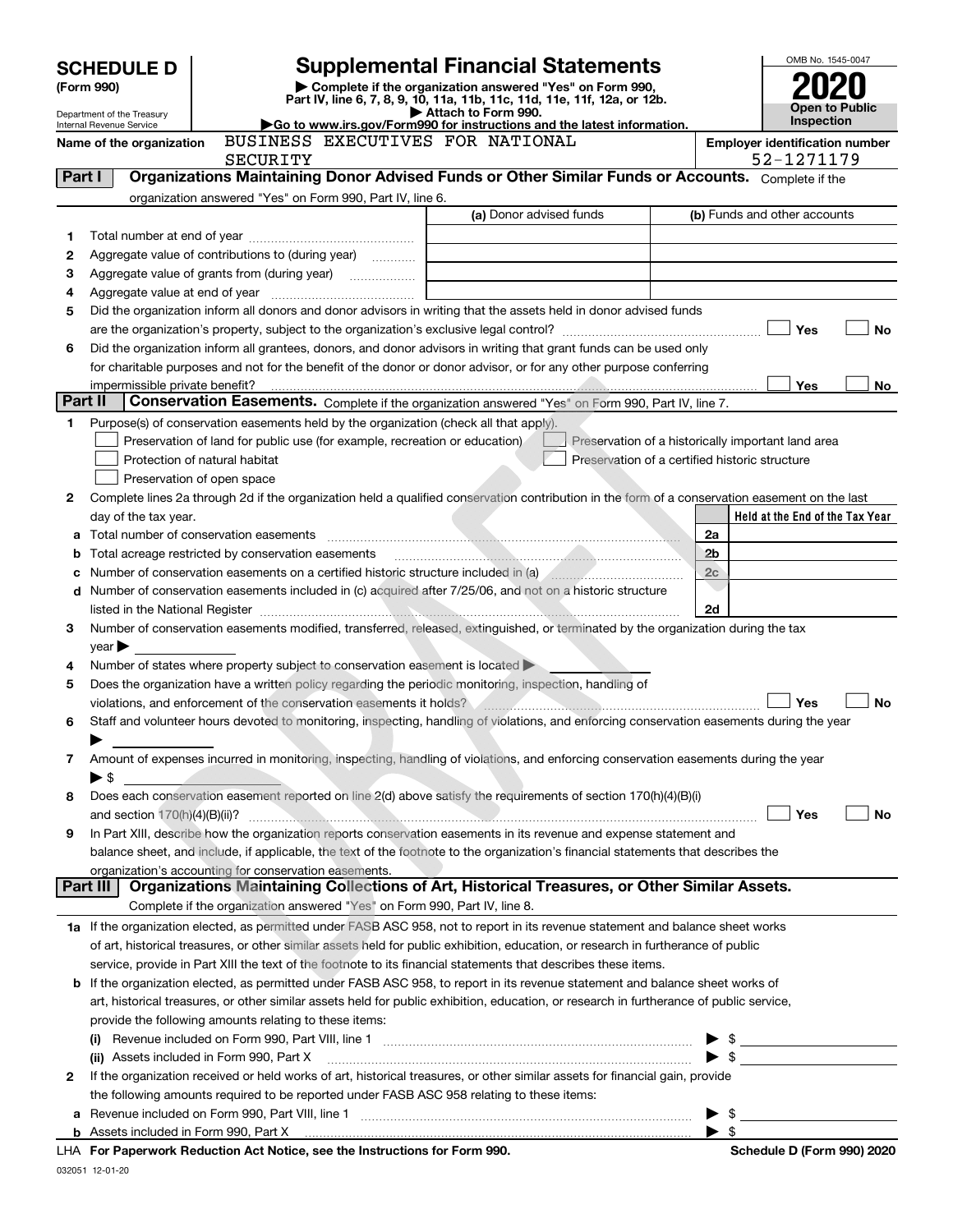| BUSINESS EXECUTIVES FOR NATIONAL |  |
|----------------------------------|--|
|                                  |  |

|        | SECURITY                                                                                                                                                                                                                            | DUSINGSS CALCUIIVES FUR NAIIUNAU |                |                          |                      | 52-1271179 Page 2 |                     |                        |           |
|--------|-------------------------------------------------------------------------------------------------------------------------------------------------------------------------------------------------------------------------------------|----------------------------------|----------------|--------------------------|----------------------|-------------------|---------------------|------------------------|-----------|
|        | Schedule D (Form 990) 2020<br>Organizations Maintaining Collections of Art, Historical Treasures, or Other Similar Assets (continued)<br>Part III                                                                                   |                                  |                |                          |                      |                   |                     |                        |           |
| 3      | Using the organization's acquisition, accession, and other records, check any of the following that make significant use of its                                                                                                     |                                  |                |                          |                      |                   |                     |                        |           |
|        | collection items (check all that apply):                                                                                                                                                                                            |                                  |                |                          |                      |                   |                     |                        |           |
| a      | Public exhibition                                                                                                                                                                                                                   | d                                |                | Loan or exchange program |                      |                   |                     |                        |           |
| b      | Scholarly research                                                                                                                                                                                                                  | e                                |                |                          |                      |                   |                     |                        |           |
| c      | Preservation for future generations                                                                                                                                                                                                 |                                  |                |                          |                      |                   |                     |                        |           |
| 4      | Provide a description of the organization's collections and explain how they further the organization's exempt purpose in Part XIII.                                                                                                |                                  |                |                          |                      |                   |                     |                        |           |
| 5      | During the year, did the organization solicit or receive donations of art, historical treasures, or other similar assets                                                                                                            |                                  |                |                          |                      |                   |                     |                        |           |
|        |                                                                                                                                                                                                                                     |                                  |                |                          |                      |                   | ∫ Yes               |                        | No        |
|        | Part IV<br>Escrow and Custodial Arrangements. Complete if the organization answered "Yes" on Form 990, Part IV, line 9, or                                                                                                          |                                  |                |                          |                      |                   |                     |                        |           |
|        | reported an amount on Form 990, Part X, line 21.                                                                                                                                                                                    |                                  |                |                          |                      |                   |                     |                        |           |
|        | 1a Is the organization an agent, trustee, custodian or other intermediary for contributions or other assets not included                                                                                                            |                                  |                |                          |                      |                   |                     |                        |           |
|        |                                                                                                                                                                                                                                     |                                  |                |                          |                      |                   | Yes                 |                        | <b>No</b> |
|        | <b>b</b> If "Yes," explain the arrangement in Part XIII and complete the following table:                                                                                                                                           |                                  |                |                          |                      |                   |                     |                        |           |
|        |                                                                                                                                                                                                                                     |                                  |                |                          |                      |                   | Amount              |                        |           |
| c      |                                                                                                                                                                                                                                     |                                  |                |                          | 1c                   |                   |                     |                        |           |
|        | d Additions during the year measurements are also according to the year measurement of the state of the state of the state of the state of the state of the state of the state of the state of the state of the state of the s      |                                  |                |                          | 1d                   |                   |                     |                        |           |
|        | Distributions during the year manufactured and contact the year of the set of the set of the set of the set of                                                                                                                      |                                  |                |                          | 1e                   |                   |                     |                        |           |
| f      |                                                                                                                                                                                                                                     |                                  |                |                          | 1f                   |                   |                     |                        |           |
|        | 2a Did the organization include an amount on Form 990, Part X, line 21, for escrow or custodial account liability?                                                                                                                  |                                  |                |                          |                      |                   | Yes                 |                        | No        |
|        | <b>b</b> If "Yes," explain the arrangement in Part XIII. Check here if the explanation has been provided on Part XIII                                                                                                               |                                  |                |                          |                      |                   |                     |                        |           |
| Part V | Endowment Funds. Complete if the organization answered "Yes" on Form 990, Part IV, line 10.                                                                                                                                         |                                  |                |                          |                      |                   |                     |                        |           |
|        |                                                                                                                                                                                                                                     | (a) Current year                 | (b) Prior year | (c) Two years back       | (d) Three years back |                   | (e) Four years back |                        |           |
| 1a     | Beginning of year balance                                                                                                                                                                                                           |                                  |                |                          |                      |                   |                     |                        |           |
| b      |                                                                                                                                                                                                                                     |                                  |                |                          |                      |                   |                     |                        |           |
|        | Net investment earnings, gains, and losses                                                                                                                                                                                          |                                  |                |                          |                      |                   |                     |                        |           |
| d      |                                                                                                                                                                                                                                     |                                  |                |                          |                      |                   |                     |                        |           |
|        | e Other expenditures for facilities                                                                                                                                                                                                 |                                  |                |                          |                      |                   |                     |                        |           |
|        | and programs                                                                                                                                                                                                                        |                                  |                |                          |                      |                   |                     |                        |           |
| f      |                                                                                                                                                                                                                                     |                                  |                |                          |                      |                   |                     |                        |           |
| g      | End of year balance                                                                                                                                                                                                                 |                                  |                |                          |                      |                   |                     |                        |           |
| 2      | Provide the estimated percentage of the current year end balance (line 1g, column (a)) held as:                                                                                                                                     |                                  |                |                          |                      |                   |                     |                        |           |
| а      | Board designated or quasi-endowment                                                                                                                                                                                                 |                                  | %              |                          |                      |                   |                     |                        |           |
|        | Permanent endowment <b>Designation</b>                                                                                                                                                                                              | $\frac{0}{0}$                    |                |                          |                      |                   |                     |                        |           |
| c      | Term endowment <b>D</b>                                                                                                                                                                                                             | %                                |                |                          |                      |                   |                     |                        |           |
|        | The percentages on lines 2a, 2b, and 2c should equal 100%.                                                                                                                                                                          |                                  |                |                          |                      |                   |                     |                        |           |
|        | 3a Are there endowment funds not in the possession of the organization that are held and administered for the organization                                                                                                          |                                  |                |                          |                      |                   |                     |                        |           |
|        | by:                                                                                                                                                                                                                                 |                                  |                |                          |                      |                   |                     | Yes                    | No        |
|        | (i)                                                                                                                                                                                                                                 |                                  |                |                          |                      |                   | 3a(i)               |                        |           |
|        | (ii) Related organizations <b>contracts</b> and contract of the contract of the contract of the contract of the contract of the contract of the contract of the contract of the contract of the contract of the contract of the con |                                  |                |                          |                      |                   | 3a(ii)              |                        |           |
|        |                                                                                                                                                                                                                                     |                                  |                |                          |                      |                   | 3b                  |                        |           |
|        | Describe in Part XIII the intended uses of the organization's endowment funds.                                                                                                                                                      |                                  |                |                          |                      |                   |                     |                        |           |
|        | Land, Buildings, and Equipment.<br>Part VI l                                                                                                                                                                                        |                                  |                |                          |                      |                   |                     |                        |           |
|        | Complete if the organization answered "Yes" on Form 990, Part IV, line 11a. See Form 990, Part X, line 10.                                                                                                                          |                                  |                |                          |                      |                   |                     |                        |           |
|        | Description of property                                                                                                                                                                                                             | (a) Cost or other                |                | (b) Cost or other        | (c) Accumulated      |                   | (d) Book value      |                        |           |
|        |                                                                                                                                                                                                                                     | basis (investment)               |                | basis (other)            | depreciation         |                   |                     |                        |           |
|        |                                                                                                                                                                                                                                     |                                  |                |                          |                      |                   |                     |                        |           |
| b      |                                                                                                                                                                                                                                     |                                  |                |                          |                      |                   |                     |                        |           |
|        |                                                                                                                                                                                                                                     |                                  |                | 10,593.                  | 2, 264.              |                   |                     | 8,329.                 |           |
|        |                                                                                                                                                                                                                                     |                                  |                | 308,715.                 | 276,522.             |                   |                     | $\overline{32}$ , 193. |           |
|        | e Other                                                                                                                                                                                                                             |                                  |                | 165,548.                 | 153,288.             |                   |                     | 12, 260.               |           |
|        |                                                                                                                                                                                                                                     |                                  |                |                          |                      |                   |                     | 52,782.                |           |

**Schedule D (Form 990) 2020**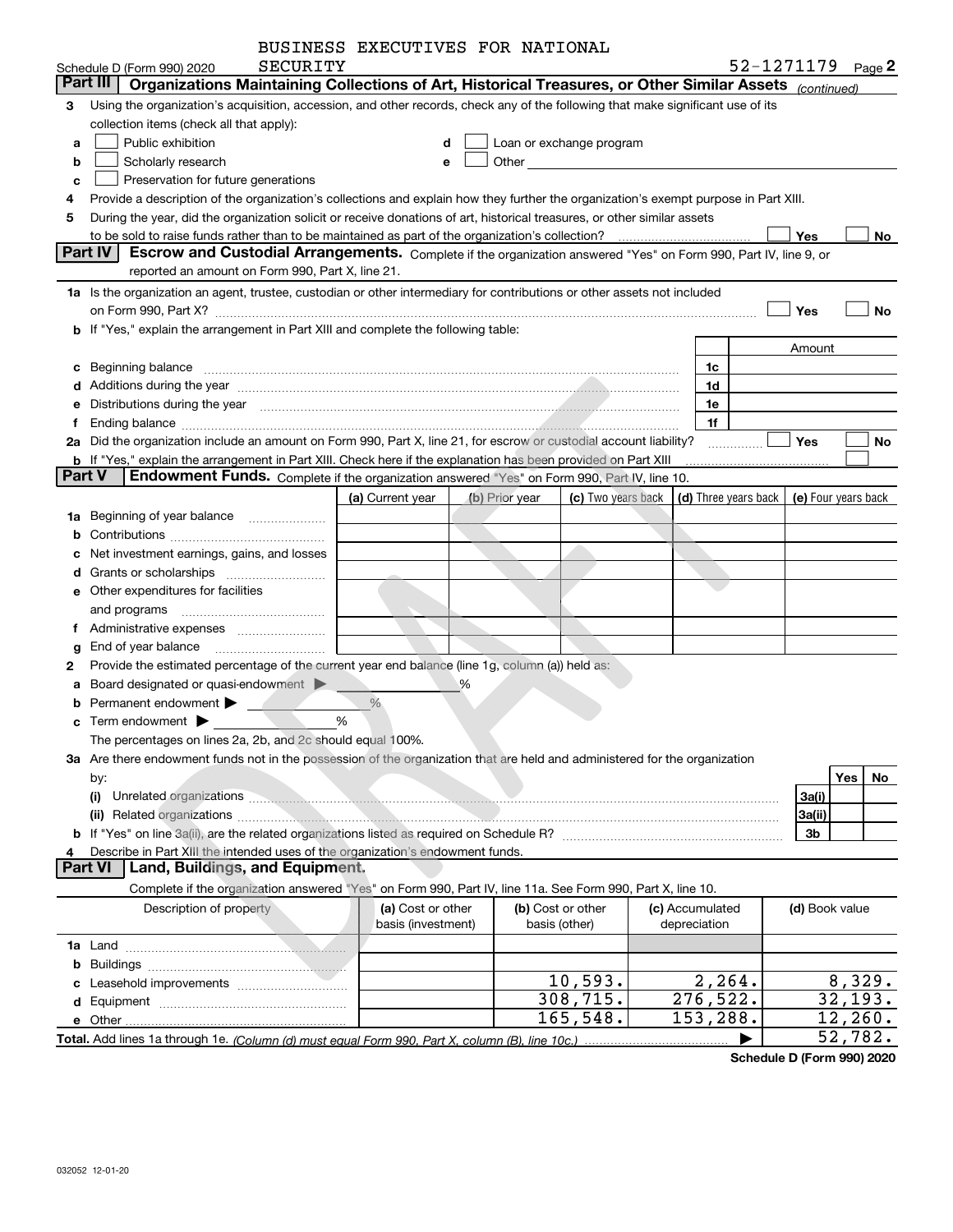| BUSINESS EXECUTIVES FOR NATIONAL |  |
|----------------------------------|--|
|                                  |  |

#### Schedule D (Form 990) 2020 SECURITY<br>**Part VII** Investments - Other Securities. SECURITY

ichedule D (Form 990) 2020 SECURITY<br>**Part VII Investments - Other Securities.**<br>Complete if the organization answered "Yes" on Form 990, Part IV, line 11b. See Form 990, Part X, line 12.

| (a) Description of security or category (including name of security)                   | (b) Book value | (c) Method of valuation: Cost or end-of-year market value |
|----------------------------------------------------------------------------------------|----------------|-----------------------------------------------------------|
| (1) Financial derivatives                                                              |                |                                                           |
| (2) Closely held equity interests                                                      |                |                                                           |
| (3) Other                                                                              |                |                                                           |
| (A)                                                                                    |                |                                                           |
| (B)                                                                                    |                |                                                           |
| (C)                                                                                    |                |                                                           |
| (D)                                                                                    |                |                                                           |
| (E)                                                                                    |                |                                                           |
| (F)                                                                                    |                |                                                           |
| (G)                                                                                    |                |                                                           |
| (H)                                                                                    |                |                                                           |
| Total. (Col. (b) must equal Form 990, Part X, col. (B) line 12.) $\blacktriangleright$ |                |                                                           |

#### **Part VIII Investments - Program Related.**

Complete if the organization answered "Yes" on Form 990, Part IV, line 11c. See Form 990, Part X, line 13.

| (a) Description of investment                                                          | (b) Book value | (c) Method of valuation: Cost or end-of-year market value |
|----------------------------------------------------------------------------------------|----------------|-----------------------------------------------------------|
| (1)                                                                                    |                |                                                           |
| (2)                                                                                    |                |                                                           |
| $\frac{1}{2}$                                                                          |                |                                                           |
| (4)                                                                                    |                |                                                           |
| (5)                                                                                    |                |                                                           |
| (6)                                                                                    |                |                                                           |
| (7)                                                                                    |                |                                                           |
| (8)                                                                                    |                |                                                           |
| (9)                                                                                    |                |                                                           |
| Total. (Col. (b) must equal Form 990, Part X, col. (B) line 13.) $\blacktriangleright$ |                |                                                           |

### **Part IX Other Assets.**

Complete if the organization answered "Yes" on Form 990, Part IV, line 11d. See Form 990, Part X, line 15.

| (a) Description | (b) Book value |
|-----------------|----------------|
| (1)             |                |
| (2)             |                |
| (3)             |                |
| (4)             |                |
| (5)             |                |
| (6)             |                |
| (7)             |                |
| (8)             |                |
| (9)             |                |
|                 |                |

**Total.**  *(Column (b) must equal Form 990, Part X, col. (B) line 15.)* **Part X Other Liabilities.**

Complete if the organization answered "Yes" on Form 990, Part IV, line 11e or 11f. See Form 990, Part X, line 25.

| 1.                  | (a) Description of liability | (b) Book value |
|---------------------|------------------------------|----------------|
| (1)                 | Federal income taxes         |                |
| (2)                 | DEFERRED RENT                | 280,759.       |
| $\qquad \qquad (3)$ |                              |                |
| (4)                 |                              |                |
| (5)                 |                              |                |
| (6)                 |                              |                |
| (7)                 |                              |                |
| (8)                 |                              |                |
| (9)                 |                              |                |
|                     |                              | 280,759.       |

**Total.**  *(Column (b) must equal Form 990, Part X, col. (B) line 25.)* 

**2.** | Liability for uncertain tax positions. In Part XIII, provide the text of the footnote to the organization's financial statements that reports the organization's liability for uncertain tax positions under FASB ASC 740. Check here if the text of the footnote has been provided in Part XIII  $\vert$  X  $\vert$ 

**Schedule D (Form 990) 2020**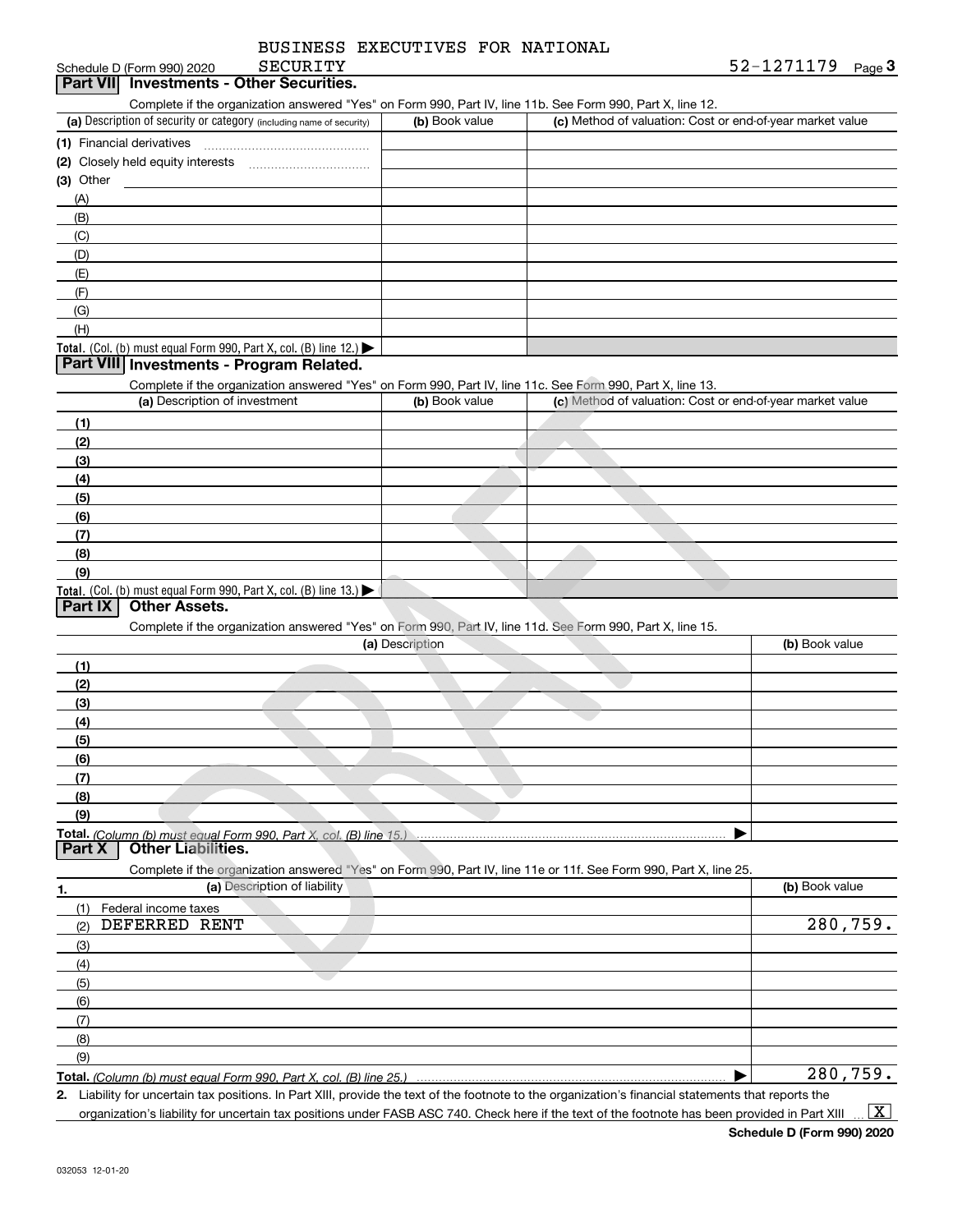|    | <b>SECURITY</b><br>Schedule D (Form 990) 2020                                                                                                                                                                                                               |                |          |                | 52-1271179 | Page 4   |
|----|-------------------------------------------------------------------------------------------------------------------------------------------------------------------------------------------------------------------------------------------------------------|----------------|----------|----------------|------------|----------|
|    | Part XI<br>Reconciliation of Revenue per Audited Financial Statements With Revenue per Return.                                                                                                                                                              |                |          |                |            |          |
|    | Complete if the organization answered "Yes" on Form 990, Part IV, line 12a.                                                                                                                                                                                 |                |          |                |            |          |
| 1  | Total revenue, gains, and other support per audited financial statements                                                                                                                                                                                    |                |          | $\blacksquare$ | 7,864,209. |          |
| 2  | Amounts included on line 1 but not on Form 990, Part VIII, line 12:                                                                                                                                                                                         |                |          |                |            |          |
| a  |                                                                                                                                                                                                                                                             | 2a             | 818,662. |                |            |          |
|    |                                                                                                                                                                                                                                                             | 2 <sub>b</sub> |          |                |            |          |
| с  |                                                                                                                                                                                                                                                             | 2c             |          |                |            |          |
| d  | Other (Describe in Part XIII.)                                                                                                                                                                                                                              | 2d             |          |                |            |          |
| е  | Add lines 2a through 2d                                                                                                                                                                                                                                     |                |          | 2e             |            | 818,662. |
| 3  |                                                                                                                                                                                                                                                             |                |          | $\mathbf{3}$   | 7,045,547. |          |
| 4  | Amounts included on Form 990, Part VIII, line 12, but not on line 1:                                                                                                                                                                                        |                |          |                |            |          |
| a  | Investment expenses not included on Form 990, Part VIII, line 7b [111] [11] Investment expenses not included on Form 990, Part VIII, line 7b                                                                                                                | 4a             | 29,142.  |                |            |          |
| b  |                                                                                                                                                                                                                                                             | 4 <sub>b</sub> |          |                |            |          |
| c. | Add lines 4a and 4b                                                                                                                                                                                                                                         |                |          | 4c             |            | 29,142.  |
|    |                                                                                                                                                                                                                                                             |                |          | $\overline{5}$ | 7,074,689. |          |
|    | Part XII   Reconciliation of Expenses per Audited Financial Statements With Expenses per Return.                                                                                                                                                            |                |          |                |            |          |
|    | Complete if the organization answered "Yes" on Form 990, Part IV, line 12a.                                                                                                                                                                                 |                |          |                |            |          |
| 1  |                                                                                                                                                                                                                                                             |                |          | $\blacksquare$ | 6,682,842. |          |
| 2  | Amounts included on line 1 but not on Form 990, Part IX, line 25:                                                                                                                                                                                           |                |          |                |            |          |
| a  |                                                                                                                                                                                                                                                             | 2a             |          |                |            |          |
|    |                                                                                                                                                                                                                                                             | 2 <sub>b</sub> |          |                |            |          |
| c  |                                                                                                                                                                                                                                                             | 2c             |          |                |            |          |
|    |                                                                                                                                                                                                                                                             | 2d             |          |                |            |          |
| е  | Add lines 2a through 2d <b>contract the contract of the contract of the contract of the contract of the contract of the contract of the contract of the contract of the contract of the contract of the contract of the contract</b>                        |                |          | 2e             |            | 0.       |
| 3  |                                                                                                                                                                                                                                                             |                |          | 3              | 6,682,842. |          |
| 4  | Amounts included on Form 990, Part IX, line 25, but not on line 1:                                                                                                                                                                                          |                |          |                |            |          |
| a  |                                                                                                                                                                                                                                                             | 4a             | 29,142.  |                |            |          |
|    |                                                                                                                                                                                                                                                             | 4 <sub>h</sub> |          |                |            |          |
|    | Add lines 4a and 4b<br><u> 1990 - 1990 - 1990 - 1990 - 1990 - 1990 - 1990 - 1990 - 1990 - 1990 - 1990 - 1990 - 1990 - 1990 - 1990 - 1990 - 1990 - 1990 - 1990 - 1990 - 1990 - 1990 - 1990 - 1990 - 1990 - 1990 - 1990 - 1990 - 1990 - 1990 - 1990 - 199</u> |                |          | 4c             |            | 29,142.  |
|    |                                                                                                                                                                                                                                                             |                |          | 5              | 6,711,984. |          |
|    | Part XIII Supplemental Information.                                                                                                                                                                                                                         |                |          |                |            |          |

**Part XIII| Supplemental Information.**<br>Provide the descriptions required for Part II, lines 3, 5, and 9; Part III, lines 1a and 4; Part IV, lines 1b and 2b; Part V, line 4; Part X, line 2; Part XI, lines 2d and 4b; and Part XII, lines 2d and 4b. Also complete this part to provide any additional information.

PART X, LINE 2:

| BENS IS EXEMPT FROM FEDERAL AND STATE INCOME TAXES UNDER INTERNAL REVENUE    |
|------------------------------------------------------------------------------|
| CODE $501(C)(3)$ . INCOME THAT IS NOT RELATED TO EXEMPT PURPOSES, LESS       |
| APPLICABLE DEDUCTIONS, IS SUBJECT TO FEDERAL AND STATE INCOME TAXES.<br>BENS |
| HAD NO UNRELATED BUSINESS INCOME FOR THE YEAR ENDED DECEMBER 31, 2020.       |
| ACCORDINGLY, NO PROVISION FOR INCOME TAXES IS REFLECTED IN THESE FINANCIAL   |
| STATEMENTS.                                                                  |
|                                                                              |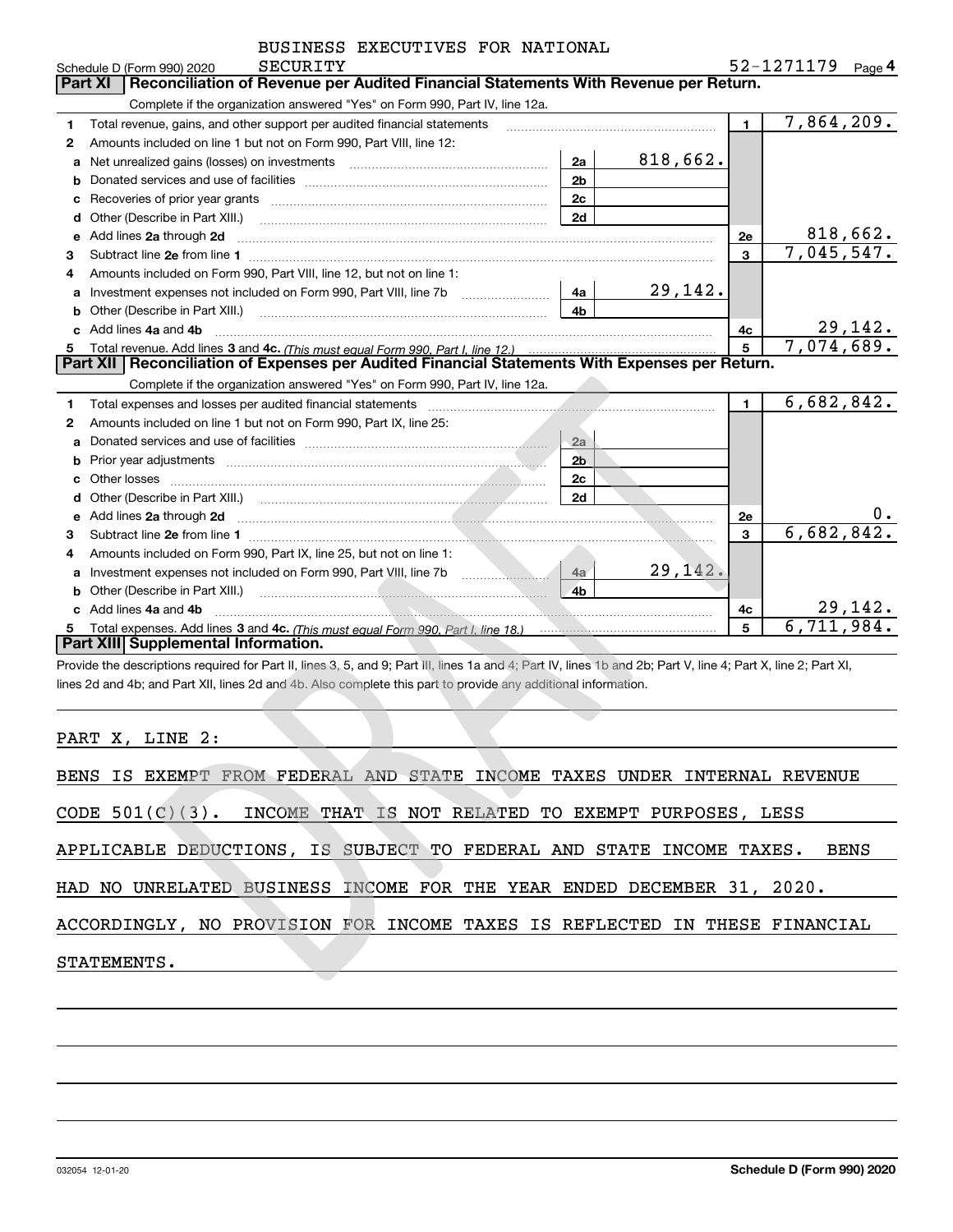| <b>SCHEDULE G</b>                                 |                                                                        | <b>Supplemental Information Regarding Fundraising or Gaming Activities</b>                                                                                          |                       |                                                 |                                                                            |  |                                        | OMB No. 1545-0047                       |
|---------------------------------------------------|------------------------------------------------------------------------|---------------------------------------------------------------------------------------------------------------------------------------------------------------------|-----------------------|-------------------------------------------------|----------------------------------------------------------------------------|--|----------------------------------------|-----------------------------------------|
| (Form 990 or 990-EZ)                              |                                                                        | Complete if the organization answered "Yes" on Form 990, Part IV, line 17, 18, or 19, or if the<br>organization entered more than \$15,000 on Form 990-EZ, line 6a. |                       |                                                 |                                                                            |  |                                        | 2020                                    |
| Department of the Treasury                        |                                                                        |                                                                                                                                                                     | <b>Open to Public</b> |                                                 |                                                                            |  |                                        |                                         |
| Internal Revenue Service                          | Go to www.irs.gov/Form990 for instructions and the latest information. |                                                                                                                                                                     | Inspection            |                                                 |                                                                            |  |                                        |                                         |
| Name of the organization                          |                                                                        | BUSINESS EXECUTIVES FOR NATIONAL                                                                                                                                    |                       |                                                 |                                                                            |  |                                        | <b>Employer identification number</b>   |
|                                                   | SECURITY                                                               |                                                                                                                                                                     |                       |                                                 |                                                                            |  | 52-1271179                             |                                         |
| Part I                                            |                                                                        | Fundraising Activities. Complete if the organization answered "Yes" on Form 990, Part IV, line 17. Form 990-EZ filers are not                                       |                       |                                                 |                                                                            |  |                                        |                                         |
|                                                   | required to complete this part.                                        |                                                                                                                                                                     |                       |                                                 |                                                                            |  |                                        |                                         |
| Mail solicitations                                |                                                                        | 1 Indicate whether the organization raised funds through any of the following activities. Check all that apply.                                                     |                       |                                                 |                                                                            |  |                                        |                                         |
| a<br>b                                            | Internet and email solicitations                                       | е<br>f                                                                                                                                                              |                       |                                                 | Solicitation of non-government grants<br>Solicitation of government grants |  |                                        |                                         |
| Phone solicitations<br>c                          |                                                                        | Special fundraising events<br>g                                                                                                                                     |                       |                                                 |                                                                            |  |                                        |                                         |
| In-person solicitations<br>d                      |                                                                        |                                                                                                                                                                     |                       |                                                 |                                                                            |  |                                        |                                         |
|                                                   |                                                                        | 2 a Did the organization have a written or oral agreement with any individual (including officers, directors, trustees, or                                          |                       |                                                 |                                                                            |  |                                        |                                         |
|                                                   |                                                                        | key employees listed in Form 990, Part VII) or entity in connection with professional fundraising services?                                                         |                       |                                                 |                                                                            |  | Yes                                    | <b>No</b>                               |
|                                                   |                                                                        | b If "Yes," list the 10 highest paid individuals or entities (fundraisers) pursuant to agreements under which the fundraiser is to be                               |                       |                                                 |                                                                            |  |                                        |                                         |
| compensated at least \$5,000 by the organization. |                                                                        |                                                                                                                                                                     |                       |                                                 |                                                                            |  |                                        |                                         |
|                                                   |                                                                        |                                                                                                                                                                     |                       |                                                 |                                                                            |  |                                        |                                         |
| (i) Name and address of individual                |                                                                        |                                                                                                                                                                     |                       | (iii) Did<br>fundraiser                         | (iv) Gross receipts                                                        |  | (v) Amount paid<br>to (or retained by) | (vi) Amount paid<br>to (or retained by) |
| or entity (fundraiser)                            |                                                                        | (ii) Activity                                                                                                                                                       |                       | have custody<br>or control of<br>contributions? | from activity                                                              |  | fundraiser<br>listed in col. (i)       | organization                            |
|                                                   |                                                                        |                                                                                                                                                                     |                       |                                                 |                                                                            |  |                                        |                                         |
|                                                   |                                                                        |                                                                                                                                                                     | Yes                   | No                                              |                                                                            |  |                                        |                                         |
|                                                   |                                                                        |                                                                                                                                                                     |                       |                                                 |                                                                            |  |                                        |                                         |
|                                                   |                                                                        |                                                                                                                                                                     |                       |                                                 |                                                                            |  |                                        |                                         |
|                                                   |                                                                        |                                                                                                                                                                     |                       |                                                 |                                                                            |  |                                        |                                         |
|                                                   |                                                                        |                                                                                                                                                                     |                       |                                                 |                                                                            |  |                                        |                                         |
|                                                   |                                                                        |                                                                                                                                                                     |                       |                                                 |                                                                            |  |                                        |                                         |
|                                                   |                                                                        |                                                                                                                                                                     |                       |                                                 |                                                                            |  |                                        |                                         |
|                                                   |                                                                        |                                                                                                                                                                     |                       |                                                 |                                                                            |  |                                        |                                         |
|                                                   |                                                                        |                                                                                                                                                                     |                       |                                                 |                                                                            |  |                                        |                                         |
|                                                   |                                                                        |                                                                                                                                                                     |                       |                                                 |                                                                            |  |                                        |                                         |
|                                                   |                                                                        |                                                                                                                                                                     |                       |                                                 |                                                                            |  |                                        |                                         |
|                                                   |                                                                        |                                                                                                                                                                     |                       |                                                 |                                                                            |  |                                        |                                         |
|                                                   |                                                                        |                                                                                                                                                                     |                       |                                                 |                                                                            |  |                                        |                                         |
|                                                   |                                                                        |                                                                                                                                                                     |                       |                                                 |                                                                            |  |                                        |                                         |
|                                                   |                                                                        |                                                                                                                                                                     |                       |                                                 |                                                                            |  |                                        |                                         |
|                                                   |                                                                        |                                                                                                                                                                     |                       |                                                 |                                                                            |  |                                        |                                         |
|                                                   |                                                                        |                                                                                                                                                                     |                       |                                                 |                                                                            |  |                                        |                                         |
|                                                   |                                                                        |                                                                                                                                                                     |                       |                                                 |                                                                            |  |                                        |                                         |
|                                                   |                                                                        |                                                                                                                                                                     |                       |                                                 |                                                                            |  |                                        |                                         |
| Total                                             |                                                                        |                                                                                                                                                                     |                       |                                                 |                                                                            |  |                                        |                                         |
|                                                   |                                                                        | 3 List all states in which the organization is registered or licensed to solicit contributions or has been notified it is exempt from registration                  |                       |                                                 |                                                                            |  |                                        |                                         |
| or licensing.                                     |                                                                        |                                                                                                                                                                     |                       |                                                 |                                                                            |  |                                        |                                         |
|                                                   |                                                                        |                                                                                                                                                                     |                       |                                                 |                                                                            |  |                                        |                                         |
|                                                   |                                                                        |                                                                                                                                                                     |                       |                                                 |                                                                            |  |                                        |                                         |
|                                                   |                                                                        |                                                                                                                                                                     |                       |                                                 |                                                                            |  |                                        |                                         |
|                                                   |                                                                        |                                                                                                                                                                     |                       |                                                 |                                                                            |  |                                        |                                         |
|                                                   |                                                                        |                                                                                                                                                                     |                       |                                                 |                                                                            |  |                                        |                                         |
|                                                   |                                                                        |                                                                                                                                                                     |                       |                                                 |                                                                            |  |                                        |                                         |

LHA For Paperwork Reduction Act Notice, see the Instructions for Form 990 or 990-EZ. Schedule G (Form 990 or 990-EZ) 2020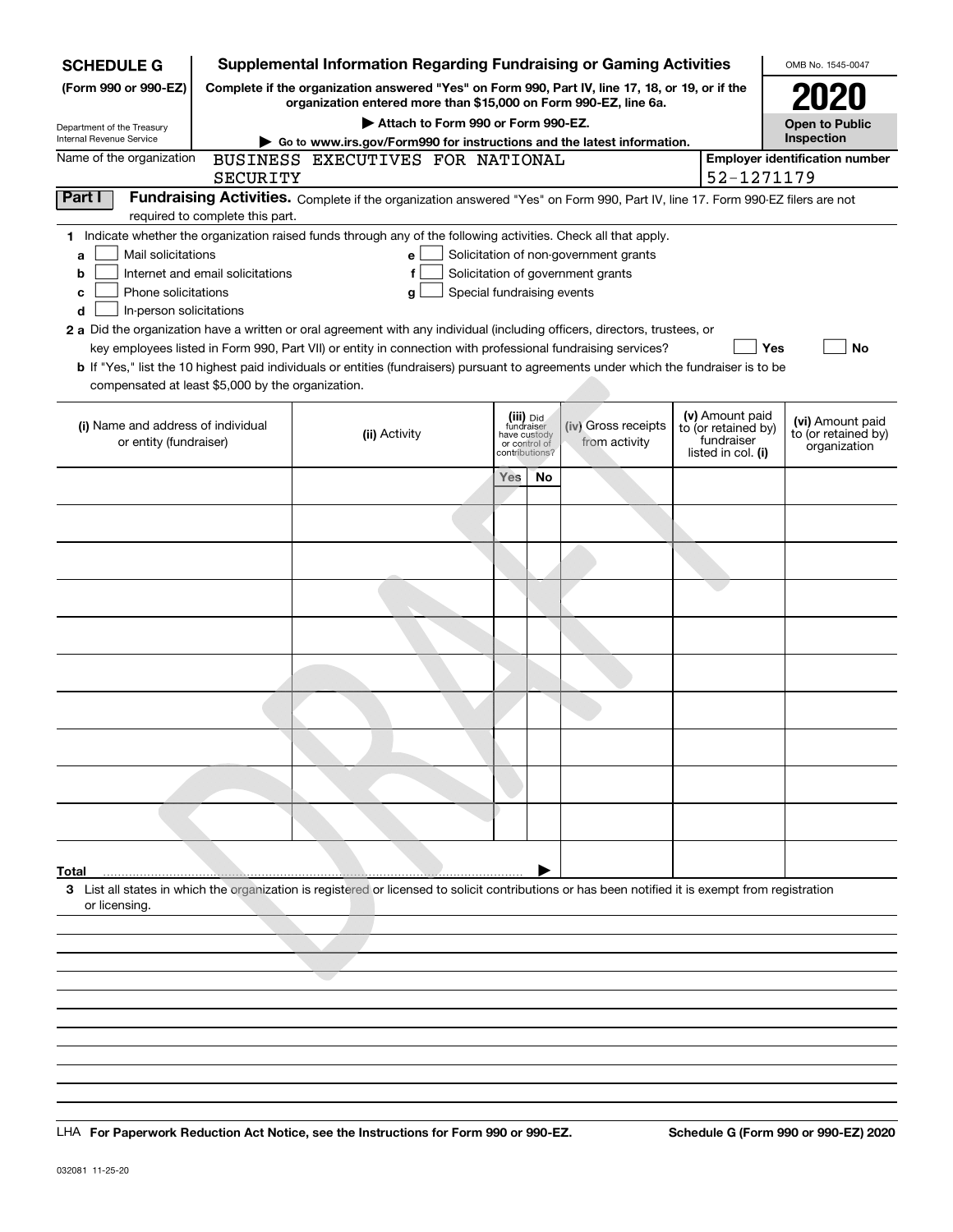BUSINESS EXECUTIVES FOR NATIONAL Schedule G (Form 990 or 990-EZ) 2020 SECURITY **2**SECURITY 52-1271179 **Part II Fundraising Events.** Complete if the organization answered "Yes" on Form 990, Part IV, line 18, or reported more than \$15,000<br>15.000 of fundraising event contributions and gross income on Form 990-EZ. lines 1 an of fundraising event contributions and gross income on Form 990-EZ, lines 1 and 6b. List events with gross receipts greater than \$5,000. **(a)** Event #1  $\vert$  **(b)** Event #2 (c) Other events **(d)**  Total events DC VIRTUAL NY VIRTUAL NONE (add col. **(a)** through CELEBRATION CELEBRATION col. **(c)**) (event type) (event type) (total number) Revenue Revenue 695,400. 599,378. 1,294,778. **1**Gross receipts ~~~~~~~~~~~~~~695,400. 599,378. 1,294,778. **2** Less: Contributions ................................ Gross income (line 1 minus line 2) **3**. . . . . . . . . . . . **4** Cash prizes \_\_\_\_\_\_\_\_\_\_\_\_\_\_\_\_\_\_\_\_\_\_\_\_\_\_\_\_\_\_\_\_ **5** Noncash prizes \_\_\_\_\_\_\_\_\_\_\_\_\_\_\_\_\_\_\_\_\_\_\_\_\_\_\_\_ Direct Expenses Direct Expenses **6**Rent/facility costs ~~~~~~~~~~~~ 41,760. 5,390. 47,150. **7**Food and beverages ~~~~~~~~~~**8**Entertainment ~~~~~~~~~~~~~~ Other direct expenses ~~~~~~~~~~ 26,982. 27,882. 54,864. **9**102,014.  $\blacktriangleright$ **10** Direct expense summary. Add lines 4 through 9 in column (d)  $-102,014$ . **Part III Gaming.** Complete if the organization answered "Yes" on Form 990, Part IV, line 19, or reported more than \$15,000 on Form 990-F7 line 6a. **11** Net income summary. Subtract line 10 from line 3, column (d) \$15,000 on Form 990-EZ, line 6a. **(b)**  Pull tabs/instant **(d)**  Total gaming (add **(a)**  Revenue Bingo **bingo** *bingo programing* **c**) Other gaming Revenue bingo/progressive bingo col. **(a)** through col. **(c)**) Gross revenue **12** Cash prizes \_\_\_\_\_\_\_\_\_\_\_\_\_\_\_\_\_\_\_\_\_\_\_\_\_\_\_\_\_\_\_\_ Direct Expenses Direct Expenses **3**Noncash prizes <sub>………………</sub>……………… Rent/facility costs **45**Other direct expenses  $\sqrt{2}$  Yes  $\sqrt{2}$  Yes  $\sqrt{2}$  Yes  $\sqrt{2}$  $\overline{\phantom{a}}$  $\frac{9}{6}$ **Yes Yes Yes**  $\%$   $\blacksquare$  Yes  $\%$   $\blacksquare$  Yes  $\%$  $\Box$  No  $\Box$  No  $\Box$ **Service 6** Volunteer labor **No No No** Volunteer labor ~~~~~~~~~~~~~**7**Direct expense summary. Add lines 2 through 5 in column (d) ~~~~~~~~~~~~~~~~~~~~~~~~ $\blacktriangleright$ 

**9**Enter the state(s) in which the organization conducts gaming activities:

**8** Net gaming income summary. Subtract line 7 from line 1, column (d)

| <b>a</b> Is the organization licensed to conduct gaming activities in each of these states? |  | Yes | No |
|---------------------------------------------------------------------------------------------|--|-----|----|
| ." explain:<br>b If "No."                                                                   |  |     |    |

**10a**Were any of the organization's gaming licenses revoked, suspended, or terminated during the tax year? **b** If "Yes," explain:

032082 11-25-20

…… ▶

**Yes**

 **No**

 $\overline{\phantom{a}}$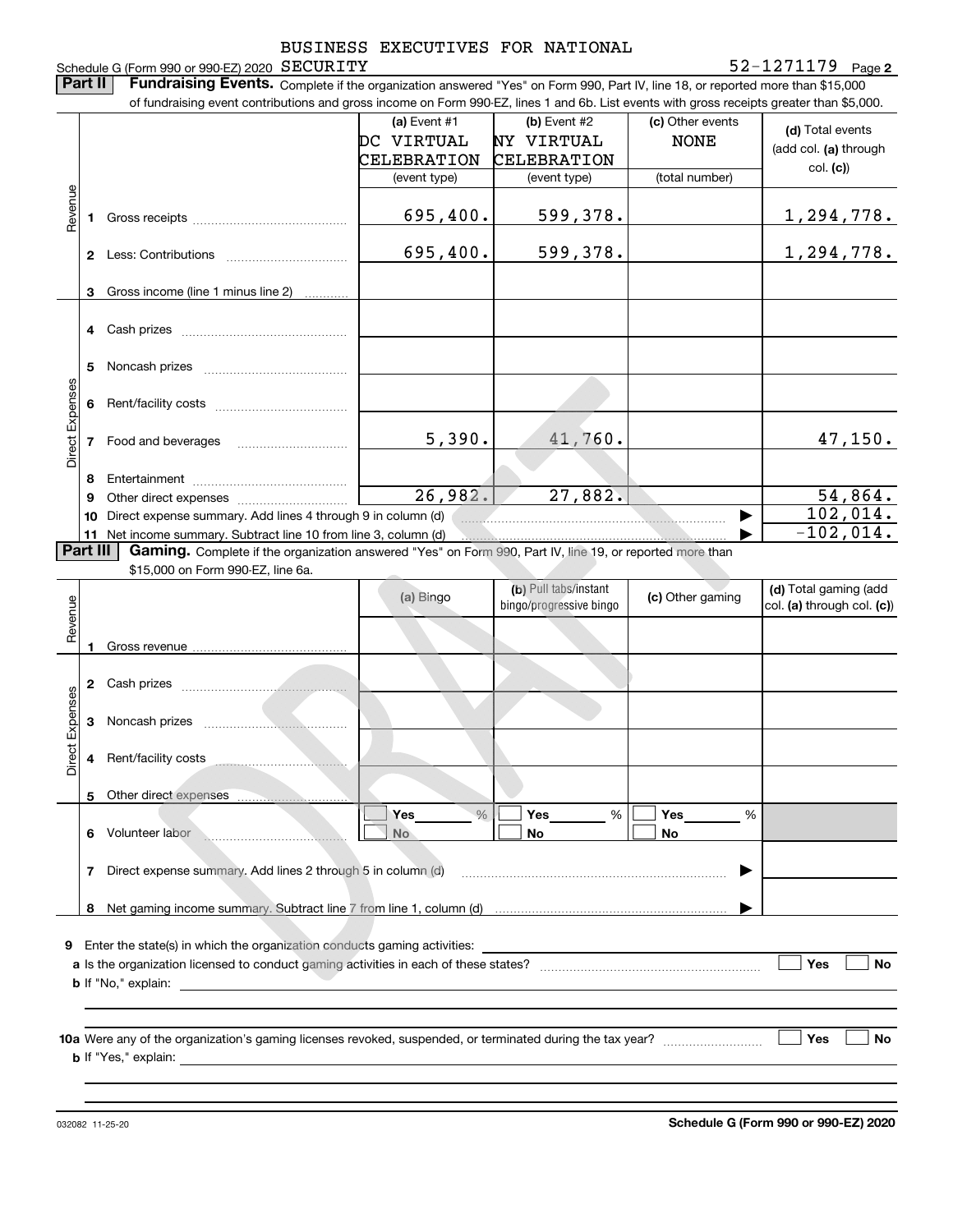| BUSINESS EXECUTIVES FOR NATIONAL |  |  |  |  |
|----------------------------------|--|--|--|--|
|----------------------------------|--|--|--|--|

| Schedule G (Form 990 or 990-EZ) 2020 SECURITY                                                                                                                                                                                                                                                                                                                     | 52-1271179     |     | Page 3    |
|-------------------------------------------------------------------------------------------------------------------------------------------------------------------------------------------------------------------------------------------------------------------------------------------------------------------------------------------------------------------|----------------|-----|-----------|
|                                                                                                                                                                                                                                                                                                                                                                   |                | Yes | <b>No</b> |
| 12 Is the organization a grantor, beneficiary or trustee of a trust, or a member of a partnership or other entity formed                                                                                                                                                                                                                                          |                |     |           |
|                                                                                                                                                                                                                                                                                                                                                                   |                | Yes | No        |
| 13 Indicate the percentage of gaming activity conducted in:                                                                                                                                                                                                                                                                                                       |                |     |           |
|                                                                                                                                                                                                                                                                                                                                                                   | 13a            |     | %         |
| <b>b</b> An outside facility <i>www.communicality contract and an executive contract and an executive contract and an executive contract and an executive contract and an executive contract and an executive contract and an executi</i><br>14 Enter the name and address of the person who prepares the organization's gaming/special events books and records: | 13b            |     | %         |
|                                                                                                                                                                                                                                                                                                                                                                   |                |     |           |
| Name $\blacktriangleright$<br><u> 1989 - Johann John Stone, meil in der Stone aus der Stone aus der Stone aus der Stone aus der Stone anderen S</u>                                                                                                                                                                                                               |                |     |           |
| Address $\blacktriangleright$                                                                                                                                                                                                                                                                                                                                     |                |     |           |
| 15a Does the organization have a contract with a third party from whom the organization receives gaming revenue?                                                                                                                                                                                                                                                  |                | Yes | No        |
|                                                                                                                                                                                                                                                                                                                                                                   |                |     |           |
|                                                                                                                                                                                                                                                                                                                                                                   |                |     |           |
| c If "Yes," enter name and address of the third party:                                                                                                                                                                                                                                                                                                            |                |     |           |
|                                                                                                                                                                                                                                                                                                                                                                   |                |     |           |
| Name $\blacktriangleright$<br><u> 1989 - Johann Stein, fransk politiker (d. 1989)</u>                                                                                                                                                                                                                                                                             |                |     |           |
| Address $\blacktriangleright$                                                                                                                                                                                                                                                                                                                                     |                |     |           |
| <u> 1980 - Johann John Stone, markin fan it fjort fan it fjort fan it fjort fan it fjort fan it fjort fan it fjort fan it fjort fan it fjort fan it fjort fan it fjort fan it fjort fan it fjort fan it fjort fan it fjort fan i</u>                                                                                                                              |                |     |           |
| 16 Gaming manager information:                                                                                                                                                                                                                                                                                                                                    |                |     |           |
|                                                                                                                                                                                                                                                                                                                                                                   |                |     |           |
| Name $\blacktriangleright$<br><u> 1989 - Jan Stein, amerikansk politiker (</u>                                                                                                                                                                                                                                                                                    |                |     |           |
|                                                                                                                                                                                                                                                                                                                                                                   |                |     |           |
| Gaming manager compensation > \$                                                                                                                                                                                                                                                                                                                                  |                |     |           |
|                                                                                                                                                                                                                                                                                                                                                                   |                |     |           |
| Description of services provided >                                                                                                                                                                                                                                                                                                                                |                |     |           |
|                                                                                                                                                                                                                                                                                                                                                                   |                |     |           |
|                                                                                                                                                                                                                                                                                                                                                                   |                |     |           |
| Director/officer<br>Employee<br>Independent contractor                                                                                                                                                                                                                                                                                                            |                |     |           |
|                                                                                                                                                                                                                                                                                                                                                                   |                |     |           |
| 17 Mandatory distributions:                                                                                                                                                                                                                                                                                                                                       |                |     |           |
| a Is the organization required under state law to make charitable distributions from the gaming proceeds to                                                                                                                                                                                                                                                       |                |     |           |
| retain the state gaming license?                                                                                                                                                                                                                                                                                                                                  | $\sqrt{ }$ Yes |     | $\Box$ No |
| <b>b</b> Enter the amount of distributions required under state law to be distributed to other exempt organizations or spent in the<br>organization's own exempt activities during the tax year $\triangleright$ \$                                                                                                                                               |                |     |           |
| Supplemental Information. Provide the explanations required by Part I, line 2b, columns (iii) and (v); and Part III, lines 9, 9b, 10b,<br> Part IV                                                                                                                                                                                                                |                |     |           |
| 15b, 15c, 16, and 17b, as applicable. Also provide any additional information. See instructions.                                                                                                                                                                                                                                                                  |                |     |           |
|                                                                                                                                                                                                                                                                                                                                                                   |                |     |           |
|                                                                                                                                                                                                                                                                                                                                                                   |                |     |           |
|                                                                                                                                                                                                                                                                                                                                                                   |                |     |           |
|                                                                                                                                                                                                                                                                                                                                                                   |                |     |           |
|                                                                                                                                                                                                                                                                                                                                                                   |                |     |           |
|                                                                                                                                                                                                                                                                                                                                                                   |                |     |           |
|                                                                                                                                                                                                                                                                                                                                                                   |                |     |           |
|                                                                                                                                                                                                                                                                                                                                                                   |                |     |           |
|                                                                                                                                                                                                                                                                                                                                                                   |                |     |           |
|                                                                                                                                                                                                                                                                                                                                                                   |                |     |           |
|                                                                                                                                                                                                                                                                                                                                                                   |                |     |           |
|                                                                                                                                                                                                                                                                                                                                                                   |                |     |           |
|                                                                                                                                                                                                                                                                                                                                                                   |                |     |           |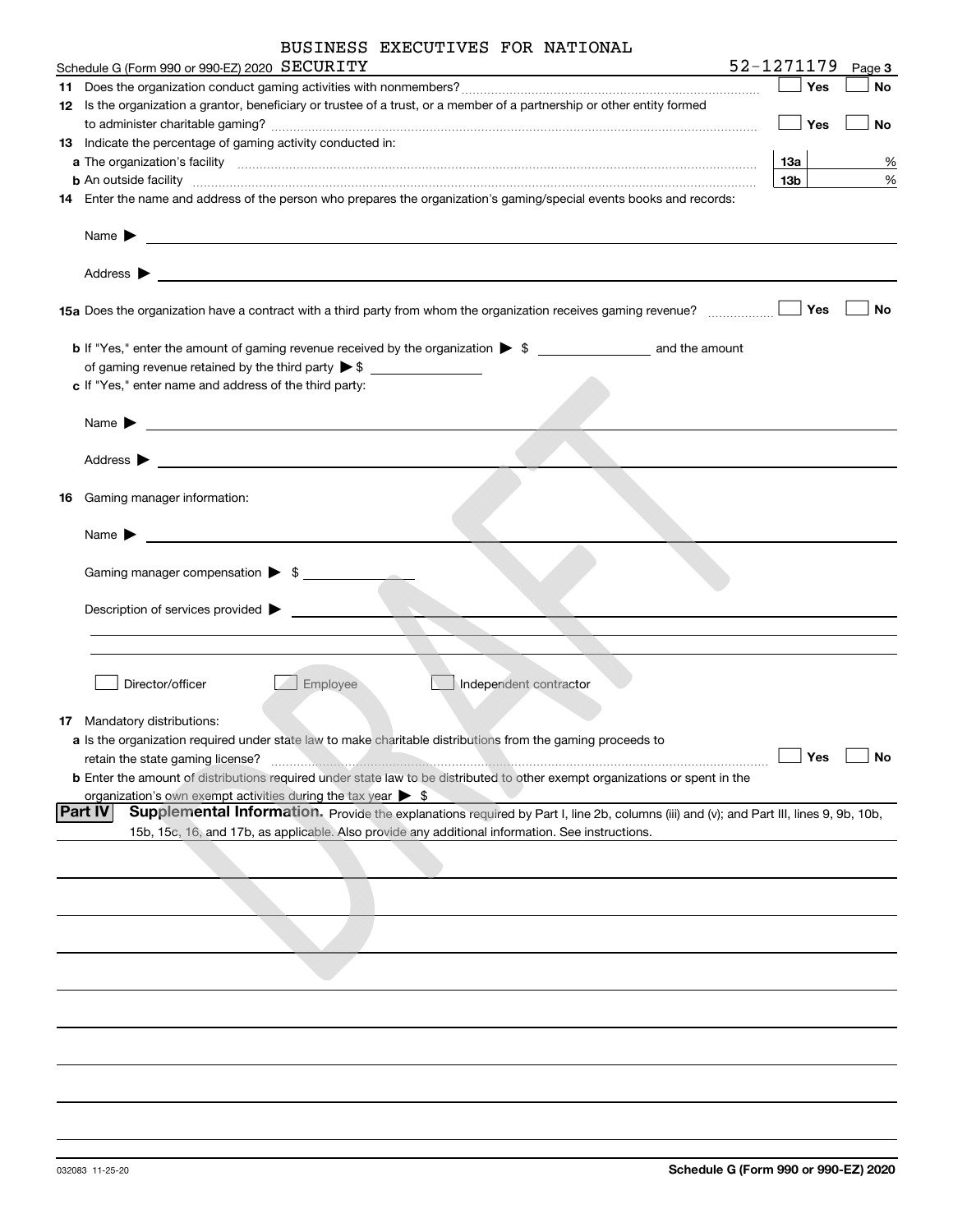|                                                                                                 |  | BUSINESS EXECUTIVES FOR NATIONAL |                   |  |
|-------------------------------------------------------------------------------------------------|--|----------------------------------|-------------------|--|
| Schedule G (Form 990 or 990-EZ) SECURITY<br><b>Part IV</b> Supplemental Information (continued) |  |                                  | 52-1271179 Page 4 |  |
|                                                                                                 |  |                                  |                   |  |
|                                                                                                 |  |                                  |                   |  |
|                                                                                                 |  |                                  |                   |  |
|                                                                                                 |  |                                  |                   |  |
|                                                                                                 |  |                                  |                   |  |
|                                                                                                 |  |                                  |                   |  |
|                                                                                                 |  |                                  |                   |  |
|                                                                                                 |  |                                  |                   |  |
|                                                                                                 |  |                                  |                   |  |
|                                                                                                 |  |                                  |                   |  |
|                                                                                                 |  |                                  |                   |  |
|                                                                                                 |  |                                  |                   |  |
|                                                                                                 |  |                                  |                   |  |
|                                                                                                 |  |                                  |                   |  |
|                                                                                                 |  |                                  |                   |  |
|                                                                                                 |  |                                  |                   |  |
|                                                                                                 |  |                                  |                   |  |
|                                                                                                 |  |                                  |                   |  |
|                                                                                                 |  |                                  |                   |  |
|                                                                                                 |  |                                  |                   |  |
|                                                                                                 |  |                                  |                   |  |
|                                                                                                 |  |                                  |                   |  |
|                                                                                                 |  |                                  |                   |  |
|                                                                                                 |  |                                  |                   |  |
|                                                                                                 |  |                                  |                   |  |
|                                                                                                 |  |                                  |                   |  |
|                                                                                                 |  |                                  |                   |  |
|                                                                                                 |  |                                  |                   |  |
|                                                                                                 |  |                                  |                   |  |
|                                                                                                 |  |                                  |                   |  |
|                                                                                                 |  |                                  |                   |  |
|                                                                                                 |  |                                  |                   |  |
|                                                                                                 |  |                                  |                   |  |
|                                                                                                 |  |                                  |                   |  |
|                                                                                                 |  |                                  |                   |  |
|                                                                                                 |  |                                  |                   |  |
|                                                                                                 |  |                                  |                   |  |
|                                                                                                 |  |                                  |                   |  |
|                                                                                                 |  |                                  |                   |  |
|                                                                                                 |  |                                  |                   |  |
|                                                                                                 |  |                                  |                   |  |
|                                                                                                 |  |                                  |                   |  |
|                                                                                                 |  |                                  |                   |  |
|                                                                                                 |  |                                  |                   |  |
|                                                                                                 |  |                                  |                   |  |
|                                                                                                 |  |                                  |                   |  |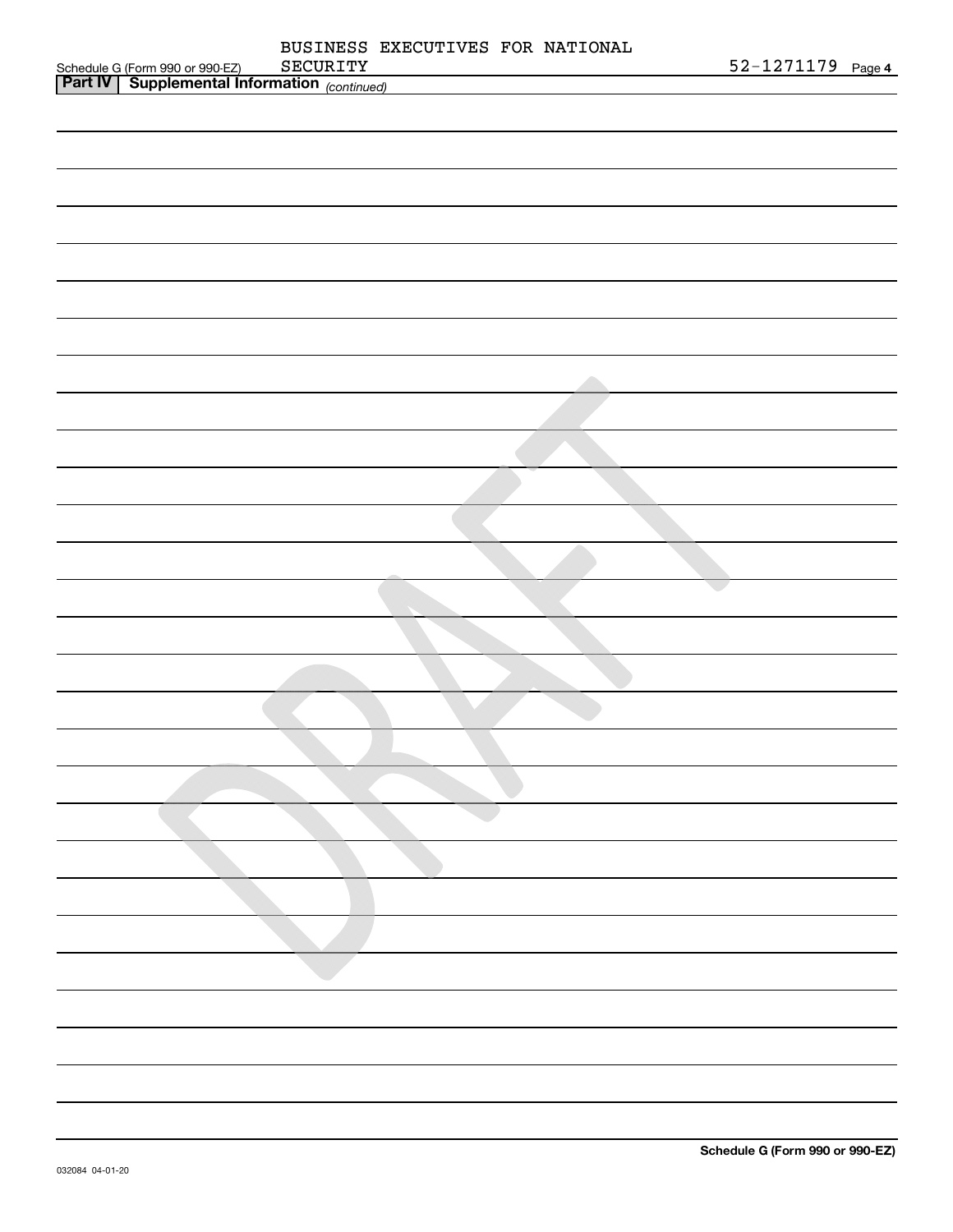| <b>SCHEDULE J</b>                                                                                                               |                                                   | <b>Compensation Information</b>                                                                                                                                                                                                     |                                       | OMB No. 1545-0047          |     |             |
|---------------------------------------------------------------------------------------------------------------------------------|---------------------------------------------------|-------------------------------------------------------------------------------------------------------------------------------------------------------------------------------------------------------------------------------------|---------------------------------------|----------------------------|-----|-------------|
| (Form 990)                                                                                                                      |                                                   | For certain Officers, Directors, Trustees, Key Employees, and Highest                                                                                                                                                               |                                       |                            |     |             |
|                                                                                                                                 |                                                   | <b>Compensated Employees</b>                                                                                                                                                                                                        |                                       | 2020                       |     |             |
| Complete if the organization answered "Yes" on Form 990, Part IV, line 23.<br>Attach to Form 990.<br>Department of the Treasury |                                                   |                                                                                                                                                                                                                                     |                                       | <b>Open to Public</b>      |     |             |
|                                                                                                                                 | Internal Revenue Service                          | Go to www.irs.gov/Form990 for instructions and the latest information.                                                                                                                                                              |                                       | <b>Inspection</b>          |     |             |
|                                                                                                                                 | Name of the organization                          | BUSINESS EXECUTIVES FOR NATIONAL                                                                                                                                                                                                    | <b>Employer identification number</b> |                            |     |             |
|                                                                                                                                 |                                                   | <b>SECURITY</b>                                                                                                                                                                                                                     |                                       | 52-1271179                 |     |             |
|                                                                                                                                 | Part I                                            | <b>Questions Regarding Compensation</b>                                                                                                                                                                                             |                                       |                            |     |             |
|                                                                                                                                 |                                                   |                                                                                                                                                                                                                                     |                                       |                            | Yes | No          |
| 1a                                                                                                                              |                                                   | Check the appropriate box(es) if the organization provided any of the following to or for a person listed on Form 990,                                                                                                              |                                       |                            |     |             |
|                                                                                                                                 |                                                   | Part VII, Section A, line 1a. Complete Part III to provide any relevant information regarding these items.                                                                                                                          |                                       |                            |     |             |
|                                                                                                                                 | $\lfloor X \rfloor$ First-class or charter travel | $\lfloor \underline{X} \rfloor$ Housing allowance or residence for personal use                                                                                                                                                     |                                       |                            |     |             |
|                                                                                                                                 | $\boxed{\mathbf{X}}$ Travel for companions        | Payments for business use of personal residence                                                                                                                                                                                     |                                       |                            |     |             |
|                                                                                                                                 |                                                   | Health or social club dues or initiation fees<br>Tax indemnification and gross-up payments                                                                                                                                          |                                       |                            |     |             |
|                                                                                                                                 |                                                   | Discretionary spending account<br>Personal services (such as maid, chauffeur, chef)                                                                                                                                                 |                                       |                            |     |             |
|                                                                                                                                 |                                                   |                                                                                                                                                                                                                                     |                                       |                            |     |             |
|                                                                                                                                 |                                                   | <b>b</b> If any of the boxes on line 1a are checked, did the organization follow a written policy regarding payment or                                                                                                              |                                       |                            |     |             |
|                                                                                                                                 |                                                   |                                                                                                                                                                                                                                     |                                       | 1b                         | X   |             |
| 2                                                                                                                               |                                                   | Did the organization require substantiation prior to reimbursing or allowing expenses incurred by all directors,                                                                                                                    |                                       |                            |     |             |
|                                                                                                                                 |                                                   |                                                                                                                                                                                                                                     |                                       | $\mathbf{2}$               | X   |             |
|                                                                                                                                 |                                                   |                                                                                                                                                                                                                                     |                                       |                            |     |             |
| З                                                                                                                               |                                                   | Indicate which, if any, of the following the organization used to establish the compensation of the organization's                                                                                                                  |                                       |                            |     |             |
|                                                                                                                                 |                                                   | CEO/Executive Director. Check all that apply. Do not check any boxes for methods used by a related organization to                                                                                                                  |                                       |                            |     |             |
|                                                                                                                                 |                                                   | establish compensation of the CEO/Executive Director, but explain in Part III.                                                                                                                                                      |                                       |                            |     |             |
|                                                                                                                                 | $ \mathbf{X} $ Compensation committee             | Written employment contract                                                                                                                                                                                                         |                                       |                            |     |             |
|                                                                                                                                 |                                                   | $\boxed{\textbf{X}}$ Compensation survey or study<br>Independent compensation consultant                                                                                                                                            |                                       |                            |     |             |
|                                                                                                                                 | $ \mathbf{X} $ Form 990 of other organizations    | $\boxed{\textbf{X}}$ Approval by the board or compensation committee                                                                                                                                                                |                                       |                            |     |             |
|                                                                                                                                 |                                                   |                                                                                                                                                                                                                                     |                                       |                            |     |             |
| 4                                                                                                                               |                                                   | During the year, did any person listed on Form 990, Part VII, Section A, line 1a, with respect to the filing                                                                                                                        |                                       |                            |     |             |
|                                                                                                                                 | organization or a related organization:           |                                                                                                                                                                                                                                     |                                       |                            |     |             |
| а                                                                                                                               |                                                   | Receive a severance payment or change-of-control payment?                                                                                                                                                                           |                                       | 4a                         |     | х           |
| b                                                                                                                               |                                                   | Participate in or receive payment from a supplemental nonqualified retirement plan?                                                                                                                                                 |                                       | 4b                         |     | X           |
| с                                                                                                                               |                                                   | Participate in or receive payment from an equity-based compensation arrangement?                                                                                                                                                    |                                       | 4с                         |     | X           |
| If "Yes" to any of lines 4a-c, list the persons and provide the applicable amounts for each item in Part III.                   |                                                   |                                                                                                                                                                                                                                     |                                       |                            |     |             |
|                                                                                                                                 |                                                   |                                                                                                                                                                                                                                     |                                       |                            |     |             |
|                                                                                                                                 |                                                   | Only section 501(c)(3), 501(c)(4), and 501(c)(29) organizations must complete lines 5-9.                                                                                                                                            |                                       |                            |     |             |
|                                                                                                                                 |                                                   | For persons listed on Form 990, Part VII, Section A, line 1a, did the organization pay or accrue any compensation                                                                                                                   |                                       |                            |     |             |
|                                                                                                                                 | contingent on the revenues of:                    |                                                                                                                                                                                                                                     |                                       |                            |     |             |
|                                                                                                                                 |                                                   | a The organization?                                                                                                                                                                                                                 |                                       | 5a                         |     | х           |
|                                                                                                                                 |                                                   | b Any related organization? <b>Construction</b> and the construction of the construction of the construction of the construction of the construction of the construction of the construction of the construction of the constructio |                                       | 5b                         |     | X           |
|                                                                                                                                 |                                                   | If "Yes" on line 5a or 5b, describe in Part III.                                                                                                                                                                                    |                                       |                            |     |             |
| 6                                                                                                                               |                                                   | For persons listed on Form 990, Part VII, Section A, line 1a, did the organization pay or accrue any compensation                                                                                                                   |                                       |                            |     |             |
|                                                                                                                                 | contingent on the net earnings of:                |                                                                                                                                                                                                                                     |                                       |                            |     |             |
| a                                                                                                                               |                                                   | The organization? <b>Example 20</b> in the organization?                                                                                                                                                                            |                                       | 6a                         |     | х           |
|                                                                                                                                 |                                                   | b Any related organization?                                                                                                                                                                                                         |                                       | 6b                         |     | $\mathbf X$ |
|                                                                                                                                 |                                                   | If "Yes" on line 6a or 6b, describe in Part III.                                                                                                                                                                                    |                                       |                            |     |             |
|                                                                                                                                 |                                                   | 7 For persons listed on Form 990, Part VII, Section A, line 1a, did the organization provide any nonfixed payments                                                                                                                  |                                       |                            |     |             |
|                                                                                                                                 |                                                   |                                                                                                                                                                                                                                     |                                       | 7                          |     | х           |
| 8                                                                                                                               |                                                   | Were any amounts reported on Form 990, Part VII, paid or accrued pursuant to a contract that was subject to the                                                                                                                     |                                       |                            |     |             |
|                                                                                                                                 |                                                   | initial contract exception described in Regulations section 53.4958-4(a)(3)? If "Yes," describe in Part III                                                                                                                         |                                       | 8                          |     | х           |
| 9                                                                                                                               |                                                   | If "Yes" on line 8, did the organization also follow the rebuttable presumption procedure described in                                                                                                                              |                                       |                            |     |             |
|                                                                                                                                 |                                                   |                                                                                                                                                                                                                                     |                                       | 9                          |     |             |
|                                                                                                                                 |                                                   | LHA For Paperwork Reduction Act Notice, see the Instructions for Form 990.                                                                                                                                                          |                                       | Schedule J (Form 990) 2020 |     |             |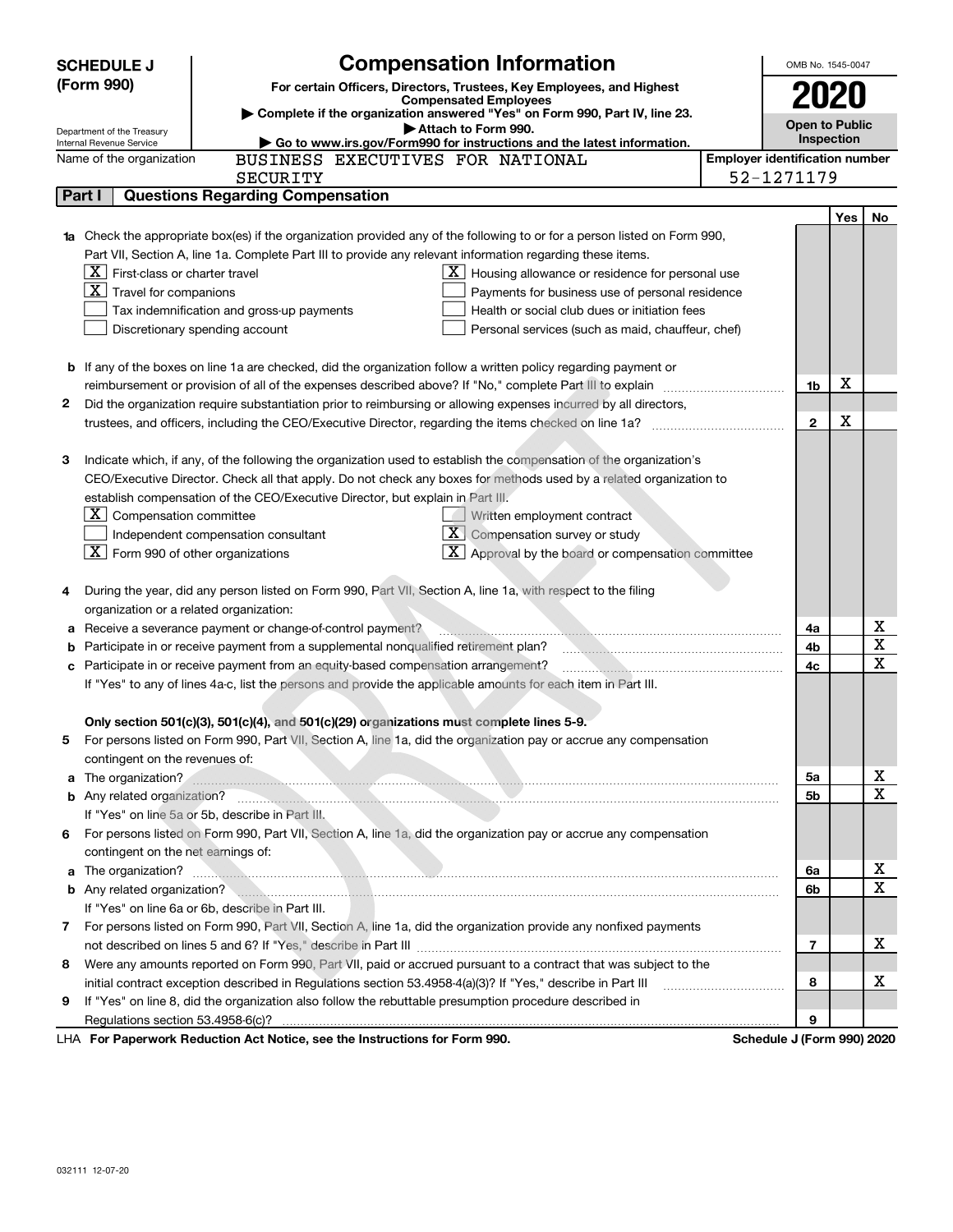SECURITY

**Part II Officers, Directors, Trustees, Key Employees, and Highest Compensated Employees.**  Schedule J (Form 990) 2020 Page Use duplicate copies if additional space is needed.

For each individual whose compensation must be reported on Schedule J, report compensation from the organization on row (i) and from related organizations, described in the instructions, on row (ii). Do not list any individuals that aren't listed on Form 990, Part VII.

**Note:**  The sum of columns (B)(i)-(iii) for each listed individual must equal the total amount of Form 990, Part VII, Section A, line 1a, applicable column (D) and (E) amounts for that individual.

|                                |      |                          | (B) Breakdown of W-2 and/or 1099-MISC compensation |                                           | (C) Retirement and<br>other deferred | (D) Nontaxable<br>benefits | (E) Total of columns | (F) Compensation<br>in column (B)         |  |
|--------------------------------|------|--------------------------|----------------------------------------------------|-------------------------------------------|--------------------------------------|----------------------------|----------------------|-------------------------------------------|--|
| (A) Name and Title             |      | (i) Base<br>compensation | (ii) Bonus &<br>incentive<br>compensation          | (iii) Other<br>reportable<br>compensation | compensation                         |                            | $(B)(i)-(D)$         | reported as deferred<br>on prior Form 990 |  |
| JOSEPH VOTEL<br>(1)            | (i)  | 447,000.                 | 54,000.                                            | 0.                                        | 17,880.                              | 8,640.                     | 527,520.             | 0.                                        |  |
| PRESIDENT & CEO                | (ii) | $\mathbf{0}$ .           | 0.                                                 | 0.                                        | $\mathbf 0$ .                        | $\mathbf{0}$ .             | $\mathbf 0$ .        | 0.                                        |  |
| TOM COSENTINO<br>(2)           | (i)  | 200,000.                 | 23,600.                                            | $0$ .                                     | 8,000.                               | 8,640.                     | 240,240.             | $\overline{0}$ .                          |  |
| COO                            | (ii) | $\mathbf{0}$ .           | 0.                                                 | $\mathbf 0$ .                             | $\mathbf 0$ .                        | 0.                         | 0.                   | $\overline{0}$ .                          |  |
| GENEVIEVE MOONIS<br>(3)        | (i)  | 155,000.                 | 14,000.                                            | 0.                                        | 6, 200.                              | 35,512.                    | 210, 712.            | $\overline{0}$ .                          |  |
| SVP FOR MEMBERSHIP             | (ii) | $\mathbf 0$ .            | $\mathbf 0$ .                                      | 0.                                        | 0.                                   | $\mathbf 0$ .              | 0.                   | $\overline{0}$ .                          |  |
| DEBORAH MCCARTHY<br>(4)        | (i)  | 139,462.                 | 8,767.                                             | 0.                                        | 6,000.                               | 27,021                     | 181,250.             | $\overline{0}$ .                          |  |
| SVP FOR MEMBERSHIP & STRATEGY  | (ii) | $\mathbf 0$ .            | 0.                                                 | 0.                                        | $\mathbf 0$ .                        | 0.                         | 0.                   | $\overline{0}$ .                          |  |
| CHAD MANSKE<br>(5)             | (i)  | 150,081.                 | 8,767.                                             | $0$ .                                     | 5,600.                               | 8,640                      | 173,088.             | $\overline{0}$ .                          |  |
| SVP POLICY PROJECTS            | (i)  | $\mathbf 0$ .            | $\mathbf 0$ .                                      | 0.                                        | $\overline{0}$ .                     | $\mathbf 0$ .              | 0.                   | $\overline{0}$ .                          |  |
| KAREN KINNAMONT STEWART<br>(6) | (i)  | 140,000.                 | 7,767.                                             | 0.                                        | 5,600.                               | 16,740.                    | 170, 107.            | $\overline{0}$ .                          |  |
| SVP FINANCE & ADMIN            | (ii) | 0.                       | 0.                                                 | 0.                                        | 0.                                   | $\mathbf 0$ .              | 0.                   | $\overline{\mathbf{0}}$ .                 |  |
| VICTORIA MCGRATH<br>(7)        | (i)  | 128,022.                 | 6,189.                                             | 0.                                        | 5,200.                               | 22,026.                    | 161, 437.            | $\overline{0}$ .                          |  |
| DIRECTOR FOR THE NY METRO AREA | (ii) | $\mathbf 0$ .            | 0.                                                 | 0.                                        | $\mathbf 0$ .                        | 0.                         | 0.                   | $\overline{0}$ .                          |  |
| KATHERINE KENNING<br>(8)       | (i)  | 136, 214.                | 4,793.                                             | $\overline{0}$ .                          | 5,400.                               | 14, 471.                   | 160,878.             | $\overline{0}$ .                          |  |
| DIRECTOR FOR CALIFORNIA        | (ii) | 0.                       | 0.                                                 | 0.                                        | 0.                                   | 0.                         | 0.                   | $\overline{0}$ .                          |  |
|                                | (i)  |                          |                                                    |                                           |                                      |                            |                      |                                           |  |
|                                | (ii) |                          |                                                    |                                           |                                      |                            |                      |                                           |  |
|                                | (i)  |                          |                                                    |                                           |                                      |                            |                      |                                           |  |
|                                | (ii) |                          |                                                    |                                           |                                      |                            |                      |                                           |  |
|                                | (i)  |                          |                                                    |                                           |                                      |                            |                      |                                           |  |
|                                | (ii) |                          |                                                    |                                           |                                      |                            |                      |                                           |  |
|                                | (i)  |                          |                                                    |                                           |                                      |                            |                      |                                           |  |
|                                | (ii) |                          |                                                    |                                           |                                      |                            |                      |                                           |  |
|                                | (i)  |                          |                                                    |                                           |                                      |                            |                      |                                           |  |
|                                | (i)  |                          |                                                    |                                           |                                      |                            |                      |                                           |  |
|                                | (i)  |                          | <b>Contract</b>                                    |                                           |                                      |                            |                      |                                           |  |
|                                | (i)  |                          |                                                    |                                           |                                      |                            |                      |                                           |  |
|                                | (i)  |                          |                                                    |                                           |                                      |                            |                      |                                           |  |
|                                | (i)  |                          |                                                    |                                           |                                      |                            |                      |                                           |  |
|                                | (i)  |                          |                                                    |                                           |                                      |                            |                      |                                           |  |
|                                | (ii) |                          |                                                    |                                           |                                      |                            |                      |                                           |  |

**2**

52-1271179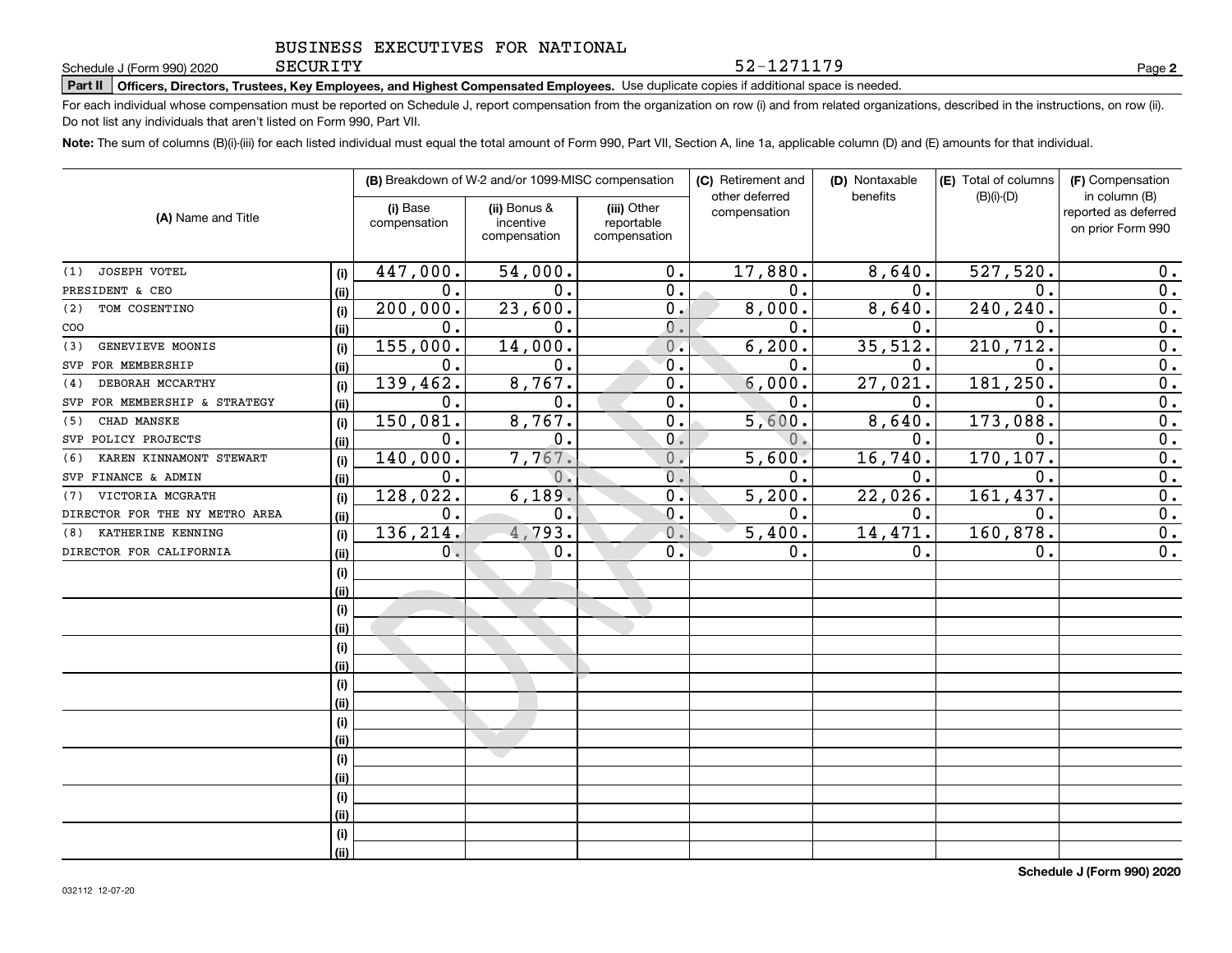#### **Part III Supplemental Information**

Schedule J (Form 990) 2020 SECURITY<br>
Part III Supplemental Information<br>
Provide the information, explanation, or descriptions required for Part I, lines 1a, 1b, 3, 4a, 4b, 4c, 5a, 5b, 6a, 6b, 7, and 8, and for Part II. Als

#### PART I, LINE 1A

THE CEO IS ALLOWED TO TRAVEL FIRST CLASS AND BRING HIS WIFE AS A

#### COMPANION. HE IS OFFERED A COST OF LIVING HOUSING ALLOWANCE TO KEEP AN

#### APARTMENT IN WASHINGTON DC.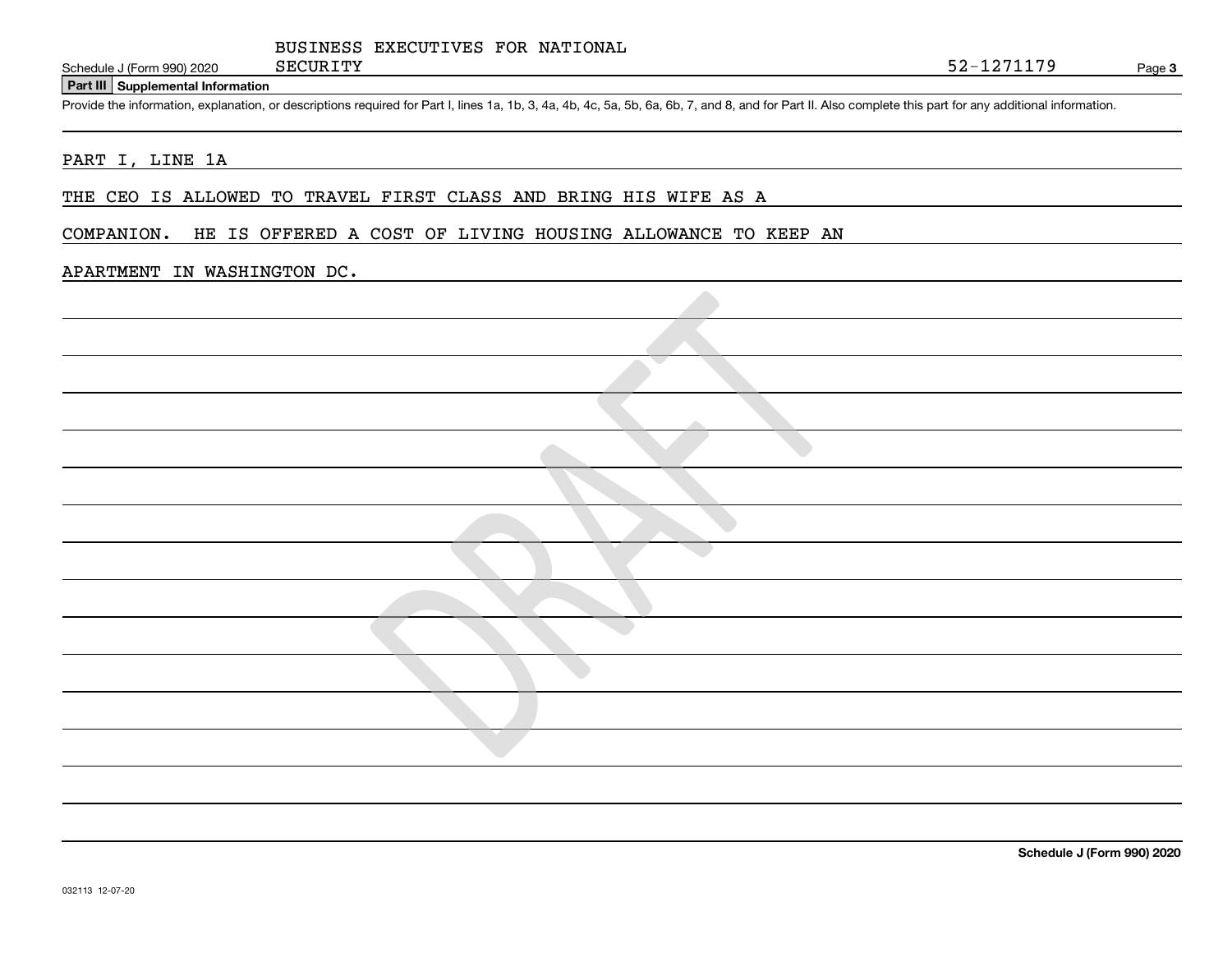|               | (Form 990)                                                   |                                                                                                  |                               |                                      | ▶ Complete if the organizations answered "Yes" on Form 990, Part IV, lines 29 or 30.                                           |                              | 2020                                  |     |    |
|---------------|--------------------------------------------------------------|--------------------------------------------------------------------------------------------------|-------------------------------|--------------------------------------|--------------------------------------------------------------------------------------------------------------------------------|------------------------------|---------------------------------------|-----|----|
|               | Department of the Treasury<br>Internal Revenue Service       | Attach to Form 990.                                                                              |                               |                                      | Go to www.irs.gov/Form990 for instructions and the latest information.                                                         |                              | <b>Open to Public</b><br>Inspection   |     |    |
|               | Name of the organization                                     | BUSINESS EXECUTIVES FOR NATIONAL                                                                 |                               |                                      |                                                                                                                                |                              | <b>Employer identification number</b> |     |    |
|               |                                                              | <b>SECURITY</b>                                                                                  |                               |                                      |                                                                                                                                |                              | 52-1271179                            |     |    |
| <b>Part I</b> |                                                              | <b>Types of Property</b>                                                                         |                               |                                      |                                                                                                                                |                              |                                       |     |    |
|               |                                                              |                                                                                                  | (a)<br>Check if<br>applicable | (b)<br>Number of<br>contributions or | (c)<br>Noncash contribution<br>amounts reported on<br>litems contributed Form 990, Part VIII, line 1g                          | noncash contribution amounts | (d)<br>Method of determining          |     |    |
| 1             |                                                              |                                                                                                  |                               |                                      |                                                                                                                                |                              |                                       |     |    |
| 2             |                                                              |                                                                                                  |                               |                                      |                                                                                                                                |                              |                                       |     |    |
| З             |                                                              | Art - Fractional interests                                                                       |                               |                                      |                                                                                                                                |                              |                                       |     |    |
| 4             |                                                              | Books and publications                                                                           |                               |                                      |                                                                                                                                |                              |                                       |     |    |
| 5             |                                                              | Clothing and household goods                                                                     |                               |                                      |                                                                                                                                |                              |                                       |     |    |
| 6             |                                                              |                                                                                                  |                               |                                      |                                                                                                                                |                              |                                       |     |    |
| 7             |                                                              |                                                                                                  |                               |                                      |                                                                                                                                |                              |                                       |     |    |
| 8             | Intellectual property                                        |                                                                                                  |                               |                                      |                                                                                                                                |                              |                                       |     |    |
| 9             |                                                              | Securities - Publicly traded                                                                     | X                             | 13                                   | 201,135.FMV                                                                                                                    |                              |                                       |     |    |
| 10            |                                                              | Securities - Closely held stock                                                                  |                               |                                      |                                                                                                                                |                              |                                       |     |    |
| 11            | Securities - Partnership, LLC, or                            |                                                                                                  |                               |                                      |                                                                                                                                |                              |                                       |     |    |
| 12            |                                                              |                                                                                                  |                               |                                      |                                                                                                                                |                              |                                       |     |    |
| 13            | Qualified conservation contribution -<br>Historic structures |                                                                                                  |                               |                                      |                                                                                                                                |                              |                                       |     |    |
| 14            |                                                              | Qualified conservation contribution - Other                                                      |                               |                                      |                                                                                                                                |                              |                                       |     |    |
| 15            | Real estate - Residential                                    |                                                                                                  |                               |                                      |                                                                                                                                |                              |                                       |     |    |
| 16            |                                                              | Real estate - Commercial                                                                         |                               |                                      |                                                                                                                                |                              |                                       |     |    |
| 17            |                                                              |                                                                                                  |                               |                                      |                                                                                                                                |                              |                                       |     |    |
| 18            |                                                              |                                                                                                  |                               |                                      |                                                                                                                                |                              |                                       |     |    |
| 19            |                                                              |                                                                                                  |                               |                                      |                                                                                                                                |                              |                                       |     |    |
| 20            |                                                              |                                                                                                  |                               |                                      |                                                                                                                                |                              |                                       |     |    |
| 21            |                                                              |                                                                                                  |                               |                                      |                                                                                                                                |                              |                                       |     |    |
| 22            |                                                              |                                                                                                  |                               |                                      |                                                                                                                                |                              |                                       |     |    |
| 23            |                                                              |                                                                                                  |                               |                                      |                                                                                                                                |                              |                                       |     |    |
| 24            | Archeological artifacts                                      |                                                                                                  |                               |                                      |                                                                                                                                |                              |                                       |     |    |
| 25            |                                                              | Other $\blacktriangleright$ ( REGION EVENTS                                                      | X                             | 4                                    |                                                                                                                                | 15,868. RECEIPT VALUE        |                                       |     |    |
| 26            | Other $\blacktriangleright$ (                                |                                                                                                  |                               |                                      |                                                                                                                                |                              |                                       |     |    |
| 27            | Other                                                        |                                                                                                  |                               |                                      |                                                                                                                                |                              |                                       |     |    |
| 28<br>29      | Other                                                        | Number of Forms 8283 received by the organization during the tax year for contributions          |                               |                                      |                                                                                                                                |                              |                                       |     |    |
|               |                                                              | for which the organization completed Form 8283, Part V, Donee Acknowledgement                    |                               |                                      | 29                                                                                                                             |                              |                                       |     |    |
|               |                                                              |                                                                                                  |                               |                                      |                                                                                                                                |                              |                                       | Yes | No |
|               |                                                              |                                                                                                  |                               |                                      | 30a During the year, did the organization receive by contribution any property reported in Part I, lines 1 through 28, that it |                              |                                       |     |    |
|               |                                                              |                                                                                                  |                               |                                      | must hold for at least three years from the date of the initial contribution, and which isn't required to be used for          |                              |                                       |     | х  |
| b             |                                                              | exempt purposes for the entire holding period?<br>If "Yes," describe the arrangement in Part II. |                               |                                      |                                                                                                                                |                              | 30a                                   |     |    |
| 31            |                                                              |                                                                                                  |                               |                                      | Does the organization have a gift acceptance policy that requires the review of any nonstandard contributions?                 |                              | 31                                    | х   |    |
| 32a           |                                                              |                                                                                                  |                               |                                      | Does the organization hire or use third parties or related organizations to solicit, process, or sell noncash                  |                              |                                       |     |    |
|               | contributions?                                               |                                                                                                  |                               |                                      |                                                                                                                                |                              | 32a                                   |     | x  |
| b             | If "Yes," describe in Part II.                               |                                                                                                  |                               |                                      |                                                                                                                                |                              |                                       |     |    |
| 33            | describe in Part II.                                         |                                                                                                  |                               |                                      | If the organization didn't report an amount in column (c) for a type of property for which column (a) is checked,              |                              |                                       |     |    |

# **Noncash Contributions**

OMB No. 1545-0047

**SCHEDULE M (Form 990)**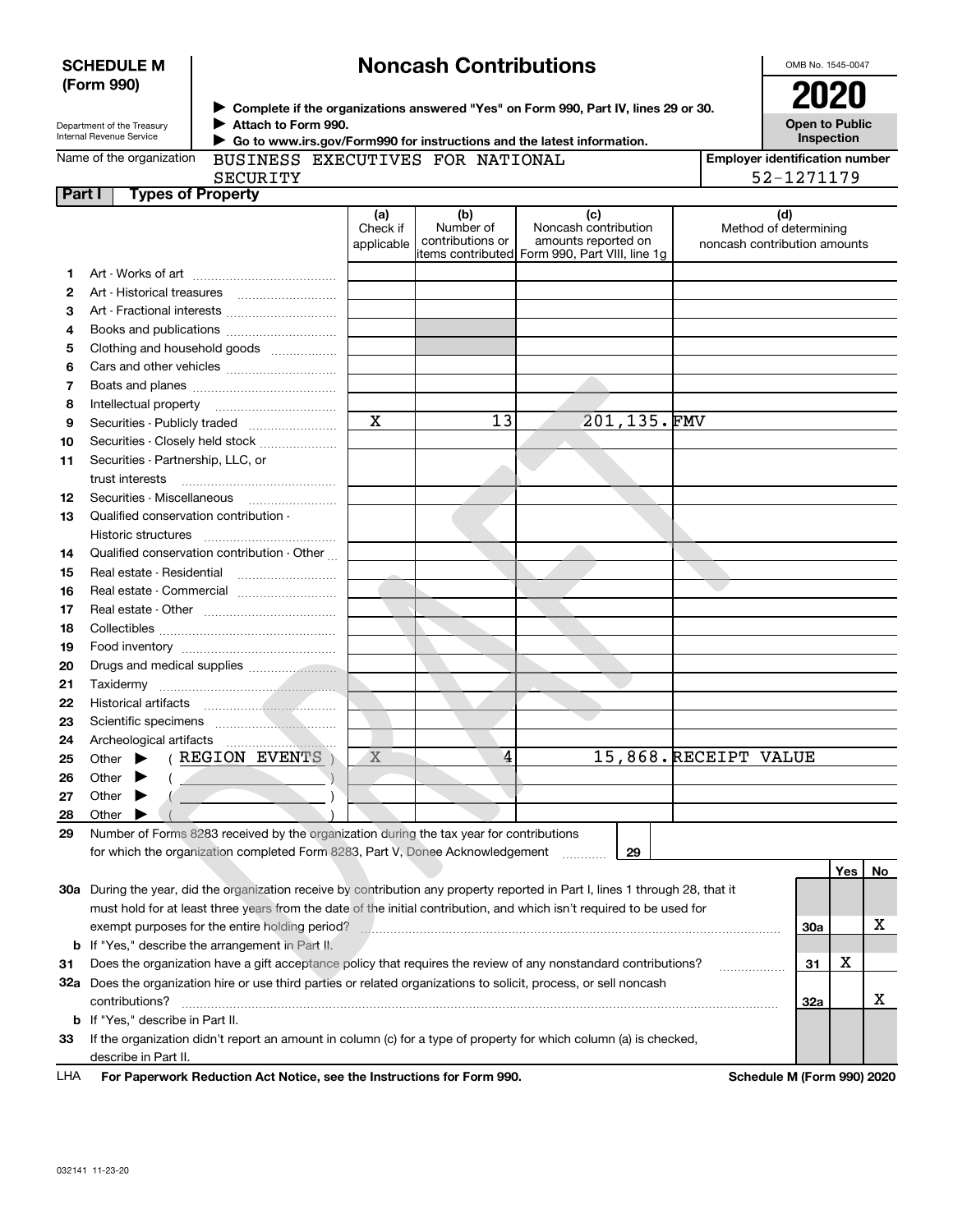| BUSINESS EXECUTIVES FOR NATIONAL                                                                                                                                                                                                                                                                                                    |            |        |  |  |  |  |
|-------------------------------------------------------------------------------------------------------------------------------------------------------------------------------------------------------------------------------------------------------------------------------------------------------------------------------------|------------|--------|--|--|--|--|
| SECURITY<br>Schedule M (Form 990) 2020                                                                                                                                                                                                                                                                                              | 52-1271179 | Page 2 |  |  |  |  |
| <b>Part II</b><br>Supplemental Information. Provide the information required by Part I, lines 30b, 32b, and 33, and whether the organization<br>is reporting in Part I, column (b), the number of contributions, the number of items received, or a combination of both. Also complete<br>this part for any additional information. |            |        |  |  |  |  |
| (B)<br>SCHEDULE M, PART I, COLUMN                                                                                                                                                                                                                                                                                                   |            |        |  |  |  |  |

THE NUMBER OF CONTRIBUTIONS HAVE BEEN REPORTED IN PART I, COLUMN (B)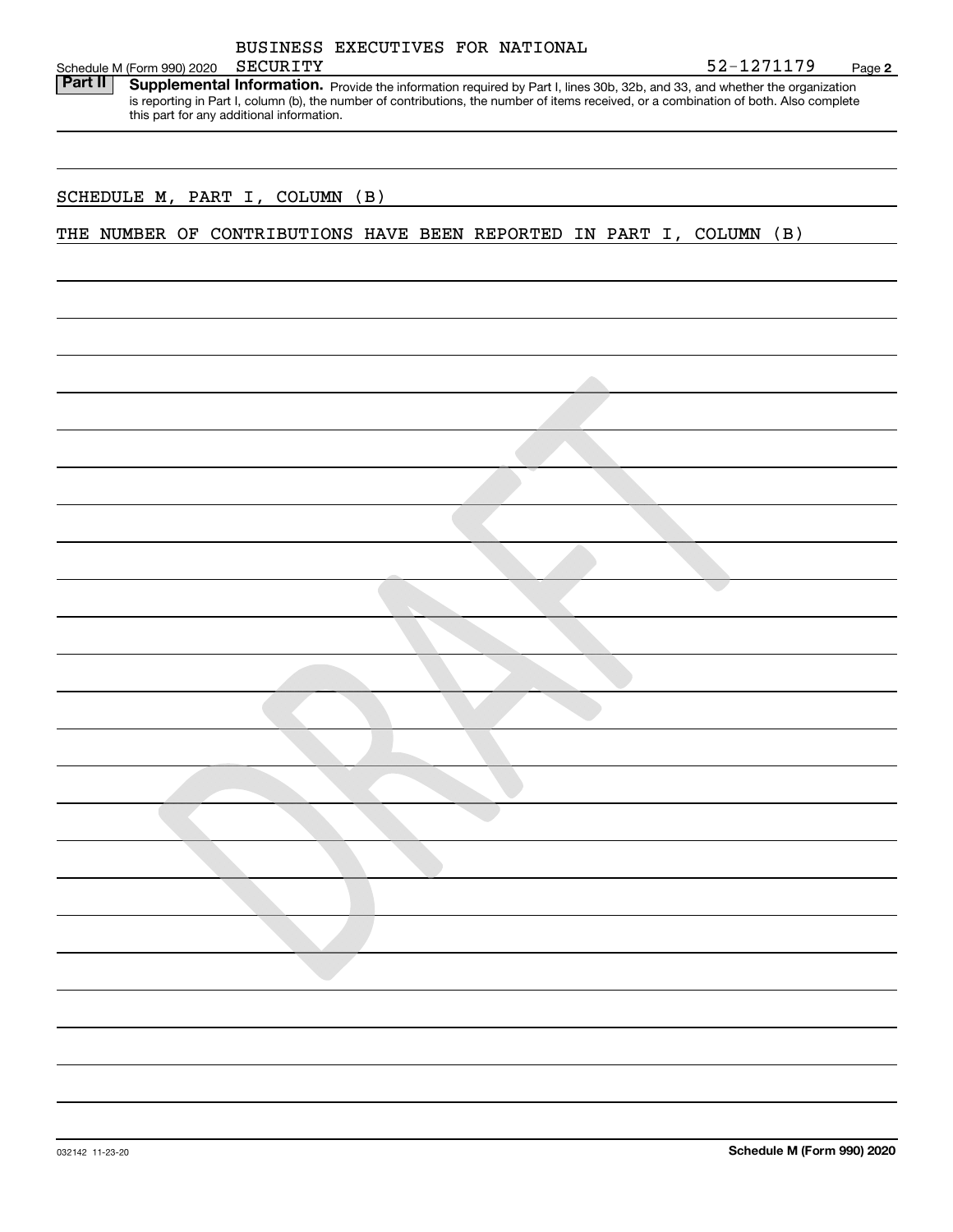**(Form 990 or 990-EZ)**

Department of the Treasury Internal Revenue Service Name of the organization

### **SCHEDULE O Supplemental Information to Form 990 or 990-EZ**

**Complete to provide information for responses to specific questions on**

**Form 990 or 990-EZ or to provide any additional information. | Attach to Form 990 or 990-EZ. | Go to www.irs.gov/Form990 for the latest information.** BUSINESS EXECUTIVES FOR NATIONAL



SECURITY 52-1271179

### FORM 990, PART III, LINE 4B, PROGRAM SERVICE ACCOMPLISHMENTS:

TO MEET THESE CHALLENGES; (3) DEFENSE REFORM, WHERE, AS THE PENTAGON

SOUGHT TO OVERHAUL ITS BUSINESS OPERATIONS IN SEVERAL CRITICAL AREAS,

BENS HAS BEEN WORKING WITH DOD BUSINESS REFORM LEADERS IN SOME OF THESE

AREAS, INCLUDING TECHNOLOGY AND BUSINESS SYSTEMS REFORM.

FORM 990, PART VI, SECTION B, LINE 11B:

THE 990 WAS FORWARDED TO MEMBERS OF THE BOARD OF DIRECTORS BEFORE FILING.

THE AUDITORS DELIVERED THE PREPARED 990 TO THE AUDIT COMMITTEE OF THE BOARD

OF DIRECTORS. APPROVAL BY ALL MEMBERS WAS UNANIMOUS.

FORM 990, PART VI, SECTION B, LINE 12C:

EVERY BOARD MEMBER SIGNS A CONFLICT OF INTEREST POLICY ANNUALLY AND BEFORE

SIGNING UP FOR A COMMITTEE. ALL DIRECTORS ARE REMINDED OF THE

ORGANIZATION'S CONFLICT OF INTEREST POLICY AT EACH MEETING OF THE BOARD.

IN ADDITION, BEFORE ANY PROJECT IS UNDERTAKEN WITH U.S. GOVERNMENT

PARTNERS, BENS MEMBERS AND STAFF WORKING ON THE PROJECT ARE REMINDED IN

WRITING OF THE BENS CONFLICT OF INTEREST REQUIREMENTS. SENIOR BENS STAFF

REGULARLY MONITOR PROJECTS AND ACTIVITIES TO HELP FURTHER AVOID ANY

POTENTIAL CONFLICT OF INTEREST SITUATIONS. THE SECRETARY OF THE BENS BOARD

OF DIRECTORS RECEIVES REPORTS OF POTENTIAL CONFLICTS OF INTEREST AND, AFTER

REVIEWING AND CONSULTING WITH THE CHAIR OF THE GOVERNANCE COMMITTEE,

DETERMINES APPROPRIATE ACTION.

FORM 990, PART VI, SECTION B, LINE 15A:

COMPENSATION COMMITTEE CONTAINS MEMBERS WITH EXTENSIVE EXPERIENCE WITH